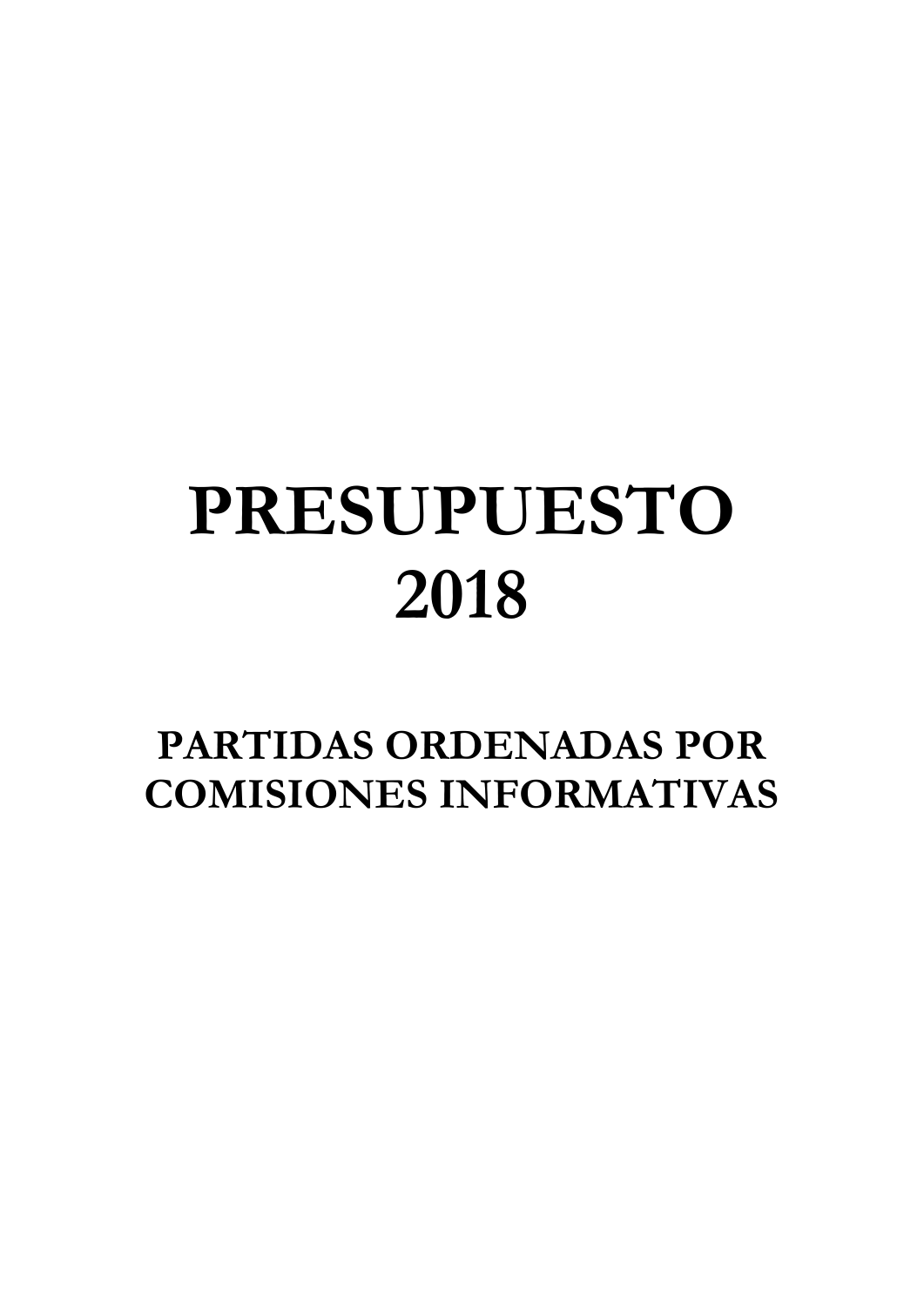## **PRESUPUESTO 2018 PARTIDAS POR ORGANO-SECCION**

**PARTIDA DESCRIPCION IMPORTE**

| 1-01-00-162-912-00-05 | SEGUROS VIDA CORPORATIVOS                             | 4.000,00     |
|-----------------------|-------------------------------------------------------|--------------|
| 1-01-01-100-912-00-00 | HABERES CORPORAT.DEDICACION EXCLUSIVA                 | 198.393,38   |
| 1-01-01-160-912-00-01 | CUOTAS S.S.CORPORAT.DEDICACION EXCLUSIVA              | 56.785,28    |
| 1-01-02-120-912-00-00 | RETRIB.BASICAS PERS.FUNCIONARIO ALCALDIA              | 15.169,84    |
| 1-01-02-121-912-00-00 | RETRIB.COMPL. PERS.FUNCIONARIO ALCALDIA               | 24.111,12    |
| 1-01-02-160-912-00-01 | SEG.SOCIAL PERS.FUNCION.ALCALDIA                      | 9.798,36     |
| 1-01-02-160-912-00-04 | ELKARKIDETZA PERS.FUNCIONARIO ALCALDIA                | 1.143,80     |
| 1-01-03-120-130-00-00 | RETRIB.BASICAS PERS.PROTECCION CIVIL                  | 14.793,94    |
| 1-01-03-121-130-00-00 | RETRIB.COMPLEM.PERS.PROTECCION CIVIL                  | 37.667,07    |
| 1-01-03-160-130-00-01 | S.SOCIAL PERSONAL PROTECCION CIVIL                    | 12.032,35    |
| 1-01-03-160-130-00-04 | ELKARKIDETZA PERSONAL PROTECCION CIVIL                | 1.143,80     |
| 1-01-04-120-132-00-00 | RETRIBUCIONES BASICAS POLICIA MUNICIPAL               | 436.608,83   |
| 1-01-04-121-132-00-00 | RETRIBUCIONES COMPLEM.POLICIA MUNICIPAL               | 1.016.146,92 |
| 1-01-04-160-132-00-01 | SEGURIDAD SOCIAL POLICIA MUNICIPAL                    | 419.275,26   |
| 1-01-04-160-132-00-04 | ELKARKIDETZA POLICIA MUNICIPAL                        | 30.695,00    |
|                       | <b>TOTAL CAPITULO 1</b><br><b>GASTOS PERSONAL</b>     | 2.277.764,95 |
|                       |                                                       |              |
| 1-01-00-226-912-00-02 | GTOS.FUNCIONAMIENTO ORG.GOBIERNO                      | 9.000,00     |
| 1-01-00-226-912-00-03 | <b>GASTOS DE COMUNICACION</b>                         | 18.000,00    |
| 1-01-00-226-920-00-03 | PUBLICACIONES CORPORATIVAS                            | 5.000,00     |
| 1-01-00-226-326-00-99 | PROCESO SOBRE LA MEMORIA                              | 25.000,00    |
| 1-01-00-226-924-00-99 | PROCESOS PARTICIPATIVOS                               | 15.000,00    |
| 1-01-00-230-912-00-01 | <b>CURSILLOS ORGANOS DE GOBIERNO</b>                  | 1.000,00     |
| 1-01-00-231-912-00-00 | GASTOS VIAJES ORGANOS DE GOBIERNO                     | 2.000,00     |
| 1-01-04-202-132-00-01 | ALQUILER CINEMOMETRO                                  | 71.000,00    |
| 1-01-04-211-132-00-00 | REPARACION SEDE POLICIA MUNICIPAL                     | 2.000,00     |
| 1-01-04-212-132-00-00 | REPARAC.EQUIPOS E INST.POLICIA MPAL                   | 3.500,00     |
| 1-01-04-213-132-00-00 | REPARAC.VEHICULOS POLICIA MPAL                        | 7.000,00     |
| 1-01-04-215-132-00-01 | MANT. Y LI. PROGRAMA GESPOL                           | 4.000,00     |
| 1-01-04-220-132-00-00 | MATERIAL OFICINA POLICIA MPAL                         | 5.000,00     |
| 1-01-04-220-132-00-02 | SUSCRIPCIONES POLICIA MUNICIPAL                       | 200,00       |
| 1-01-04-221-132-00-00 | GTOS.FUNCIONAMIENTO SEDE POLICIA MPAL.                | 18.000,00    |
| 1-01-04-221-133-00-01 | GASTOS FUNCIONAMIENTO DEPOSITO VEHICULOS              | 3.000,00     |
| 1-01-04-221-132-00-05 | VESTUARIO PERSONAL POLICIA MUNICIPAL                  | 20.000,00    |
| 1-01-04-221-132-00-11 | COMPRAS POLICIA MUNICIPAL                             | 4.500,00     |
| 1-01-04-226-132-00-99 | COMISIONES BANCARIAS SERV.GRUA                        | 200,00       |
| 1-01-04-227-132-00-01 | GTOS.LIMPIEZA SEDE POLICIA MPAL.                      | 14.500,00    |
| 1-01-04-227-133-00-01 | LIMPIEZA DEPOSITO VEHICULOS GRUA                      | 1.000,00     |
| 1-01-04-227-133-00-07 | OTA URIBARRI-LORAMENDI                                | 63.000,00    |
| 1-01-04-230-132-00-00 | GASTOS VIAJE POLICIA MUNICIPAL                        | 2.000,00     |
| 1-01-04-230-132-00-01 | GASTOS CURSILLOS POLICIA MUNICIPAL                    | 5.000,00     |
|                       | <b>TOTAL CAPITULO 2</b><br><b>COMPRAS DE BIENES Y</b> | 298.900,00   |
|                       | <b>SERVICIOS</b>                                      |              |
| 1-01-00-411-922-00-00 | <b>CUOTAS EUDEL</b>                                   | 4.600,00     |
| 1-01-00-480-231-00-00 | AYUDAS FAMILIAS-RIESGO EXC.SOCIAL                     | 10.000,00    |
|                       |                                                       |              |

|                           | <b>TRANSFERENCIAS CORRIENTES</b><br><b>TOTAL CAPITULO 4</b> | 237.600.00 |  |
|---------------------------|-------------------------------------------------------------|------------|--|
| 1-01-00-481-912-00-00     | TRANSF. PARTIDOS Y COALICIONES POLITICAS                    | 220.000.00 |  |
| 1-01-00-480-334-00-00     | SUBV ACTIVID EXTRA ORGANOS GOBIERNO                         | 3.000.00   |  |
| $1-01-00-480-231-00-00$   | AYUDAS FAMILIAS-RIESGO EXC.SOCIAL                           | 10.000.00  |  |
| $1-(1-(0)-411-922-(0)-0)$ | CUOTAS EUDEL                                                | 4.600,00   |  |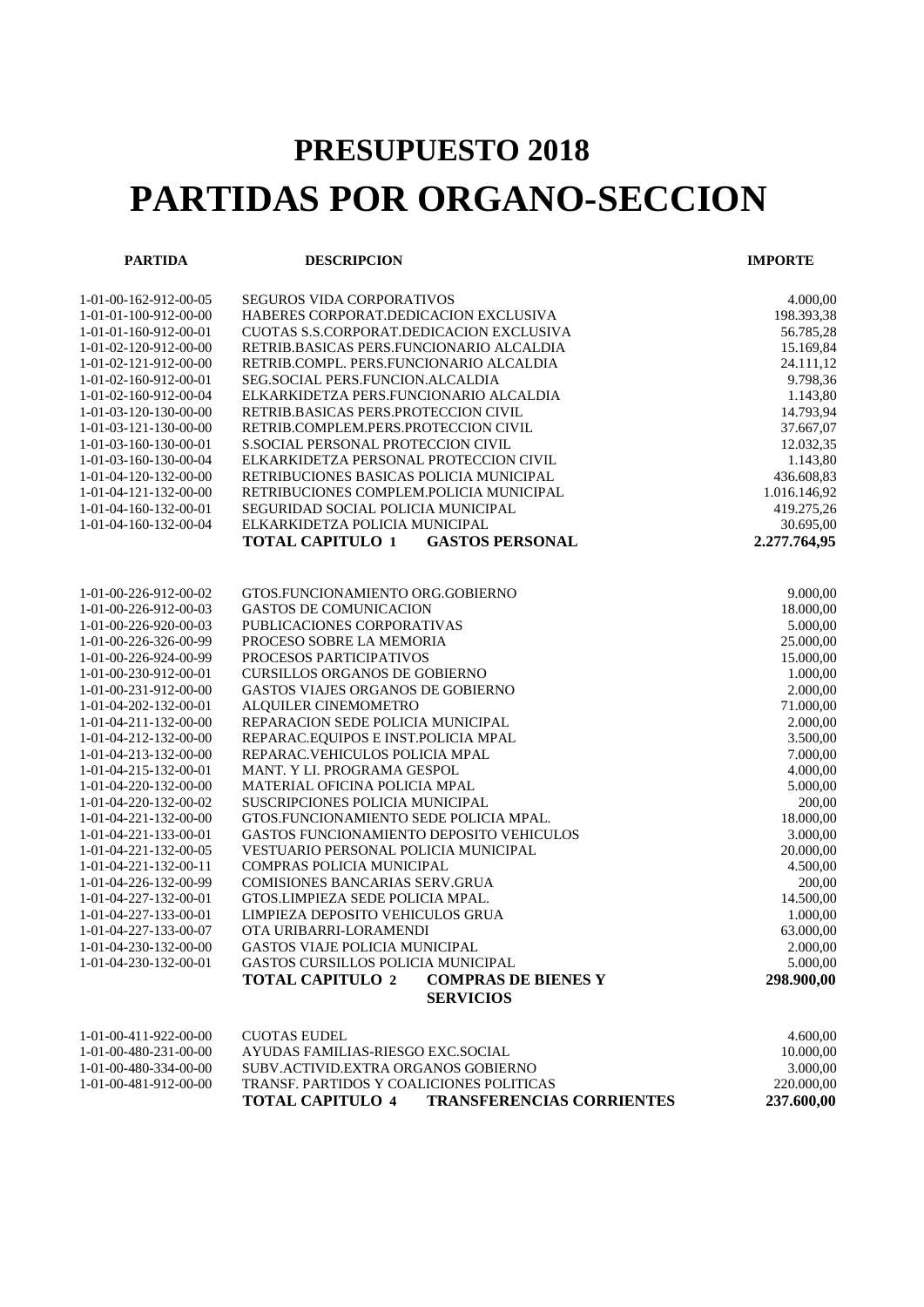| <b>PARTIDA</b>                                                             | <b>DESCRIPCION</b>                                                                                         | <b>IMPORTE</b>                        |
|----------------------------------------------------------------------------|------------------------------------------------------------------------------------------------------------|---------------------------------------|
| $1 - 01 - 00 - 500 - 920 - 00 - 00$<br>$1 - 01 - 00 - 500 - 929 - 00 - 00$ | CREDITO GLOBAL-PROCESO PARTICIPATIVO<br>CREDITO GLOBAL<br><b>CREDITO GLOBAL</b><br><b>TOTAL CAPITULO 5</b> | 250.000,00<br>75.000,00<br>325.000,00 |
| $1-01-04-623-132-00-01$                                                    | EQUIPAMIENTO POLICIA MUNICIPAL<br><b>TOTAL CAPITULO 6</b><br><b>INVERSIONES</b>                            | 15.000,00<br>15.000,00                |
|                                                                            | <b>TOTAL ORGANO 01</b><br><b>ORGANOS DE GOBIERNO</b>                                                       | 3.154.264,95                          |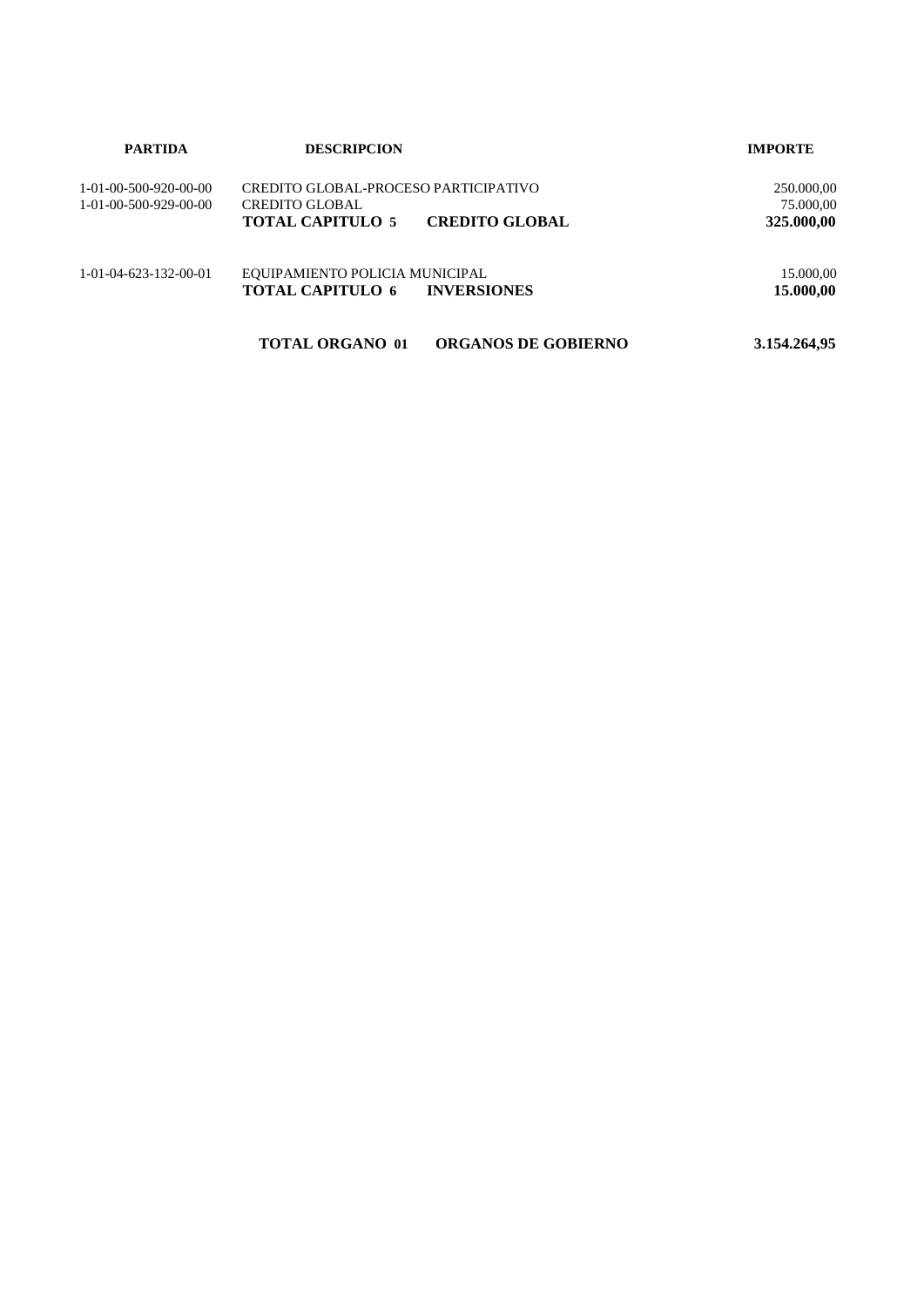| <b>PARTIDA</b>                                 | <b>DESCRIPCION</b>                                                  | <b>IMPORTE</b>      |
|------------------------------------------------|---------------------------------------------------------------------|---------------------|
|                                                |                                                                     |                     |
| 1-02-00-120-330-00-00                          | RETRIBUCIONES BASICAS CULTURA                                       | 50.011,92           |
| 1-02-00-121-330-00-00                          | RETRIBUCIONES COMPLEMENTARIAS CULTURA                               | 86.820,41           |
| 1-02-00-160-330-00-01                          | SEGURIDAD SOCIAL CULTURA                                            | 31.555,79           |
| 1-02-00-160-330-00-04                          | ELKARKIDETZA CULTURA                                                | 3.932,60            |
| 1-02-01-120-332-10-00                          | RETRIBUCIONES BASICAS KULTURATE                                     | 132.087,35          |
| 1-02-01-121-332-10-00                          | RETRIBUCIONES COMPLEM.KULTURATE                                     | 199.360,66          |
| 1-02-01-160-332-10-01                          | SEGURIDAD SOCIAL KULTURATE                                          | 89.260,08           |
| 1-02-01-160-332-10-04                          | ELKARKIDETZA KULTURATE                                              | 11.359,60           |
| 1-02-04-120-334-00-00                          | RETRIB.BASICAS AMAIA-ACT.CULTURALES                                 | 32.061,82           |
| 1-02-04-121-334-00-00                          | RETRIB.COMPLEM AMAIA-ACT.CULTURALES                                 | 70.196,57           |
| 1-02-04-130-334-00-00                          | PERSONAL LABORAL ACT.CULTURALES                                     | 8.231,25            |
| 1-02-04-131-334-00-00                          | PERSONAL CONTRATADO ACT.CULTURALES                                  | 22.074,21           |
| 1-02-04-160-334-00-01                          | SEGURIDAD SOCIAL AMAIA-ACT.CULTURALES                               | 45.994,39           |
| 1-02-04-160-334-00-04                          | ELKARKIDETZA AMAIA-ACT.CULTURALES                                   | 4.012,40            |
|                                                | <b>TOTAL CAPITULO 1</b><br><b>GASTOS PERSONAL</b>                   | 786.959,05          |
|                                                |                                                                     |                     |
| 1-02-00-219-338-00-00                          | <b>MANT. EQUIPO FIESTAS</b>                                         | 2.000,00            |
| 1-02-00-219-338-00-01                          | REPARAC.COMPARSA GIGANTES Y KILIKIS                                 | 7.800,00            |
| 1-02-00-220-330-00-00                          | COMPRA MATERIAL OFICINA: CULTURA                                    | 850,00              |
| 1-02-00-220-330-00-02                          | <b>GASTOS LIBROS Y PUBLICACIONES CULTURA</b>                        | 250,00              |
| 1-02-00-221-330-00-05                          | VESTUARIO PERSONAL CULTURA                                          | 450,00              |
| 1-02-00-226-334-00-00                          | <b>ACTIVIDADES CULTURA</b>                                          | 350.000,00          |
| 1-02-00-226-338-00-06                          | <b>GASTOS FESTEJOS</b>                                              | 250.000,00          |
| 1-02-00-226-334-00-99                          | COMISIONS BANCARIAS ACTIV.CULTURALES                                | 1.900,00            |
| 1-02-00-226-338-00-99                          | <b>GRABACION DISCO TAMBORRADA</b>                                   | 15.000,00           |
| 1-02-00-230-330-00-00                          | <b>GASTOS VIAJES CULTURA</b>                                        | 800,00              |
| 1-02-00-230-330-00-01                          | <b>GASTOS CURSILLOS CULTURA</b>                                     | 1.200,00            |
| 1-02-01-211-332-10-00                          | REPARACIONES KULTURATE                                              | 20.000,00           |
| 1-02-01-215-332-10-00                          | MANTENIM.EQUIPO INFORMATICO KULTURATE                               | 6.500,00            |
| 1-02-01-220-332-10-00                          | MATERIAL OFICINA KULTURATE                                          | 4.000,00            |
| 1-02-01-220-332-10-02                          | ADQ.MAT.BIBLIOGRAFICO KULTURATE                                     | 32.000,00           |
| 1-02-01-221-332-10-00                          | GASTOS FUNCIONAMIENTO KULTURATE<br>ACTIVIDADES BIBLIOTECA MUNICIPAL | 45.000,00           |
| 1-02-01-226-332-10-00<br>1-02-01-227-332-10-01 | <b>GASTOS LIMPIEZA KULTURATE</b>                                    | 25.000,00           |
| 1-02-02-211-332-10-00                          | REPARACIONES BIBLIOTECA SANTAMAINA                                  | 85.000,00<br>500,00 |
| 1-02-02-220-332-10-00                          | COMPRAS BIBLIOTECA SANTAMAINA                                       | 2.500,00            |
| $1-02-02-221-332-10-00$                        | FUNCIONAMIENTO BIBLIOTECA SANTAMAINA                                | 3.000,00            |
| 1-02-02-227-332-10-01                          | GTOS LIMPIEZA BIBLIOTECA SANTAMAINA                                 | 3.000,00            |
| 1-02-03-211-333-00-00                          | REPARACIONES SALA HARRESI                                           | 1.000.00            |
| 1-02-03-221-333-00-00                          | FUNCIONAMIENTO SALA HARRESI                                         | 1.500,00            |
| 1-02-03-227-333-00-01                          | LIMPIEZA SALA HARRESI                                               | 750,00              |
| 1-02-04-211-334-00-00                          | REPARACIONES AMAIA ANTZOKIA                                         | 10.000,00           |
| 1-02-04-215-334-00-00                          | MTO.EQUIPO INF. AMAIA ANTZOKIA                                      | 3.500,00            |
| 1-02-04-221-334-00-00                          | GASTOS FUNCION. AMAIA ANTZOKIA                                      | 38.000,00           |
| 1-02-04-227-334-00-01                          | LIMPIEZA AMAIA ANTZOKIA                                             | 30.000,00           |
| $1-02-06-212-334-00-00$                        | MANTENIMIENTO COLECCION INDUSTRIAL                                  | 1.000,00            |
|                                                | <b>TOTAL CAPITULO 2</b><br><b>COMPRAS DE BIENES Y</b>               | 942.500,00          |
|                                                | <b>SERVICIOS</b>                                                    |                     |
| 1-02-00-480-338-00-00                          | <b>SUBVENCION FIESTAS BARRIOS</b>                                   | 65.000,00           |
| 1-02-00-481-326-00-00                          | SUBVENCIONES ARRASATE MUSICAL                                       | 325.000,00          |
| 1-02-00-481-334-00-00                          | <b>SUBVENCIONES DE CULTURA</b>                                      | 30.000,00           |
| 1-02-00-481-334-01-00                          | SUBV. DIRECTAS C. CULTURA                                           | 20.000,00           |
| 1-02-00-481-334-02-00                          | SUBV. CULTURA-CONVENIOS AZE                                         | 15.000,00           |
| 1-02-00-481-334-03-00                          | HAUSPOZ ELKARTEA - CERTAMEN ACORDEON                                | 10.000,00           |
| 1-02-00-481-334-05-00                          | SUBVENCION TRIKITIXA ESKOLA                                         | 9.000,00            |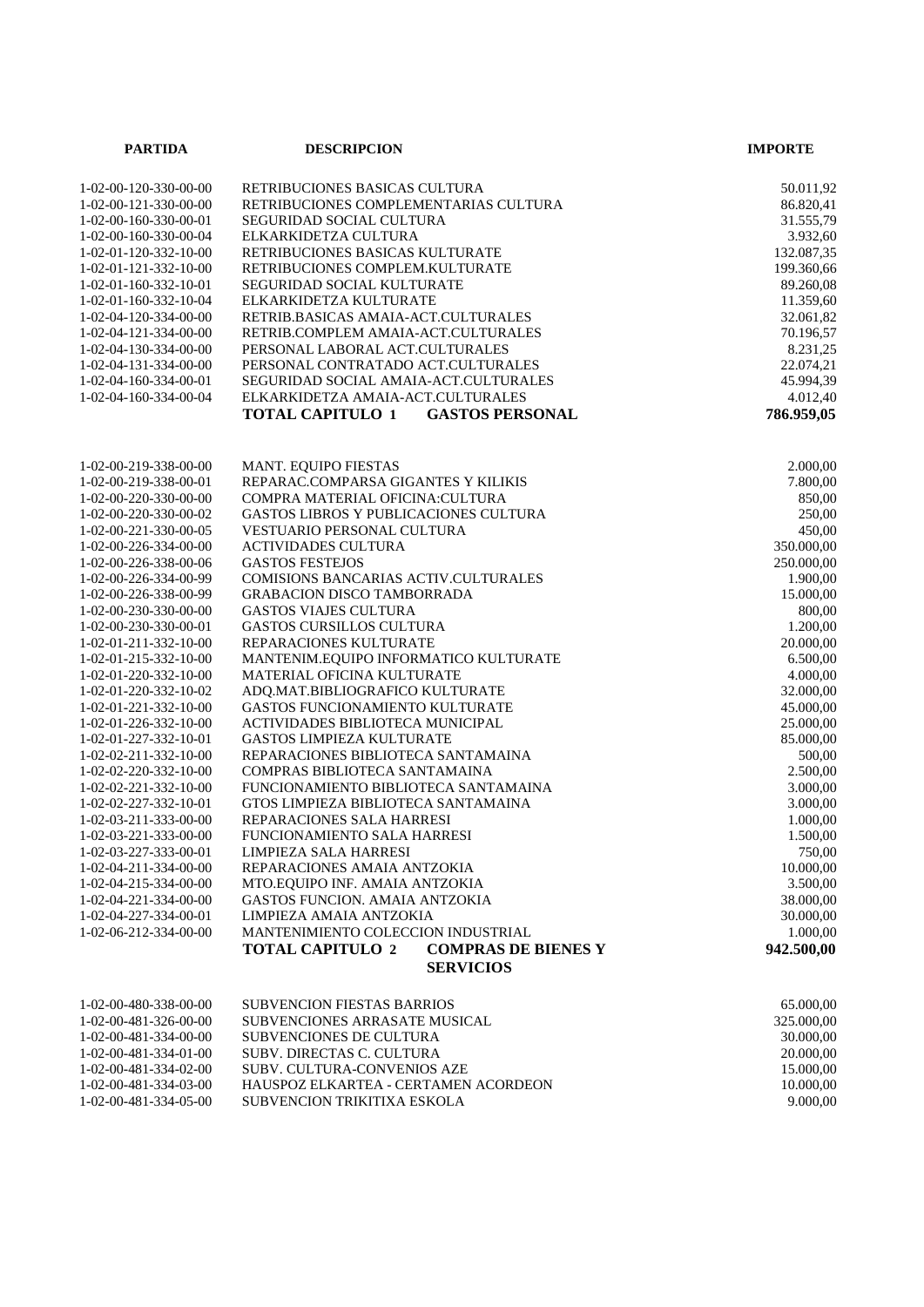| <b>PARTIDA</b>                      | <b>DESCRIPCION</b>                                          | <b>IMPORTE</b> |  |
|-------------------------------------|-------------------------------------------------------------|----------------|--|
|                                     | <b>TRANSFERENCIAS CORRIENTES</b><br><b>TOTAL CAPITULO 4</b> | 474.000.00     |  |
| $1 - 02 - 00 - 601 - 336 - 00 - 00$ | ACTIVIDADES ARQUEOLOGICAS                                   | 3.000,00       |  |

|                                     | <b>TOTAL CAPITULO 6 INVERSIONES</b>            | 1.812.000.00     |
|-------------------------------------|------------------------------------------------|------------------|
| 1-02-04-623-334-00-02               | EQUIPAMIENTO CINE AMAIA                        | 19.000.00        |
| $1 - 02 - 01 - 626 - 332 - 10 - 00$ | EQUIPAMIENTO KULTURATE                         | 15.000,00        |
| $1-02-00-622-334-01-01$             | INV.LOCAL PROVISIONAL USUARIOS RELOJ ZERRAJERA | 45.000,00        |
| 1-02-00-622-333-00-01               | EDIFICIO APRENDICES                            | 1.230.000,00     |
| 1-02-00-622-334-00-00               | PROYECTO KULTUR-OLA                            | 500.000,00       |
| 1-02-00-001-330-00-00               | <i>R</i> CH VIDI WEB IMOULDEDUCIN              | <b>J.</b> UUU.UU |

| <b>TOTAL ORGANO 02</b> | <b>CULTURA Y EUSKERA -</b> | 4.015.459,05 |
|------------------------|----------------------------|--------------|
|                        | <b>CULTURA</b>             |              |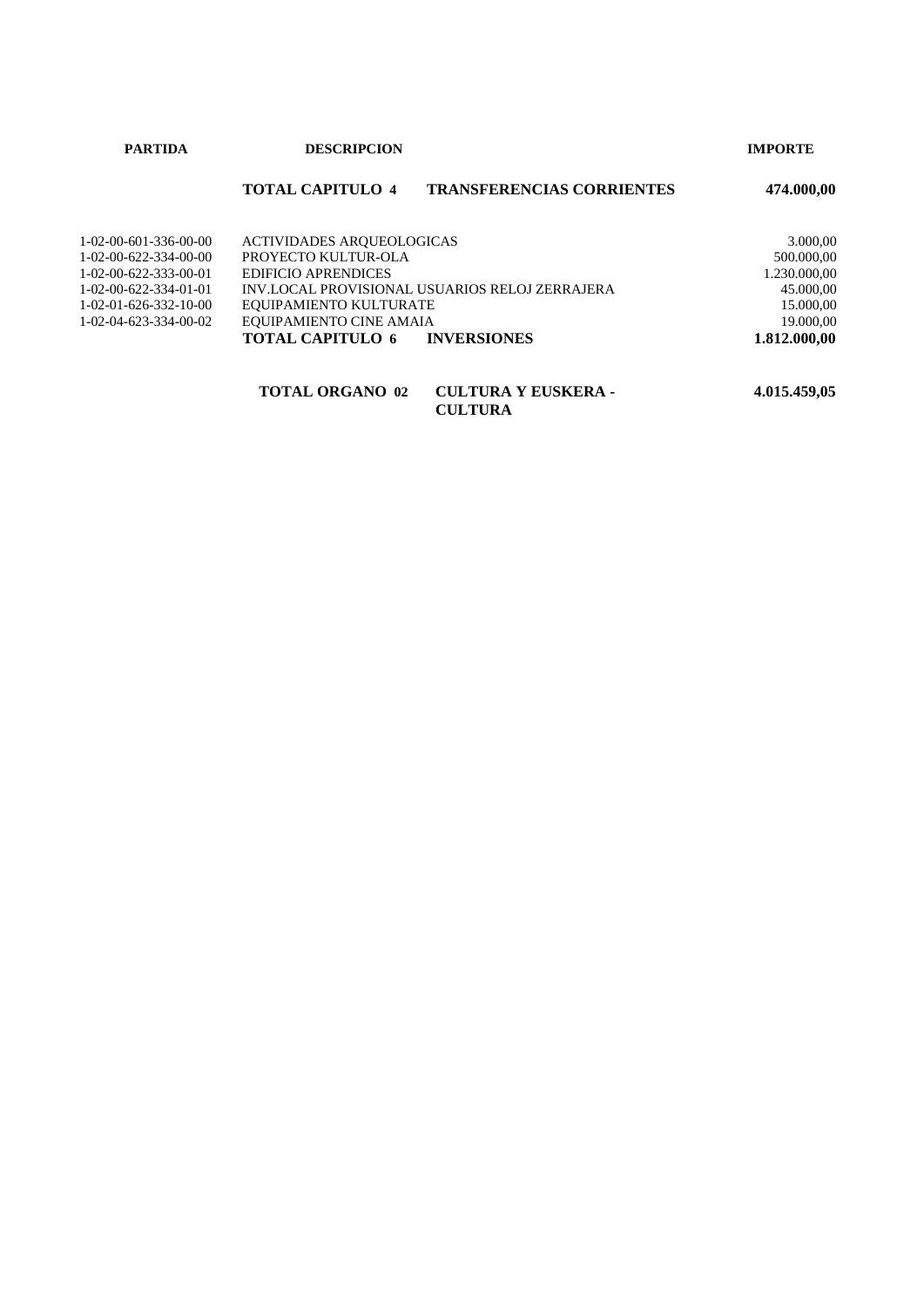| <b>PARTIDA</b>                      | <b>DESCRIPCION</b>                                                           | <b>IMPORTE</b>           |
|-------------------------------------|------------------------------------------------------------------------------|--------------------------|
| $1-03-00-332-011-00-00$             | <b>INTERESES DE PRESTAMOS</b><br><b>TOTAL CAPITULO 3</b><br><b>INTERESES</b> | 15.842,06<br>15.842,06   |
| $1 - 03 - 00 - 932 - 011 - 00 - 00$ | AMORTIZACION PRESTAMO<br><b>TOTAL CAPITULO 9</b><br>AMORTIZACION             | 316.456,72<br>316.456,72 |
|                                     | <b>TOTAL ORGANO 03</b><br><b>DEUDA FINANCIERA</b>                            | 332,298,78               |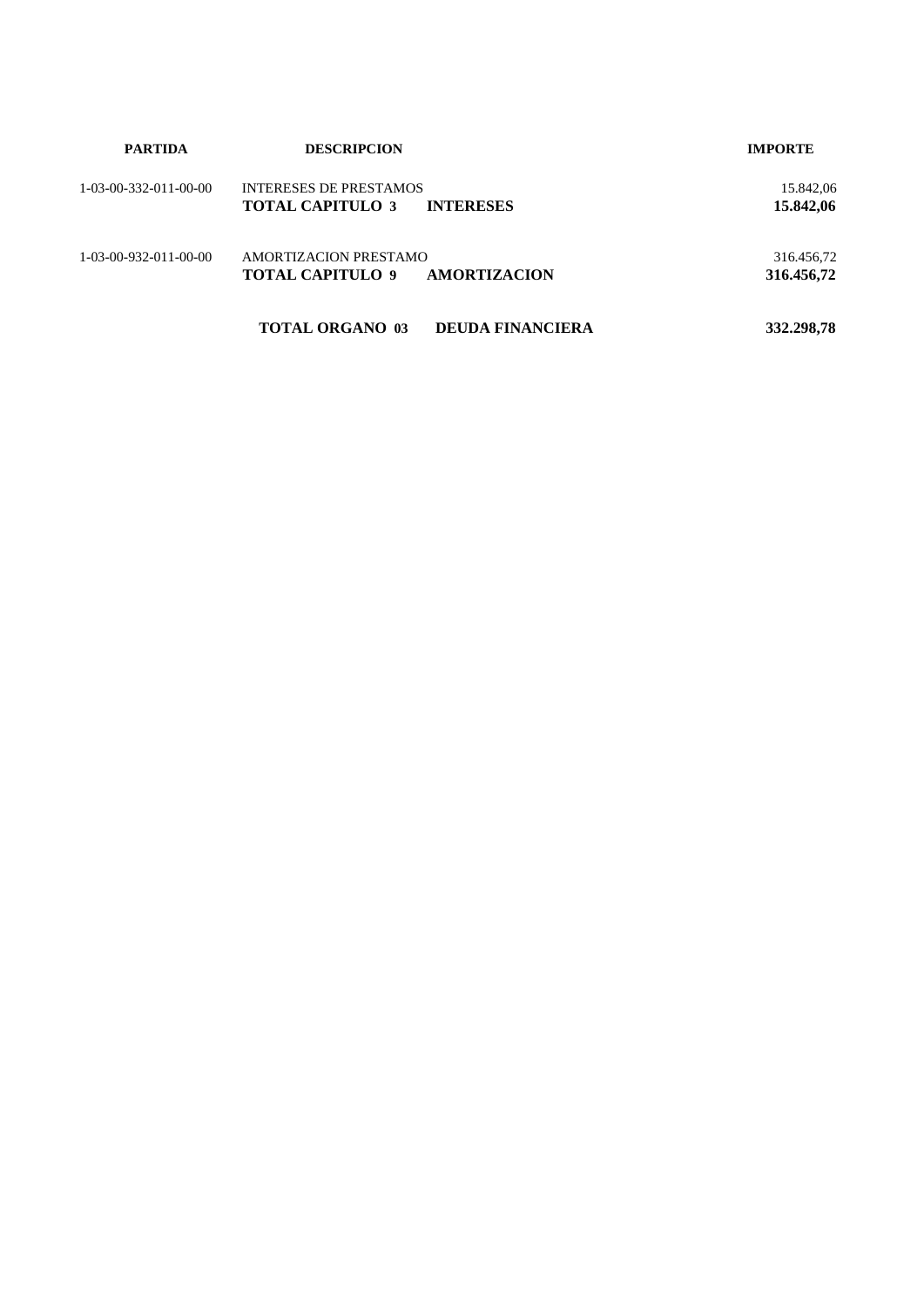| <b>PARTIDA</b>                                 | <b>DESCRIPCION</b>                                                            | <b>IMPORTE</b>         |
|------------------------------------------------|-------------------------------------------------------------------------------|------------------------|
| 1-04-00-120-230-00-00                          | RETRIBUCIONES BASICAS SERVICIOS SOCIALES                                      | 172.208,70             |
| 1-04-00-121-230-00-00                          | RETRIBUCIONES COMPL.SERV.SOCIALES                                             | 289.922,04             |
| 1-04-00-160-230-00-01                          | <b>SEGURIDAD SOCIAL SERVICIOS SOCIALES</b>                                    | 117.861,14             |
| 1-04-00-160-230-00-04                          | ELKARKIDETZA SERVICIOS SOCIALES                                               | 8.531,46               |
|                                                | <b>TOTAL CAPITULO 1</b><br><b>GASTOS PERSONAL</b>                             | 588.523,34             |
|                                                |                                                                               |                        |
| 1-04-00-211-230-00-00                          | REPARACIONES NUEVA OFICINA SANIDAD                                            | 1.500,00               |
| 1-04-00-212-231-00-00                          | MANTENIMIENTO AYUDAS TECNICAS                                                 | 500,00                 |
| 1-04-00-220-230-00-00                          | MATERIAL OFICINA BIENESTAR SOCIAL                                             | 1.000,00               |
| 1-04-00-220-230-00-02                          | GASTOS, LIBROS Y PUBLICACIONES SERV. SOCIALES                                 | 500,00                 |
| 1-04-00-221-230-00-00                          | GASTOS FUNCION. OFICINA BIENESTAR SOCIAL                                      | 17.000,00              |
| 1-04-00-226-231-81-00                          | ACT.PREVENCION DROGODEPENDENCIAS                                              | 30.000,00              |
| 1-04-00-226-231-82-00                          | <b>ACTIVIDADES INCLUSION SOCIAL</b>                                           | 10.000,00              |
| 1-04-00-226-213-20-01                          | PROGRAMA ACTIVIDADES CENTRO DIA                                               | 20.000,00              |
| 1-04-00-227-230-00-01                          | LIMPIEZA OFICINA BIENESTAR SOCIAL                                             | 21.000,00              |
| 1-04-00-227-230-00-04                          | ESTUDIO DIAGNOSTICO SOCIAL                                                    | 5.000,00               |
| 1-04-00-227-231-82-07                          | AYUDA ESPECIAL PARA CASOS LEVES EXCLUSION                                     | 10.000,00              |
| 1-04-00-230-230-00-00                          | <b>GASTOS VIAJE SERVICIOS SOCIALES</b>                                        | 900,00                 |
| 1-04-00-230-230-00-01                          | GASTOS CURSILLOS SERVICI SOCIALES                                             | 3.500,00               |
| 1-04-03-201-231-00-01                          | ALQUILER LOCAL BANCO ALIMENTOS                                                | 1.300,00               |
| 1-04-03-221-231-00-99<br>1-04-03-227-231-10-00 | GTOS.SUMINISTROS SERV.BANCO ALIMENTOS<br>SERV. SUBCONTRATADO AYUDA DOMICILIO  | 3.000,00               |
| 1-04-04-211-231-50-00                          | REPARACIONES PISO EMERGENCIA                                                  | 400.000,00<br>3.000,00 |
| 1-04-04-221-231-50-00                          | GASTOS FUNCIONAMIENTO PISO EMERGENCIA                                         | 6.500,00               |
| 1-04-04-221-231-40-99                          | EQUIPAMIENTO PISOS BIENESTAR SOCIAL                                           | 1.500,00               |
| 1-04-05-211-231-40-00                          | GASTOS REPARACION VIV.TUTELADA                                                | 2.000,00               |
| 1-04-05-221-231-40-00                          | GTO.FUNCIONAMIENTO VIVIENDA TUTELADA                                          | 10.000,00              |
| 1-04-05-221-231-40-06                          | MANUTENCION Y LAVAND. VIVIENDA TUTELADA                                       | 24.000,00              |
| 1-04-05-227-231-40-00                          | SERV.AYUDA DOMICILIO VIVIENDA TUTELADA                                        | 25.000,00              |
| 1-04-06-211-337-10-00                          | MANTENIMIENTO HOGARES JUBILADO                                                | 20.000,00              |
| 1-04-06-221-337-10-00                          | GASTOS FUNCIONAMIENTO HOGARES JUBILADOS                                       | 85.000,00              |
| 1-04-06-227-337-10-07                          | PREVENCION PISOS PERSONAS MAYORES                                             | 8.000,00               |
| 1-04-07-227-231-60-99                          | <b>CONTRATACION SERV. ACOGIDA</b>                                             | 17.500,00              |
| 1-04-14-227-231-70-07                          | SERV.SUBCONT-SITUACIONES DESPROTECCION                                        | 260.000,00             |
|                                                | <b>TOTAL CAPITULO 2</b><br><b>COMPRAS DE BIENES Y</b>                         | 987.700,00             |
|                                                | <b>SERVICIOS</b>                                                              |                        |
| 1-04-00-421-230-20-00                          | <b>CUOTA EUSKAL FONDOA</b>                                                    | 4.500,00               |
| 1-04-00-421-230-20-01                          | PROGRAMAS COOPERACION EUSKAL FONDOA                                           | 10.000,00              |
| 1-04-00-480-231-00-00                          | SUBVENCIONES AREA SANIDAD                                                     | 25.000,00              |
| 1-04-00-480-231-00-01                          | CARITAS-SUBVENCION DIRECTA                                                    | 5.400,00               |
| 1-04-00-481-230-20-00                          | ONG                                                                           | 60.000,00              |
| 1-04-00-481-231-30-00                          | FONDO PROPIO - AYUDAS EMERGENCIA                                              | 20.000,00              |
| 1-04-00-481-231-30-01                          | HARREMAN-MUNDUKIDE SUBVENCION DIRECTA                                         | 15.000,00              |
| 1-04-01-431-231-90-00                          | APORTACION DEFICIT ITURBIDE EGOITZA                                           | 19.924,28              |
| 1-04-02-480-231-81-00                          | SUBVENCIONES AREA DROGODEPENDENCIAS<br>SUBVENCIONES TERCERA EDAD              | 7.000,00<br>38.000,00  |
| 1-04-06-480-337-10-00                          |                                                                               |                        |
| 1-04-06-481-337-10-00<br>1-04-08-480-231-60-00 | SUDC - HOMENAJE A LOS JUBILADOS Y OTROS<br>SUBVENCION OTROS GASTOS-INDIGENTES | 25.000,00<br>500,00    |
| 1-04-09-480-231-30-00                          | PLAN CONTRA LA POBREZA-EMERGENCIAS                                            | 300.000,00             |
|                                                | <b>TOTAL CAPITULO 4</b><br><b>TRANSFERENCIAS CORRIENTES</b>                   | 530.324,28             |
|                                                |                                                                               |                        |
| 1-04-00-622-230-00-01                          | INV.LOCALES MPLES AREA BIENESTAR SOCIAL                                       | 2.500,00               |
| 1-04-01-622-231-90-01                          | HABILITACION LOCAL GARIBAI 1                                                  | 5.000,00               |
| 1-04-01-625-231-90-00                          | <b>INVERSIONES ITURBIDE</b>                                                   | 15.000,00              |
| 1-04-06-625-337-10-00                          | INV.EQUIP.HOGARES JUBILADO                                                    | 25.000,00              |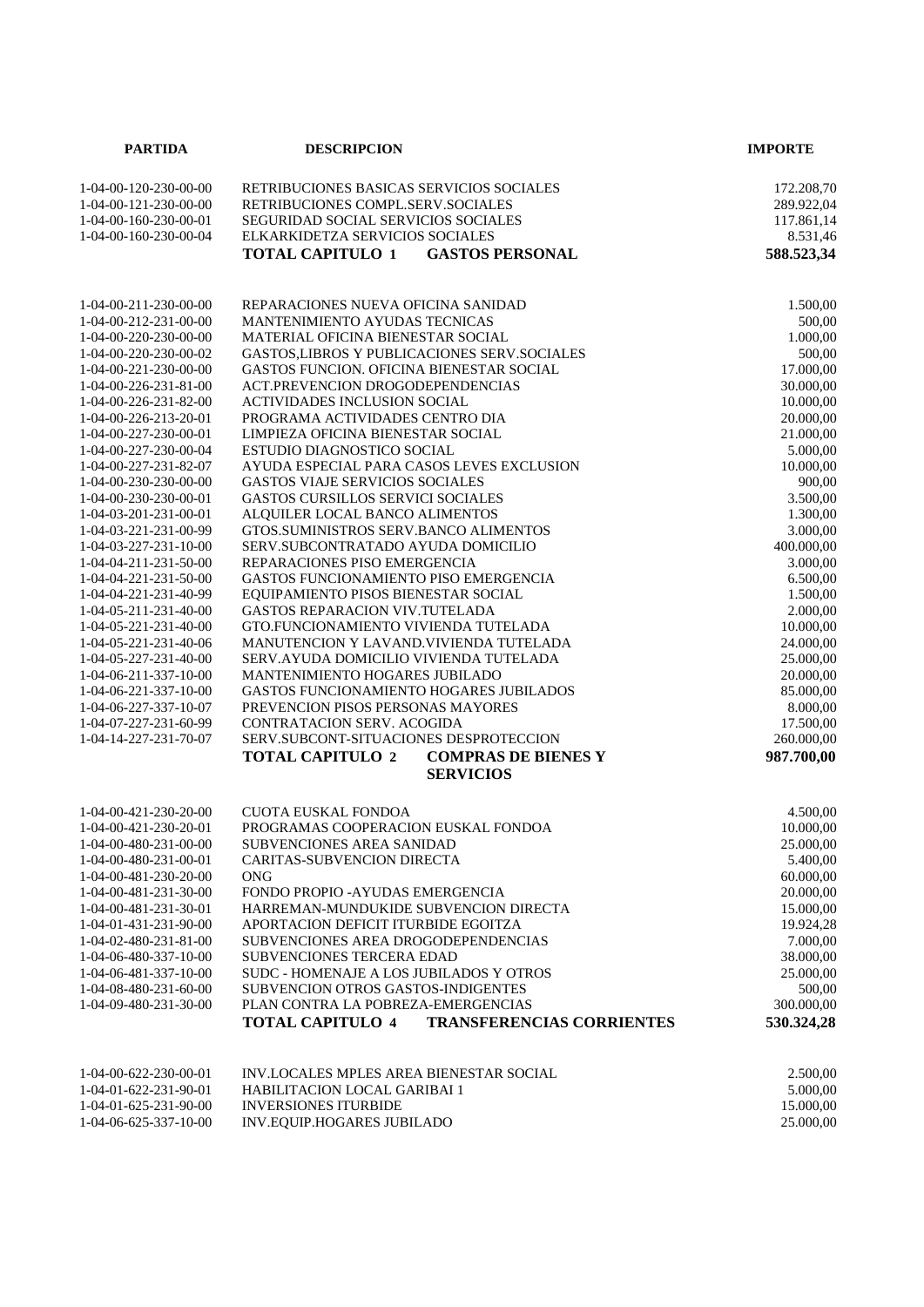| <b>PARTIDA</b>        | <b>DESCRIPCION</b>                                                               | <b>IMPORTE</b>         |
|-----------------------|----------------------------------------------------------------------------------|------------------------|
|                       | <b>TOTAL CAPITULO 6</b><br><b>INVERSIONES</b>                                    | 47.500,00              |
| 1-04-06-780-337-10-01 | TEJADO H.J.MUSAKOLA - CONVENIO CESION<br><b>TOTAL CAPITULO 7 TRANSF. CAPITAL</b> | 72.500,00<br>72.500,00 |
|                       | <b>BIENESTAR SOCIAL</b><br><b>TOTAL ORGANO 04</b>                                | 2,226,547,62           |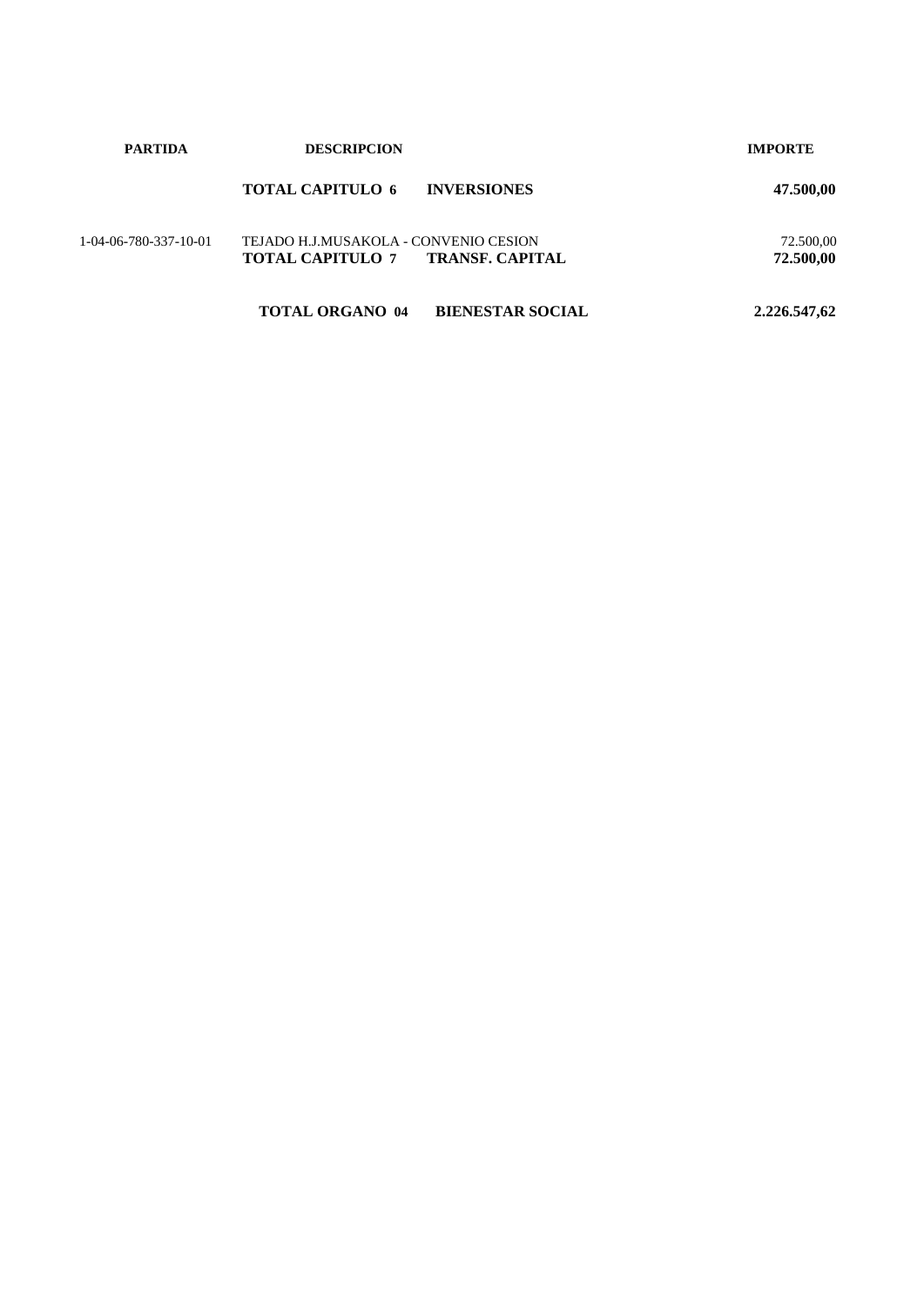| <b>PARTIDA</b>                                 | <b>DESCRIPCION</b>                                                                     | <b>IMPORTE</b>        |
|------------------------------------------------|----------------------------------------------------------------------------------------|-----------------------|
|                                                |                                                                                        |                       |
| 1-05-00-120-150-00-00                          | RETRIBUCIONES BASICAS URBANISMO Y M.A.                                                 | 231.090,02            |
| 1-05-00-121-150-00-00                          | RETRIBUC.COMPLEMENTARIAS URBANISMO Y M.A.                                              | 416.485,29            |
| 1-05-00-160-150-00-01                          | SEGURIDAD SOCIAL URBANISMO Y M.A.                                                      | 154.135,23            |
| 1-05-00-160-150-00-04                          | ELKARKIDETZA URBANISMO Y M.A.                                                          | 15.315,86             |
|                                                | <b>TOTAL CAPITULO 1</b><br><b>GASTOS PERSONAL</b>                                      | 817.026,40            |
|                                                |                                                                                        |                       |
| 1-05-00-211-494-00-00                          | CONSERVACION AMBITO GARAIA                                                             | 10.000,00             |
| 1-05-00-220-150-00-00                          | MATERIAL DE OFICINA URBANISMO                                                          | 1.000,00              |
| 1-05-00-220-150-00-02                          | <b>GASTOS LIBROS Y PUBLICACIONES URBANISMO</b>                                         | 150,00                |
| 1-05-00-226-151-00-00                          | EJECUCION SUBSIDIARIA DE OBRAS                                                         | 1.000,00              |
| 1-05-00-230-150-00-00                          | <b>GASTOS VIAJE URBANISMO</b>                                                          | 1.500,00              |
| 1-05-00-230-150-00-01                          | GASTOS CURSILLO URBANISMO                                                              | 1.500,00              |
| 1-05-10-210-172-00-00                          | MANTENIMIENTO ESPACIOS PUBLICOS RURALES                                                | 20.000,00             |
| 1-05-10-221-172-00-10                          | COMPRA VAJILLA REUTILIZABLE                                                            | 500,00                |
| 1-05-10-221-162-10-99                          | <b>COMPRA CONTENEDORES</b>                                                             | 3.000,00              |
| 1-05-10-226-172-00-00                          | ACTIVIDADES MEDIO AMBIENTE                                                             | 10.000,00             |
| 1-05-10-227-172-00-01                          | <b>GASTOS LIMPIEZA VAJILLA REUTILIZABLE</b>                                            | 1.000,00              |
| 1-05-10-227-454-00-01                          | LIMPIEZA CAMINOS RURALES Y DE MONTAÑA                                                  | 12.500,00             |
| 1-05-12-210-172-10-01                          | SERV.SUBCONTRAT.MANTEN.AKEI                                                            | 19.500.00             |
| 1-05-13-221-162-00-99                          | GTOS. SERV. COMPOSTAJE ORGANICO                                                        | 1.000,00              |
| 1-05-14-211-172-30-00                          | REPARACIONES HUERTAS GARAGARZA                                                         | 1.000,00              |
| 1-05-14-221-172-30-00                          | GASTOS FUNCIONAMIENTO HUERTAS GARAGARZA                                                | 600,00                |
| 1-05-15-220-172-00-00                          | COMPRA MATERIAL TRABAJOS FORESTALES                                                    | 3.000,00              |
| 1-05-17-221-172-00-00                          | GTO.FUNC.INSTAL.MTO.VEHICULOS                                                          | 12.000,00             |
| 1-05-17-227-172-00-01                          | GTO.LIMPIEZA AREA MANT.VEHICULOS                                                       | 140,00                |
| 1-05-21-212-172-10-01                          | MANT.PLACAS FOTOVOLTAICAS                                                              | 3.000,00              |
| 1-05-21-225-172-10-01                          | IMPTO.PRODUCC.ELECTRICA PLACAS SOLARES                                                 | 2.500,00              |
|                                                | <b>TOTAL CAPITULO 2</b><br><b>COMPRAS DE BIENES Y</b><br><b>SERVICIOS</b>              | 104.890,00            |
|                                                |                                                                                        |                       |
| 1-05-00-433-152-20-00                          | MANCOMUNIDAD-SURADESA                                                                  | 32.000,00             |
| 1-05-10-480-172-00-00                          | SUBVENCION ENTIDADES MEDIO AMBIENTE                                                    | 3.000,00              |
| 1-05-10-481-414-00-01                          | CONVENIO ASOC.LARRAGAIN-KURTZETZIKI                                                    | 20.000,00             |
| 1-05-15-411-172-00-00                          | <b>CUOTA UDALSAREA</b>                                                                 | 1.000,00              |
| 1-05-16-421-162-10-00                          | SERV. MANC.-RECOG.RESIDUOS                                                             | 1.000.000,00          |
| 1-05-18-421-162-20-00                          | MANCOM.-RESIDUOS SOLIDOS GESTION                                                       | 220.000,00            |
| 1-05-19-421-162-30-00                          | SERV. MANCOMUNIDAD-TRATAM.RESIDUOS                                                     | 545.000,00            |
| $1-05-20-421-162-30-00$                        | MANCOMUNIDAD TRATAMIENTO GARBIGUNE                                                     | 27.000,00             |
|                                                | <b>TOTAL CAPITULO 4</b><br><b>TRANSFERENCIAS CORRIENTES</b>                            | 1.848.000,00          |
|                                                |                                                                                        |                       |
| $1-05-00-601-153-21-00$                        | PLAN CASCO HISTORICO                                                                   | 12.500,00             |
| 1-05-00-601-153-22-00                          | URBANIZACION ZALDUSPE                                                                  | 30.000,00             |
| 1-05-00-601-171-00-00                          | REURBANIZAC. BITERI-GARIBAI                                                            | 120.000,00            |
| $1-05-00-601-171-01-01$                        | PARQUE PLAZA ITXAROPENA                                                                | 140.000,00            |
| 1-05-00-622-150-00-00                          | <b>INVERSION PATRIMONIO MUNICIPAL</b>                                                  | 60.000,00             |
| $1-05-00-622-151-00-00$                        | ADOUISICION BIENES PATRIMONIALES                                                       | 60.000,00             |
| 1-05-00-642-151-00-00                          | HONORARIOS TECNICOS                                                                    | 20.000,00             |
| $1-05-00-642-151-01-01$                        | PROYECTO EKOBOULEBARD ETXALUZE-EJE                                                     | 40.000,00             |
| 1-05-01-601-134-01-01                          | <b>ASCENSOR MAKATZENA</b>                                                              | 105.000,00            |
| $1-05-10-601-172-01-01$                        | HUMEDAL ANTOÑA                                                                         | 60.000,00             |
| 1-05-10-624-172-00-01                          | <b>COMPRA BICICLETA</b>                                                                | 600,00                |
| 1-05-10-627-172-10-01                          | PLAN ACTUACIONES MAPA RUIDOS                                                           | 20.000,00             |
| 1-05-12-642-172-40-00                          | <b>ESTUDIOS CALIDAD SUELO</b>                                                          | 20.000,00             |
| 1-05-14-622-172-30-00                          | <b>INVERSION HUERTAS GARAGARTZA</b>                                                    | 7.000,00              |
| 1-05-15-601-172-40-00<br>1-05-15-623-172-00-00 | INV.RECUP. ESPACIOS SIGNIFICATIVOS-DEGRADADOS<br>INVERSIONES EQUIP.TRABAJOS FORESTALES | 10.000,00<br>3.000,00 |
| 1-05-17-623-172-00-01                          | SIST.CONTROL AGUA AREA MANT.VEHICULOS                                                  | 20.000,00             |
|                                                |                                                                                        |                       |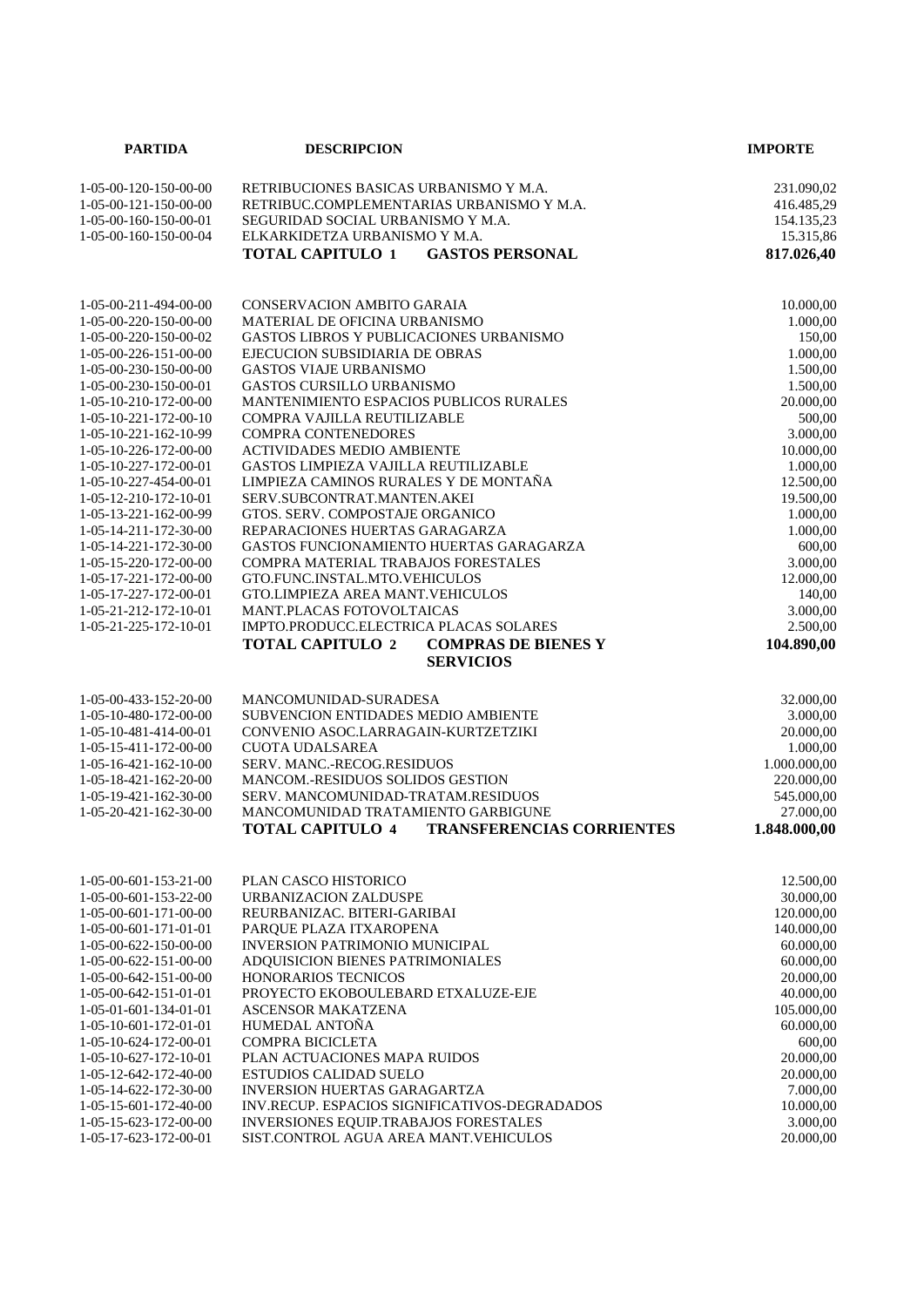| <b>PARTIDA</b>                                     | <b>DESCRIPCION</b>                                                                    |                                                  | <b>IMPORTE</b>                        |
|----------------------------------------------------|---------------------------------------------------------------------------------------|--------------------------------------------------|---------------------------------------|
|                                                    | <b>TOTAL CAPITULO 6</b>                                                               | <b>INVERSIONES</b>                               | 728.100,00                            |
| $1-05-00-721-162-00-00$<br>$1-05-01-780-152-20-00$ | APORTAC.INVERS.MANCOMUNIDAD<br>SUBV INSTALACION ASCENSORES<br><b>TOTAL CAPITULO 7</b> | <b>TRANSF. CAPITAL</b>                           | 280.000,00<br>10.000,00<br>290.000,00 |
| $1 - 05 - 00 - 853 - 494 - 00 - 00$                | APORTACION CAPITAL GARAIA S.COOP<br><b>TOTAL CAPITULO 8</b>                           | <b>VARIACIONES ACTIVOS</b><br><b>FINANCIEROS</b> | 90.000,00<br>90.000,00                |
|                                                    | <b>TOTAL ORGANO 05</b>                                                                | URBANISMO, MEDIO AMBIENTE<br>Y MOVILIDAD         | 3.878.016,40                          |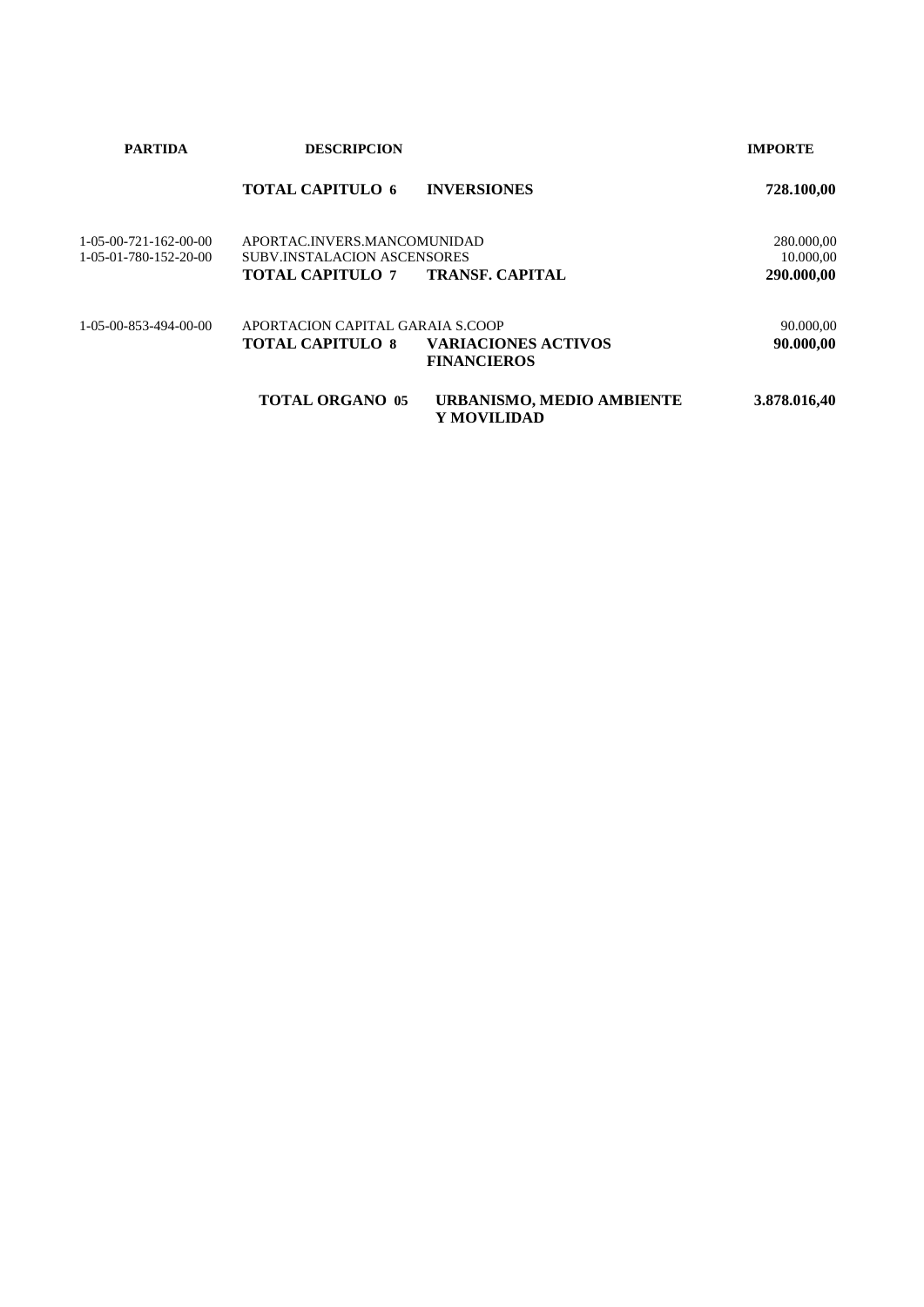| <b>PARTIDA</b>                                 | <b>DESCRIPCION</b>                                                                | <b>IMPORTE</b>         |
|------------------------------------------------|-----------------------------------------------------------------------------------|------------------------|
|                                                |                                                                                   |                        |
| 1-06-00-161-920-00-03                          | PRIMA JUBILACION ANTICIPADA                                                       | 25.000,00              |
| 1-06-01-120-920-00-00                          | RETRIBUCIONES BASICAS DPTO.PERSONAL                                               | 149.003,82             |
| 1-06-01-121-920-00-00                          | RETRIBUCIONES COMPLEM.DPTO.PERSONAL                                               | 261.943,22             |
| 1-06-01-160-920-00-01                          | SEGURIDAD SOCIAL DPTO.PERSONAL                                                    | 103.125,88             |
| 1-06-01-160-920-00-04                          | ELKARKIDETZA DPTO.PERSONAL                                                        | 11.837,42              |
| 1-06-01-162-920-00-05                          | <b>SEGUROS VIDA PERSONAL</b>                                                      | 45.000,00              |
| 1-06-02-120-920-00-00                          | RETRIB.BáSICAS PERS.SECRETARIA                                                    | 119.504,00             |
| 1-06-02-121-920-00-00                          | RETRIB. COMP. PERSONAL SECRETARIA                                                 | 223.118,50             |
| 1-06-02-160-920-00-01                          | SEG.SOCIAL PERS.FUNCION. SECRETARIA                                               | 82.506,08              |
| 1-06-02-160-920-00-04                          | ELKARKIDETZA PERS.FUNCIONARIO SECRETARIA                                          | 9.840,32               |
| 1-06-03-120-920-00-00<br>1-06-03-121-920-00-00 | RET. BASICAS OFICINA ATENCIÓN CONTRIBUYE                                          | 65.817,64              |
|                                                | RET.COMPLEMENTARIAS ATENCION CONTRIBUYE                                           | 129.889,00             |
| 1-06-03-160-920-00-01<br>1-06-03-160-920-00-04 | SEG.SOCIAL OFICINA ATENCION CONTRIBUY<br>ELKARKIDETZA. OFICINA ATENCION CONTRIBUY | 52.815,19              |
| 1-06-07-120-920-00-00                          | RETRIB.BASICAS.FUNC.INTERINOS-SERV.GRLES                                          | 6.175,40<br>5.329,52   |
| 1-06-07-121-920-00-00                          | RETRIB.COMPLEM.FUNC.INTERINOS SERV.GRLES                                          | 14.656,05              |
| 1-06-07-160-920-00-01                          | SEGURIDAD SOCIAL TEMPORAL SERV.GRALES                                             | 6.046,38               |
| 1-06-10-120-241-00-00                          | RETRIB.BASICAS PERSONAL AREA EMPLEO                                               | 18.166,12              |
| 1-06-10-121-241-00-00                          | RETRIB.COMPL.PERSONAL AREA EMPLEO                                                 | 31.177,38              |
| 1-06-10-141-241-30-00                          | RETRIBUCIONES PRACTICAS NO LABORALES                                              | 8.000,00               |
| 1-06-10-160-241-00-01                          | SEGURIDAD SOCIAL AREA EMPLEO                                                      | 10.861,97              |
| 1-06-10-160-241-30-01                          | SEGURIDAD SOCIAL PRACTICAS NO LABORALES                                           | 1.500,00               |
| 1-06-10-160-241-00-04                          | ELKARKIDETZA PERSONAL AREA EMPLEO                                                 | 1.139,40               |
| 1-06-11-131-241-00-00                          | PERSONAL TEMPORAL FOMENTO EMPLEO                                                  | 297.748,15             |
| 1-06-11-160-241-00-01                          | S.SOCIAL FOMENTO EMPLEO PROGRAMA                                                  | 100.161,89             |
| 1-06-99-121-920-00-00                          | FONDO CONTINGENCIA REVISION SALARIAL 2017                                         | 160.000,00             |
|                                                | <b>TOTAL CAPITULO 1</b><br><b>GASTOS PERSONAL</b>                                 | 1.940.363,33           |
|                                                |                                                                                   |                        |
| 1-06-00-211-920-00-01                          | REPARACION ARCHIVO MARKULETE                                                      | 1.000,00               |
| 1-06-00-215-920-00-00                          | MTO.EQUIP.INFO. Y OFIM.-RENOV. LICENCIAS                                          | 106.000,00             |
| 1-06-00-220-920-00-00                          | MATERIAL OFICINA SERVICIOS GENERALES                                              | 35.000,00              |
| 1-06-00-220-920-00-02                          | GASTOS LIBROS Y PUBLICACIONES SECRETARIA                                          | 12.000,00              |
| 1-06-00-220-920-00-99                          | GASTOS ORNAMENTACION AYUNTAMIENTO                                                 | 2.000,00               |
| 1-06-00-221-920-00-01                          | <b>GASTOS FUNCION. ARCHIVO MARKULETE</b>                                          | 8.000,00               |
| 1-06-00-222-920-00-01                          | GASTOS TELEFONOS, MENSAJERIA                                                      | 70.000,00              |
| 1-06-00-222-920-00-05                          | IZFE-AYUNTAMIENTO                                                                 | 170.700,00             |
| 1-06-00-226-920-00-03                          | ANUNCIOS PRENSA Y RADIO                                                           | 20.000,00              |
| 1-06-00-226-920-00-04                          | <b>GASTOS NOTARIALES Y REGISTRALES</b>                                            | 10.000,00              |
| 1-06-00-226-920-00-05                          | ASESORAMIENTO JURIDICO                                                            | 40.000,00              |
| 1-06-00-227-920-00-01                          | GASTOS LIMPIEZA ARCHIVO MARKULETE                                                 | 1.000,00               |
| 1-06-00-227-920-00-99                          | TRABAJO RECUPERACION LIBROS ARCHIVO                                               | 2.500,00               |
| 1-06-00-230-920-00-00                          | <b>GASTOS VIAJE PERSONAL SECRETARIA</b>                                           | 500,00                 |
| 1-06-00-230-920-00-01                          | GASTOS CURSILLOS PERSONAL SECRETARIA                                              | 10.000,00              |
| 1-06-00-230-920-01-01                          | DIAGNOSTICO FORMACION                                                             | 15.000,00              |
| 1-06-00-239-920-00-00                          | ASISTENCIA TRIBUNALES-INDEMNIZACION                                               | 4.000,00               |
| 1-06-03-211-920-00-00                          | <b>GASTOS CONSERVACION BAZ</b>                                                    | 2.000,00               |
| 1-06-03-221-920-00-00                          | GASTOS FUNCIONAMIENTO BAZ                                                         | 11.000,00              |
| 1-06-03-227-920-00-01                          | <b>GASTOS LIMPIEZA BAZ</b>                                                        | 7.900,00               |
| 1-06-05-226-920-10-99                          | PLANIFICACION ACCIONES PREVENTIVAS                                                | 4.000,00               |
| 1-06-05-227-920-10-07                          | SERV.MEDICINA EMPRESA-PREVENCION RIESGOS                                          | 58.500,00              |
| 1-06-05-227-920-20-07                          | MEDICINA ASISTENCIAL                                                              | 5.500,00               |
| 1-06-06-227-920-00-07                          | <b>ACTIVIDADES CALIDAD</b>                                                        | 18.000,00              |
| 1-06-10-220-241-00-02                          | <b>SUSCRIPCIONES AREA EMPLEO</b>                                                  | 2.000,00               |
| 1-06-10-226-241-10-00<br>1-06-10-226-326-00-00 | <b>FERIA EMPLEO</b><br>ACTIVIDAD. AREA EMPLEO-PLAN ESPECIAL EMPLEAB.              | 20.000,00<br>50.000,00 |
| 1-06-10-226-241-00-05                          | ACTIVIDADES FOROS, CONGRESOS                                                      | 10.000,00              |
| 1-06-10-226-241-10-99                          | ACT.PROMO.IMPLANTAC.NUEVAS ACT.ECONO.                                             | 10.000,00              |
| 1-06-10-227-241-00-07                          | NEIKER-CONTRATO IMPLANT.ACTIV.AGRICOLA                                            | 5.000,00               |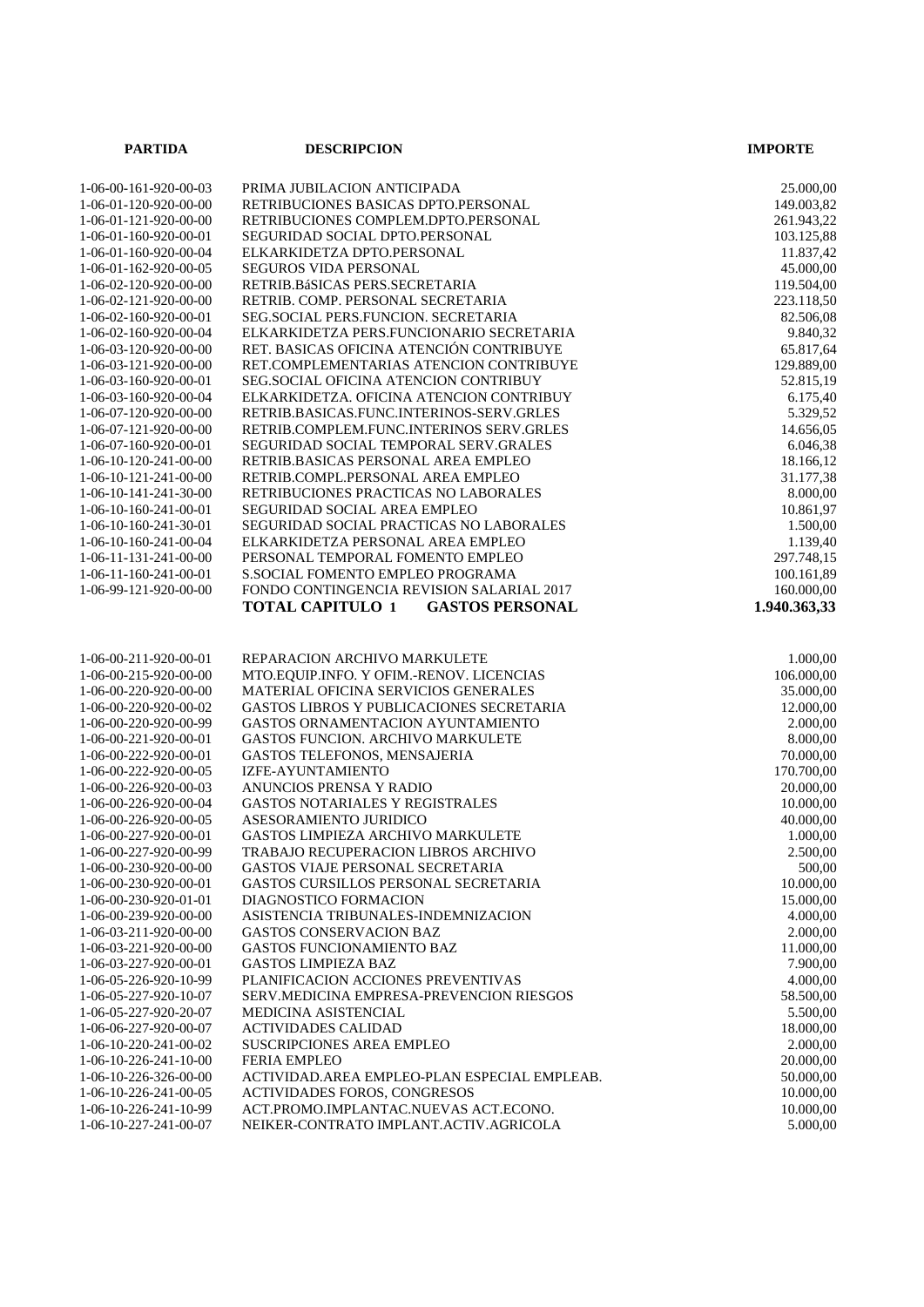| <b>PARTIDA</b>                      | <b>DESCRIPCION</b>                    |                                                  | <b>IMPORTE</b> |
|-------------------------------------|---------------------------------------|--------------------------------------------------|----------------|
| $1-06-10-227-241-10-07$             | APORT.AYTO.PROYECTO GAZTELAN          |                                                  | 45.000,00      |
| $1-06-10-230-241-00-00$             | <b>GASTOS VIAJE EMPLEO</b>            |                                                  | 250,00         |
| $1-06-10-230-241-00-01$             | <b>GASTOS CURSILLOS EMPLEO</b>        |                                                  | 750,00         |
|                                     | <b>TOTAL CAPITULO 2</b>               | <b>COMPRAS DE BIENES Y</b>                       | 757.600,00     |
|                                     |                                       | <b>SERVICIOS</b>                                 |                |
| $1 - 06 - 10 - 421 - 241 - 00 - 00$ | MANCOMUNIDAD-AREA EMPLEO              |                                                  | 100.000,00     |
| 1-06-10-470-422-00-00               | SUBV.CEI-SAIOLAN                      |                                                  | 20.000,00      |
| $1-06-10-471-241-00-00$             | AYUDAS CONTRATACION PARADOS           |                                                  | 160.250,00     |
| $1-06-10-471-241-10-00$             | SUBVENCION GASTOS FORMACION A PARADOS |                                                  | 30.000,00      |
| 1-06-10-480-241-20-00               | FDO.AYUDA CREACION NUEVAS EMPRESAS    |                                                  | 35.000,00      |
| 1-06-10-480-241-30-00               | SUBV.PRACTICAS-PROYECTOS FIN CARRERA  |                                                  | 70.000,00      |
| 1-06-10-481-231-00-99               | <b>GUREAK: PROGRAMA PAUSO BERRIAK</b> |                                                  | 7.000,00       |
|                                     | TOTAL CAPITULO 4                      | <b>TRANSFERENCIAS CORRIENTES</b>                 | 422.250,00     |
| 1-06-00-625-920-00-00               | INVERSIONES ADQUISICION MOBILIARIO    |                                                  | 10.000,00      |
| 1-06-00-626-920-00-00               | INV.EQUIP.INFORMATICO Y OFIMATICO     |                                                  | 82.650,00      |
|                                     | TOTAL CAPITULO 6                      | <b>INVERSIONES</b>                               | 92.650,00      |
| 1-06-00-833-920-00-00               | <b>ANTICIPOS PERSONAL</b>             |                                                  | 90.000,00      |
|                                     | <b>TOTAL CAPITULO 8</b>               | <b>VARIACIONES ACTIVOS</b><br><b>FINANCIEROS</b> | 90.000,00      |
|                                     | <b>TOTAL ORGANO 06</b>                | PERSONAL Y EMPLEO                                | 3.302.863,33   |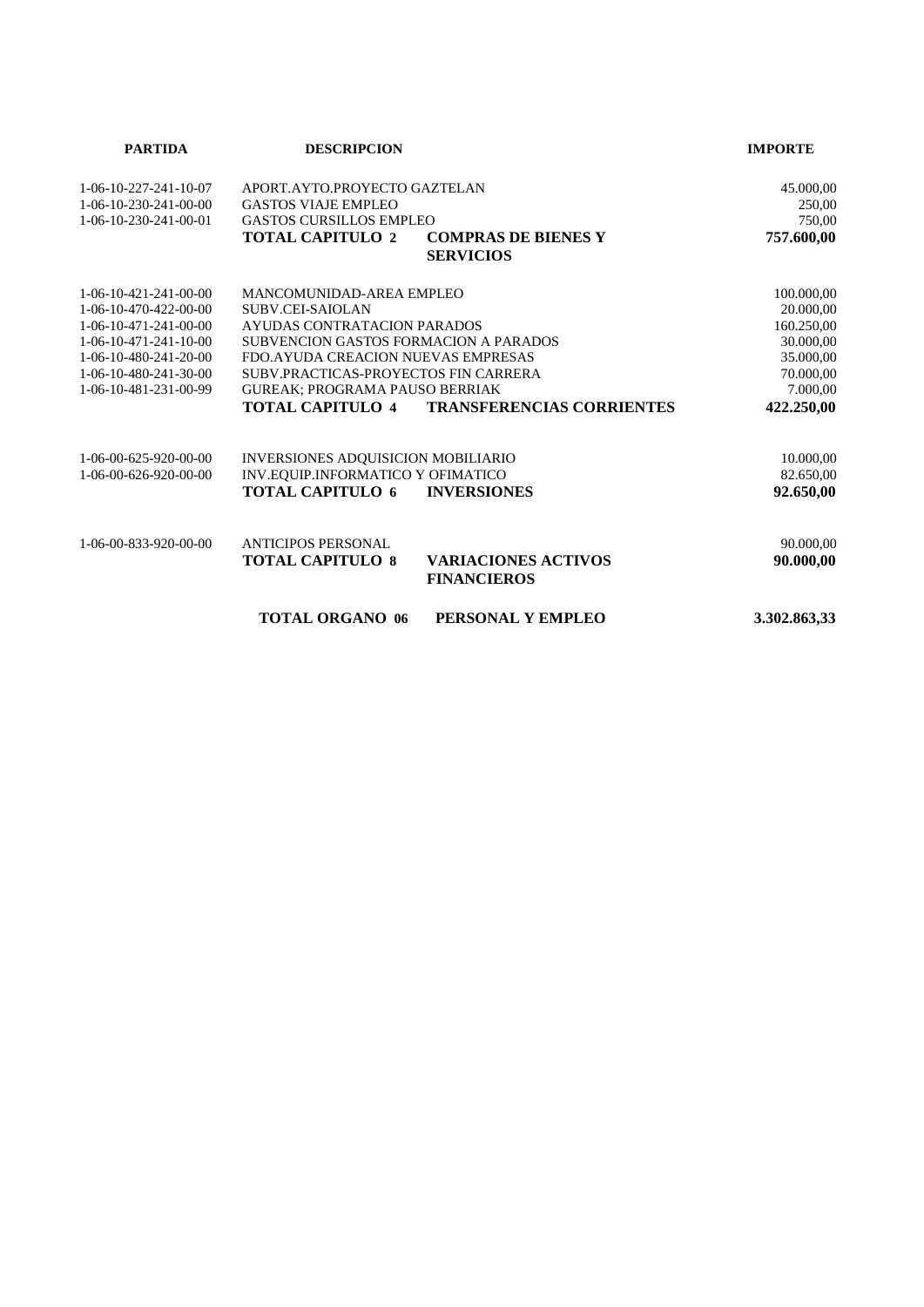| <b>PARTIDA</b>                      | <b>DESCRIPCION</b>                                          | <b>IMPORTE</b> |
|-------------------------------------|-------------------------------------------------------------|----------------|
| 1-07-00-120-241-00-00               | RETRIB.BASICAS COMERCIO, DESARROLLO ECONOMICO               | 7.841,26       |
| 1-07-00-121-241-00-00               | RETRIB.COMPL COMERCIO. DESARROLLO ECONOMICO                 | 13.113,10      |
| 1-07-00-160-241-00-01               | SEG.SOCIAL: COMERCIO, DESARROLLO ECONOMICO                  | 5.303,41       |
|                                     | <b>TOTAL CAPITULO 1 GASTOS PERSONAL</b>                     | 26.257,77      |
| 1-07-00-226-322-02-00               | ACTIVIDAD COMERCIO Y AGRICULTURA                            | 13.000,00      |
| 1-07-00-226-431-00-01               | ACTIVIDADES DE COMERCIO                                     | 18.000,00      |
| 1-07-00-226-432-00-01               | <b>ACTIVIDADES DE TURISMO</b>                               | 20.000,00      |
| 1-07-00-226-491-00-01               | <b>ACTIVIDADES NUEVAS TECNOLOGIAS</b>                       | 15.000,00      |
| $1-07-00-230-241-00-00$             | <b>COMERCIO - GASTOS VIAJE</b>                              | 250,00         |
| 1-07-00-230-241-00-01               | <b>COMERCIO- CURSILLOS</b>                                  | 500,00         |
|                                     | <b>TOTAL CAPITULO 2</b><br><b>COMPRAS DE BIENES Y</b>       | 66.750,00      |
|                                     | <b>SERVICIOS</b>                                            |                |
| $1 - 07 - 00 - 421 - 432 - 00 - 00$ | MANCOMUNIDAD-SERV.TURISMO                                   | 75.000,00      |
| 1-07-00-480-431-00-00               | <b>SUBVENCIONES COMERCIO</b>                                | 16.200,00      |
| $1 - 07 - 00 - 481 - 431 - 00 - 00$ | APORTACION IBAIARTE-PROMOCION COMERCIO                      | 31.000,00      |
|                                     | <b>TOTAL CAPITULO 4</b><br><b>TRANSFERENCIAS CORRIENTES</b> | 122.200,00     |
| 1-07-00-601-491-00-01               | INVERSION IMPLANTACION NUEVAS TECNOLOGIAS                   | 12.000,00      |
| 1-07-00-626-432-00-01               | PUNTO INFORMACION TURISMO                                   | 5.000,00       |
| 1-07-00-627-432-00-01               | PLAN TURISMO COOPERATIVO                                    | 10.000,00      |
|                                     | <b>TOTAL CAPITULO 6</b><br><b>INVERSIONES</b>               | 27.000,00      |
|                                     | <b>TOTAL ORGANO 07</b><br>DESARROLLO LOCAL                  | 242.207,77     |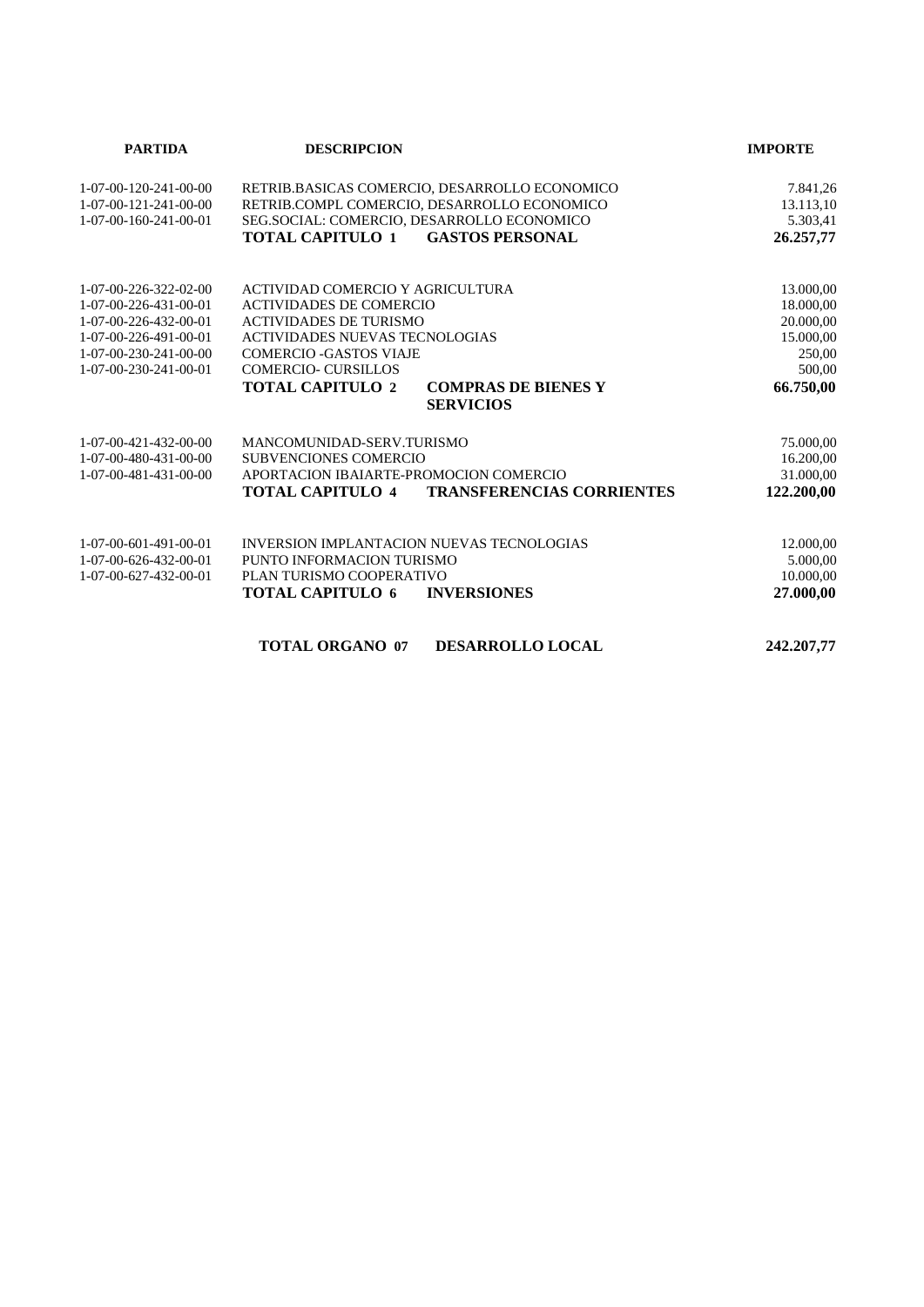| <b>PARTIDA</b>          | <b>DESCRIPCION</b>                                | <b>IMPORTE</b> |
|-------------------------|---------------------------------------------------|----------------|
|                         |                                                   |                |
| 1-08-00-120-153-40-00   | RETRIBUCIONES BASICAS SERVICIOS                   | 382.516,83     |
| 1-08-00-121-153-40-00   | RETRIBUCIONES COMPLEM.SERVICIOS                   | 756.783,48     |
| 1-08-00-130-153-40-00   | PERSONAL LABORAL SERVICIOS                        | 75.031,94      |
| 1-08-00-131-153-40-00   | PERSONAL TEMPORAL SERVICIOS                       | 41.518,67      |
| 1-08-00-160-153-40-01   | SEGURIDAD SOCIAL SERVICIOS                        | 374.808,17     |
| 1-08-00-160-153-40-04   | ELKARKIDETZA SERVICIOS                            | 28.215,74      |
| 1-08-01-120-431-20-00   | RETRIBUCIONES BASICAS MERCADO                     | 14.793,94      |
| 1-08-01-121-431-20-00   | RETRIBUCIONES COMPLEMENTARIAS MERCADO             | 25.611,20      |
| 1-08-01-160-431-20-01   | SEGURIDAD SOCIAL MERCADO                          | 11.144,63      |
| 1-08-01-160-431-20-04   | ELKARKIDETZA MERCADO                              | 1.143,80       |
| 1-08-05-120-161-00-00   | RETRIB.BASICAS PERS.BRIG.AGUAS                    | 38.070,06      |
| 1-08-05-121-161-00-00   | RETRIB.COMPLEM.PERS.BRIG.AGUAS                    | 95.061,30      |
| 1-08-05-130-161-00-00   | PERSONAL LABORAL BRIGADA DE AGUAS                 | 38.044,66      |
| 1-08-05-160-161-00-01   | SEGURIDAD SOCIAL BRIGADA DE AGUAS                 | 58.268,69      |
| 1-08-05-160-161-00-04   | ELKARKIDETZA BRIGADA DE AGUAS                     | 3.824,80       |
| 1-08-10-120-164-00-00   | RETRIB.BáSICAS CEMENTERIO                         | 18.139,80      |
| 1-08-10-121-164-00-00   | RETRIB.COMPLEMENTARIAS CEMENTERIO                 | 42.556,24      |
| 1-08-10-160-164-00-01   | SEGURIDAD SOCIAL CEMENTERIO                       | 19.162,90      |
| 1-08-10-160-164-00-04   | ELKARKIDETZA PERS.CEMENTERIO                      | 956,20         |
|                         | <b>TOTAL CAPITULO 1</b><br><b>GASTOS PERSONAL</b> | 2.025.653,05   |
|                         |                                                   |                |
| 1-08-00-202-165-00-00   | ALQUILER INTALACIONES ALUMBRADO NAVIDEÑO          | 22.000,00      |
| 1-08-00-204-338-00-00   | ALQUILER PANTALLA ESPECTACULOS                    | 6.550,00       |
| 1-08-00-210-153-30-00   | MANTENIMIENTO MOBILIARIO URBANO                   | 40.000,00      |
| 1-08-00-211-311-00-00   | GTOS.CONSERVACION URINARIOS PUBLICOS              | 2.000,00       |
| 1-08-00-211-441-10-00   | MANTENIMIENTO TRANSPORTE URBANO                   | 3.000,00       |
| 1-08-00-211-920-00-00   | CONSERVACION EDIFICIOS SERV.GENERALES             | 20.000,00      |
| 1-08-00-211-920-10-00   | GTOS CONSERVACION LOCALES Pº ARRASATE             | 300,00         |
| $1-08-00-211-162-00-01$ | <b>MANT.PREVENTIVO SOTERRADOS</b>                 | 40.000,00      |
| 1-08-00-212-165-00-00   | COMPRAS ALUMBRADO PUBLICO                         | 40.000,00      |
| 1-08-00-212-165-10-00   | MANT.INSTALACIONES TELECONTROL                    | 13.500,00      |
| 1-08-00-212-920-00-00   | MANT. CENTRO TRANSFORMACION AZOKA                 | 3.000,00       |
| 1-08-00-213-153-40-00   | <b>GASTOS REPARACION VEHICULOS</b>                | 20.000,00      |
| 1-08-00-220-153-40-02   | LIBROS Y PUBLICACIONES SERVICIOS                  | 1.000,00       |
| 1-08-00-221-162-00-00   | GTOS.FUNC.CONTENEDORES SOTERRADOS                 | 9.000,00       |
| 1-08-00-221-311-00-00   | <b>GASTOS FUNCIONAMIENTO URINARIOS PUBLICOS</b>   | 1.000.00       |
| 1-08-00-221-920-00-00   | <b>GASTOS FUNCIONAMIENTO SERVICIOS</b>            | 62.000,00      |
| 1-08-00-221-165-00-01   | ENERGIA ALUMBRADO PUBLICO                         | 340.000,00     |
| $1-08-00-221-165-10-01$ | ENERGIA ALUMBRADO NAVIDEÑO                        | 3.000,00       |
| 1-08-00-221-920-00-04   | <b>COMBUSTIBLE VEHICULOS MUNICIPALES</b>          | 20.000,00      |
| 1-08-00-221-153-40-05   | <b>VESTUARIO PERSONAL SERVICIOS</b>               | 1.500,00       |
| 1-08-00-221-165-00-05   | VESTUARIO PERSONAL BRIGADA ELECTRICISTA           | 500,00         |
| 1-08-00-221-920-00-99   | GASTOS ESPECIAL FUNCIONAMIENTO SERVICIOS          | 2.000,00       |
| 1-08-00-225-153-00-01   | TASAS DOMINIO HIDRAULICO                          | 15.350,00      |
| 1-08-00-225-920-00-01   | OTRAS TASAS E IMPUESTOS                           | 2.000,00       |
| 1-08-00-227-163-00-00   | SERVICIO LIMPIEZA VIARIA                          | 1.400.000,00   |
| $1-08-00-227-163-10-00$ | SERVICIOS OPCIONALES LIMPIEZA VIARIA              | 5.000,00       |
| 1-08-00-227-163-20-00   | OTROS TRABAJOS LIMPIEZA VIARIA                    | 15.000,00      |
| 1-08-00-227-311-00-00   | SERV. SUBCONTRATADO RECOGIDA ANIMALES             | 12.900,00      |
| 1-08-00-227-152-20-01   | LIMPIEZA FACHADAS                                 | 20.000,00      |
| 1-08-00-227-311-00-01   | <b>GASTOS LIMPIEZA URINARIOS PUBLICOS</b>         | 19.000,00      |
| 1-08-00-227-920-00-01   | LIMPIEZA AYTO.Y OTRAS DEPENDENCIAS                | 47.000,00      |
| 1-08-00-227-165-00-07   | SERV. SUBCONTRATADO MANT. ALUMBRADO               | 16.000,00      |
| 1-08-00-227-441-10-08   | <b>TRANSPORTE PUBLICO</b>                         | 511.000,00     |
| 1-08-00-227-441-11-08   | CTE.COMPL.DEFICIT TARIFARIO TRANSPORTE            | 55.000,00      |
| 1-08-00-230-153-40-00   | <b>GASTOS VIAJE SERVICIOS</b>                     | 500,00         |
| 1-08-00-230-153-40-01   | <b>GASTOS CURSILLOS SERVICIOS</b>                 | 500,00         |
| 1-08-01-211-431-20-00   | <b>CONSERVACION MERCADO</b>                       | 2.000,00       |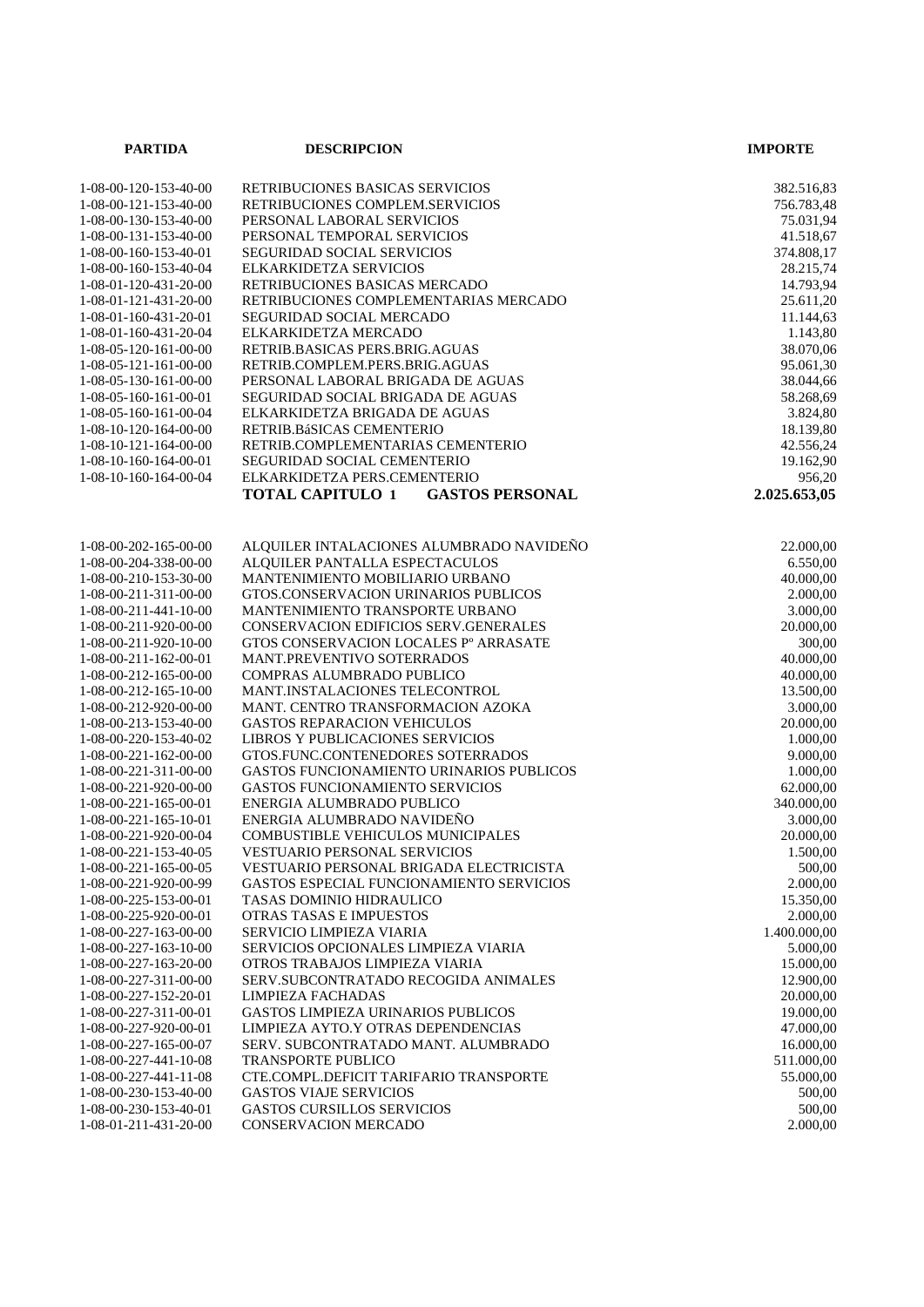| <b>PARTIDA</b>          | <b>DESCRIPCION</b>                                    | <b>IMPORTE</b> |
|-------------------------|-------------------------------------------------------|----------------|
|                         |                                                       |                |
| 1-08-01-221-431-20-00   | <b>GASTOS FUNCIONAMIENTO MERCADO</b>                  | 10.000,00      |
| 1-08-01-221-431-20-99   | OTROS SUMINISTROS PARA MERCADO                        | 500,00         |
| 1-08-01-227-431-20-01   | SERVICIOS LIMPIEZA MERCADO                            | 21.300,00      |
| 1-08-04-211-153-40-00   | CONSERVACION ALMACEN MUNICIPAL                        | 2.500,00       |
| $1-08-04-211-153-41-00$ | CONSERVACION OTROS ALMACENES                          | 3.000,00       |
| 1-08-04-212-153-40-00   | <b>GASTOS REPARACION MAQUINARIA</b>                   | 4.500,00       |
| 1-08-04-215-153-40-00   | MANTENIMIENTO EQUIPO INFORMAT. ALMACEN                | 750,00         |
| 1-08-04-220-153-40-00   | MATERIAL DE OFICINA ALMACEN                           | 300,00         |
| 1-08-04-221-153-40-00   | <b>GASTOS FUNCIONAMIENTO ALMACEN</b>                  | 20.000,00      |
| 1-08-04-221-153-41-00   | GASTOS FUNCIONAMIENTO OTROS ALMACENES                 | 9.000,00       |
| 1-08-04-221-153-40-04   | COMBUSTIBLE MAQUINARIA                                | 2.600,00       |
| 1-08-04-221-153-40-05   | VESTUARIO PERSONAL BRIGADA MANTENIMIENTO              | 3.700,00       |
| $1-08-04-221-153-40-11$ | <b>COMPRAS ALMACEN</b>                                | 5.000,00       |
| 1-08-04-221-920-10-11   | MATERIAL SEGURIDAD BRIGADA MANTENIMIENTO              | 3.000,00       |
| 1-08-04-227-153-40-01   | <b>GASTOS LIMPIEZA ALMACEN</b>                        | 7.410,00       |
| 1-08-04-227-153-41-01   | GASTOS LIMPIEZA OTROS ALMACENES                       | 1.300,00       |
| 1-08-05-210-161-00-00   | COMPRAS SERVICIO AGUA Y SANEAMIENTO                   | 73.000,00      |
| 1-08-05-212-161-00-00   | RENOVACION PARQUE CONTADORES                          | 10.000,00      |
| 1-08-05-212-161-00-01   | MANT. INST. ELECT. CENTROS BOMBEO                     | 2.000,00       |
| 1-08-05-213-161-00-00   | REPARACION VEHICULOS SERVICIO AGUAS                   | 4.500,00       |
| 1-08-05-221-161-00-02   | CONSORCIO - SUMINISTRO DE AGUA                        | 1.011.100,00   |
| 1-08-05-221-161-00-04   | <b>COMBUSTIBLE VEHICULOS SERVICIO AGUAS</b>           | 3.500,00       |
| 1-08-05-221-161-00-05   | <b>VESTUARIO BRIGADA AGUAS</b>                        | 2.000,00       |
| $1-08-05-221-161-00-11$ | MATERIAL SEGURIDAD BRIGADA AGUAS                      | 1.000,00       |
| 1-08-05-227-161-00-07   | CONTROL SANITARIO AGUAS                               | 16.000,00      |
| 1-08-05-227-161-00-99   | SERV.SUBC.LECTURA CONTADORES AGUA                     | 28.000,00      |
| 1-08-06-211-929-00-00   | CONSERVACION JUZGADO DE PAZ                           | 2.000,00       |
| 1-08-06-220-929-00-00   | COMPRAS JUZGADO DE PAZ                                | 4.500,00       |
| 1-08-06-221-929-00-00   | GASTOS FUNCIONAMIENTO JUZGADO DE PAZ                  | 9.000,00       |
| 1-08-06-222-929-00-05   | IZFE - BAKE EPAITEGIA                                 | 8.100,00       |
| 1-08-06-227-929-00-01   | CONTRATO LIMPIEZA JUZGADO DE PAZ                      | 3.300,00       |
| 1-08-07-212-136-00-00   | MANT.INST.Y EQUIPO SIST.CONTRA INCENDIO               | 5.000,00       |
| 1-08-07-220-136-00-00   | COMPRA SIS.CONTRAINCENDIO                             | 4.000,00       |
| 1-08-08-210-153-00-00   | <b>MANTENIMIENTO VIAS PUBLICAS</b>                    | 85.000,00      |
| 1-08-08-210-133-00-01   | COMPRAS SEñALIZACION VIAS PUBLICAS                    | 12.000,00      |
| 1-08-08-210-135-00-02   | GASTOS TRABAJOS EMERGENCIAS, NEVADAS, PLAGAS, ETC     | 15.000,00      |
| 1-08-08-212-133-10-00   | <b>MANTENIMIENTO SEMAFOROS</b>                        | 15.000,00      |
| 1-08-08-227-135-00-99   | <b>ACTUACION ANTI PLAGAS</b>                          | 22.000,00      |
| 1-08-09-210-171-00-00   | REPARACIONES JARDINERIA                               | 8.000,00       |
| 1-08-09-210-171-10-00   | REPARACIONES PARQUE MONTERRON                         | 3.000,00       |
| 1-08-09-221-171-00-00   | GASTOS FUNCIONAMIENTO JARDINERIA                      | 1.000,00       |
| 1-08-09-221-171-10-00   | <b>GASTOS FUNCIONAMIENTO MONTERRON</b>                | 3.000,00       |
| 1-08-09-227-171-00-00   | SERVICIO MANTENIMIENTO PARQ.Y JARDINES                | 780.000,00     |
| 1-08-10-211-164-00-00   | CONSERVACION CEMENTERIO S.KRISTOBAL                   | 8.000,00       |
| 1-08-10-220-164-00-00   | COMPRA MATERIAL CEMENTERIO S.KRISTOBAL                | 5.000,00       |
| 1-08-10-221-164-00-00   | GASTOS FUNCION.CEMENTERIO S.KRISTOBAL                 | 38.000,00      |
| 1-08-10-227-164-00-01   | LIMPIEZA CEMENTERIO S.KRISTOBAL                       | 5.100,00       |
| 1-08-11-211-134-00-00   | REPARACIONES ASCENSOR BIZKAIA ET.                     | 8.000,00       |
| 1-08-11-221-134-00-00   | GTOS.FUNCIONAMIENTO ASCENSOR BIZKAIA ET.              | 4.000,00       |
| 1-08-11-227-134-00-01   | GTOS.LIMPIEZA ASCENSOR BIZKAIA ET.                    | 1.800,00       |
| 1-08-12-210-454-00-00   | MANTENIMIENTO CAMINOS RURALES Y DE MONTAÑA            | 10.000,00      |
| 1-08-12-211-134-00-00   | REPARACIONES ASCENSOR FERIAL                          | 5.000,00       |
| 1-08-12-212-134-00-00   | CONT.MANTENIM.ASCENSOR FERIAL                         | 24.700,00      |
| $1-08-12-221-134-00-00$ | GTOS.FUNCIONAMIENTO ASCENSOR FERIAL                   | 5.000,00       |
| 1-08-12-227-134-00-01   | GTOS.LIMPIEZA ASCENSOR FERIAL                         | 3.200,00       |
|                         | <b>TOTAL CAPITULO 2</b><br><b>COMPRAS DE BIENES Y</b> | 5.115.260,00   |
|                         | <b>SERVICIOS</b>                                      |                |

1-08-00-421-441-10-00 APORTAC. AUTORIDAD TRANSPORTE 4.500,00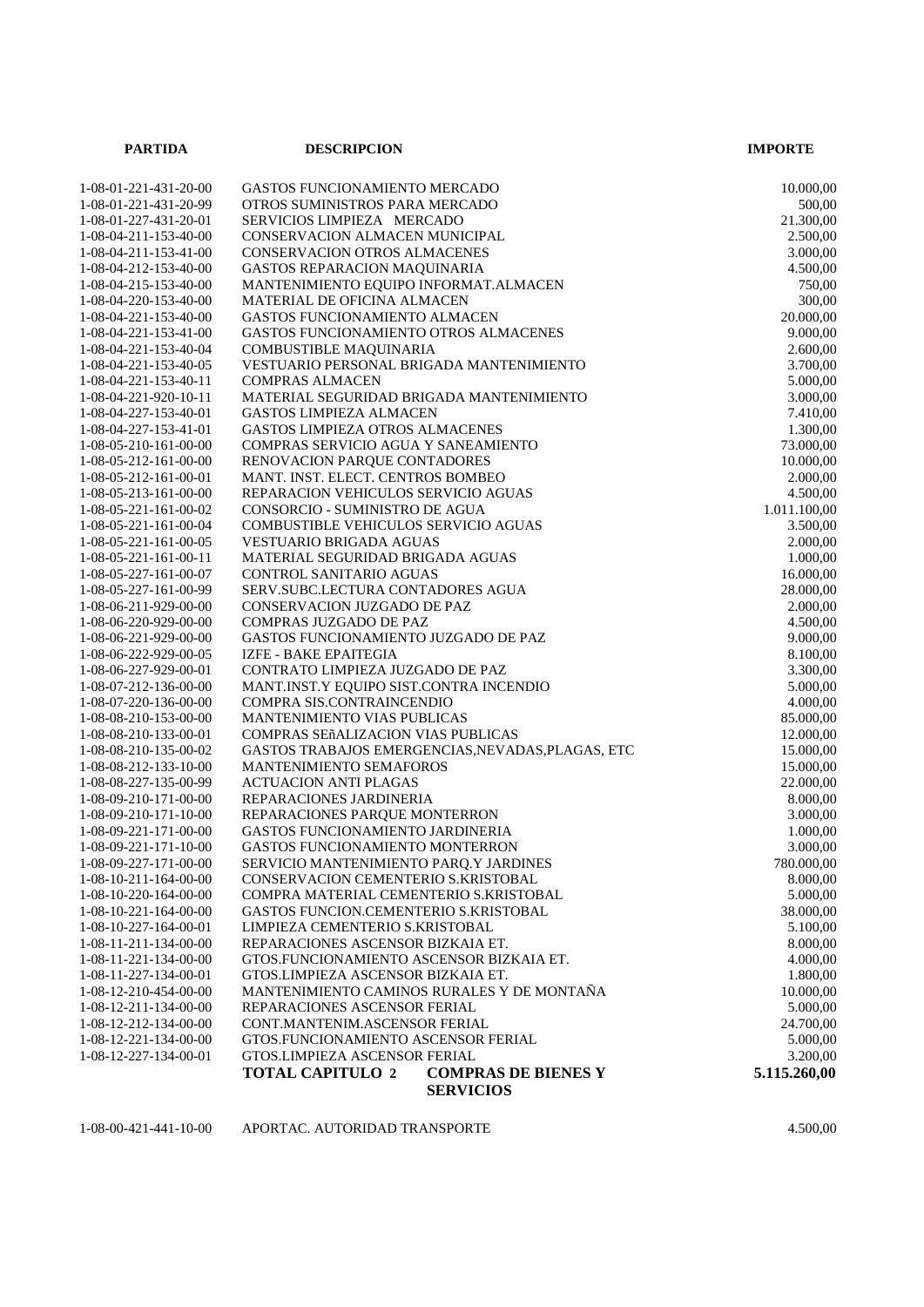| <b>PARTIDA</b>                                 | <b>DESCRIPCION</b>                                                       | <b>IMPORTE</b>         |
|------------------------------------------------|--------------------------------------------------------------------------|------------------------|
|                                                |                                                                          |                        |
| 1-08-00-421-920-00-00                          | MANCOMUNIDAD-SERVICIO GENERAL                                            | 215.000,00             |
| 1-08-00-480-311-00-00                          | <b>SUBVENCION KAONBI</b>                                                 | 6.000,00               |
| 1-08-13-480-924-00-00                          | APORTACION BARRIO BEDOñA                                                 | 5.775,00               |
| 1-08-14-480-924-00-00                          | APORTACION BARRIO MUSAKOLA                                               | 8.880,00               |
| 1-08-15-480-924-00-00                          | APORTACION BARRIO SAN ANDRES                                             | 9.870,00               |
| 1-08-16-480-924-00-00                          | APORTACION BARRIO SANTA MARINA                                           | 9.870,00               |
| 1-08-17-480-924-00-00                          | APORTACION BARRIO URIBARRI                                               | 11.630,00              |
| 1-08-18-480-924-00-00                          | APORTACION ZONA CENTRO                                                   | 9.565,00               |
| 1-08-19-480-924-00-00                          | APORTACION BARRIO URIBARRI RURAL                                         | 3.500,00               |
| 1-08-20-480-924-00-00                          | APORTACION BARRIO GESALIBAR                                              | 6.360,00               |
| 1-08-21-480-924-00-00                          | APORTACION BARRIO UDALA                                                  | 4.800,00               |
| 1-08-22-480-924-00-00                          | APORTACION BARRIO MUSAKOLA RURAL                                         | 2.680,00               |
| 1-08-23-480-924-00-00                          | APORTACION BARRIO GARAGARZA                                              | 9.850,00               |
| 1-08-24-480-924-00-00                          | APORTACION BARRIO MEATZERREKA                                            | 3.620,00               |
| 1-08-25-480-924-00-00                          | APORTACION BARRIO ZALDIBAR                                               | 1.025,00               |
| 1-08-26-480-924-00-00                          | APORTACION BARRIO SAN ANDRES RURAL                                       | 2.545,00               |
| 1-08-27-421-412-00-00                          | MANCOMUNIDAD-CUOTAS AGRICULTURA                                          | 21.500,00              |
|                                                | <b>TRANSFERENCIAS CORRIENTES</b><br><b>TOTAL CAPITULO 4</b>              | 336.970,00             |
|                                                |                                                                          |                        |
| $1-08-00-601-153-00-00$                        | URBANIZACION VIAS PUBLICAS                                               | 45.000,00              |
| 1-08-00-601-153-20-00                          | <b>ASFALTADOS</b>                                                        | 150.000,00             |
| 1-08-00-601-153-38-00                          | MAKATZENA- URB.ZONA FRONTON                                              | 82.000,00              |
| 1-08-00-601-165-00-00                          | <b>INVERSIONES ALUMBRADO PUBLICO</b>                                     | 45.000,00              |
| 1-08-00-601-153-36-01                          | URBANIZ. AMBOTO KALEA                                                    |                        |
| 1-08-00-601-153-40-01                          | RENOVACION ACERAS GIPUZKOA ET.                                           | 50.000,00<br>50.000,00 |
| 1-08-00-601-153-41-01                          | ACERA SANTA TERESA-AGERRE                                                |                        |
|                                                |                                                                          | 1.000,00               |
| 1-08-00-622-441-10-00<br>1-08-00-622-920-00-00 | INVERSIONES TRANSPORTE PUBLICO-MARQUESINAS                               | 12.000,00              |
|                                                | MEJORA INSTALACIONES AYTO                                                | 10.000,00              |
| 1-08-00-622-920-10-00<br>1-08-00-623-153-30-00 | MEJORA ALUMBRADO CENTROS PUBLICOS                                        | 25.000,00              |
|                                                | <b>INV.MOBILIARIO URBANO</b>                                             | 25.000,00              |
| 1-08-00-623-153-31-00                          | <b>BARANDADOS</b>                                                        | 18.000,00              |
| 1-08-00-623-920-00-02                          | INV.SIST.SEGUR.EDIF.PUBLICOS                                             | 8.000,00               |
| 1-08-01-622-431-20-00                          | <b>INVERSIONES MERCADO</b>                                               | 10.000,00              |
| 1-08-02-601-171-00-01                          | PARQUES INFANTILES                                                       | 125.000,00             |
| 1-08-04-623-153-40-00                          | EQUIPAMIENTO BRIGADA                                                     | 25.000,00              |
| 1-08-04-623-165-00-00                          | INV.EQUIP.BRIGADA ELECTRICA                                              | 2.500,00               |
| $1-08-05-601-161-00-00$                        | INVERSIONES AGUA Y SANEAMIENTO<br><b>INVERSIONES SEÑALIZACION VIARIA</b> | 50.000,00              |
| 1-08-08-601-133-00-00                          |                                                                          | 32.000,00              |
| 1-08-09-601-171-00-00                          | <b>INVERSIONES JARDINERIA</b>                                            | 25.000.00              |
| $1 - 08 - 10 - 622 - 164 - 00 - 00$            | <b>INVER.CEMENTERIO SAN CRISTOBAL</b>                                    | 10.000,00              |
| 1-08-12-601-454-00-01                          | <b>INVERSION CAMINOS RURALES</b>                                         | 10.000,00              |
| 1-08-23-622-924-00-01                          | TEJADO AUZOETXE GARAGARTZA                                               | 65.000,00              |
|                                                | <b>TOTAL CAPITULO 6</b><br><b>INVERSIONES</b>                            | 875.500,00             |
| 1-08-00-721-431-40-00                          | APORT.INV.MATADERO ZUBILLAGA                                             | 68.000,00              |
| 1-08-00-721-165-00-01                          | APORT.INV.ALUMBRADO MANC.-REINT.PRESTAMO                                 | 25.898,70              |
| 1-08-00-725-441-00-01                          | APORTAC.INVERSIONES AUTORIDAD TRANSPORTE                                 | 500,00                 |
|                                                |                                                                          |                        |
| 1-08-05-725-161-00-00                          | INV.CONSORCIO AGUAS-CANON INFRAESTRUC.                                   | 526.710,00             |
|                                                | <b>TOTAL CAPITULO 7</b><br><b>TRANSF. CAPITAL</b>                        | 621.108,70             |
|                                                |                                                                          |                        |

**TOTAL ORGANO 08 OBRAS, SERVICIOS, 8.974.491,75 MANTENIMIENTO Y BARRIOS**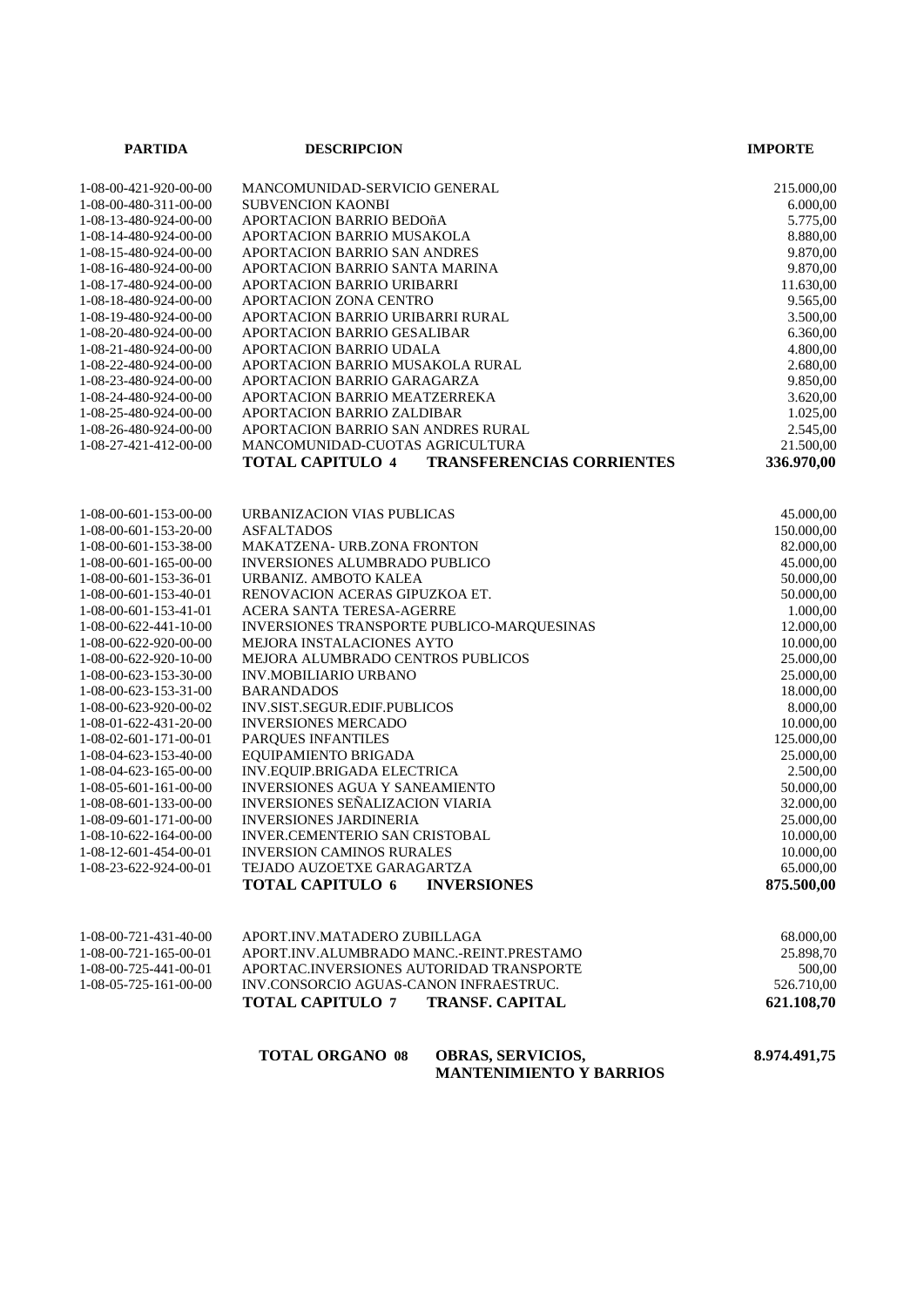| <b>PARTIDA</b>                                 | <b>DESCRIPCION</b>                                      | <b>IMPORTE</b>        |
|------------------------------------------------|---------------------------------------------------------|-----------------------|
|                                                |                                                         |                       |
| 1-09-00-120-320-00-00                          | RETRIBUCIONES BASICAS ENSEÑANZA                         | 17.669,40             |
| 1-09-00-121-320-00-00                          | RETRIBUCIONES COMPL.ENSEÑANZA                           | 26.205,91             |
| 1-09-00-160-320-00-01                          | SEGURIDAD SOCIAL ENSEÑANZA                              | 10.861,97             |
| 1-09-00-160-320-00-04                          | ELKARKIDETZA ENSEÑANZA                                  | 1.394,40              |
| 1-09-06-120-172-20-00                          | RETRIBUCIONES BASICAS EMA UDALA                         | 50.027,88             |
| 1-09-06-121-172-20-00                          | RETRIBUCIONES COMPLEMENT.EMA UDALA                      | 68.561,46             |
| 1-09-06-160-172-20-01                          | SEGURIDAD SOCIAL EMA UDALA                              | 31.017,26             |
| 1-09-06-160-172-20-04                          | ELKARKIDETZA EMA UDALA                                  | 2.788,80              |
| 1-09-10-120-337-20-00                          | RETRIBUCIONES BASICAS JUVENTUD                          | 31.577,28             |
| 1-09-10-121-337-20-00                          | RETRIBUCIONES COMPLEM.JUVENTUD                          | 48.773,56             |
| 1-09-10-160-337-20-01                          | SEGURIDAD SOCIAL JUVENTUD                               | 19.836,05             |
| 1-09-10-160-337-20-04                          | ELKARKIDETZA JUVENTUD                                   | 2.538,20              |
| 1-09-30-120-231-50-00                          | RETRIBUCIONES BASICAS MUJER                             | 47.047,56             |
| 1-09-30-121-231-50-00                          | RETRIBUCIONES COMPLEMENTARIAS MUJER                     | 72.233,52             |
| 1-09-30-160-231-50-01                          | <b>SEGURIDAD SOCIAL MUJER</b>                           | 32.786,44             |
| 1-09-30-160-231-50-04                          | ELKARKIDETZA MUJER                                      | 1.394,40              |
|                                                | <b>TOTAL CAPITULO 1</b><br><b>GASTOS PERSONAL</b>       | 464.714,09            |
|                                                |                                                         |                       |
|                                                |                                                         |                       |
| 1-09-00-220-320-00-02                          | SUSCRIPCIONES ENSEÑANZA                                 | 100,00                |
| 1-09-00-226-320-00-00                          | ACTIVIDADES ENSEñANZA                                   | 56.210,00             |
| 1-09-00-227-323-00-00                          | LIMPIEZA CRISTALES ESCUELA                              | 9.000,00              |
| 1-09-00-230-320-00-00                          | GASTOS VIAJES ENSEÑANZA                                 | 150,00                |
| 1-09-00-230-320-00-01                          | <b>GASTOS CURSILLOS ENSEÑANZA</b>                       | 150,00                |
| 1-09-01-211-323-00-00                          | REPARACIONES ESCUELA ERGUIN                             | 4.500,00              |
| 1-09-01-221-323-00-00                          | GTO.FUNCIONAMIENTO ESCUELA ERGUIN                       | 44.290,00             |
| 1-09-01-227-323-00-01                          | <b>GASTOS LIMPIEZA ESCUELA ERGUIN</b>                   | 51.200,00             |
| 1-09-02-211-323-00-00                          | REPARACIONES ESCUELA BEDOÑABE                           | 5.000,00              |
| 1-09-02-221-323-00-00                          | GTO.FUNCIONAMIENTO ESCUELA BEDOÑABE                     | 30.000,00             |
| 1-09-02-227-323-00-01                          | GASTOS LIMPIEZA ESCUELA BEDOÑABE                        | 58.800,00             |
| 1-09-03-211-323-00-00                          | REPARACIONES ESCUELA MUSAKOLA                           | 2.500,00              |
| 1-09-03-221-323-00-00                          | GTO.FUNCIONAMIENTO ESCUELA MUSAKOLA                     | 18.000,00             |
| 1-09-03-227-323-00-01                          | GTO.LIMPIEZA ESCUELA MUSAKOLA                           | 20.900,00             |
| 1-09-04-227-323-00-99                          | SERV.SUBCONTRATADO GUARDERIA INFANTIL                   | 21.600,00             |
| 1-09-05-211-326-00-00                          | REPARACIONES EPA                                        | 1.000,00<br>11.500,00 |
| 1-09-05-221-326-00-00<br>1-09-05-227-326-00-01 | GASTOS FUNCIONAMIENTO EPA<br><b>GASTOS LIMPIEZA EPA</b> |                       |
| 1-09-06-211-172-20-00                          | REPARACIONES EMA UDALA                                  | 14.100,00<br>1.500,00 |
| 1-09-06-215-172-20-00                          | MTO.EQUIP.INFORMATICO EMA UDALA                         | 600,00                |
| 1-09-06-220-172-20-00                          | <b>COMPRAS EMA UDALA</b>                                | 2.500,00              |
| 1-09-06-221-172-20-00                          | GASTOS FUNCIONAMIENTO EMA UDALA                         | 7.500,00              |
| 1-09-06-221-172-20-06                          | PRODUCTOS ALIMENTICIOS EMA UDALA                        | 1.200,00              |
| 1-09-06-226-172-21-00                          | ACTIVIDADES AGENDA 21-ESCOLAR                           | 3.500,00              |
| 1-09-06-226-172-22-00                          | GAST. CAMPAÑA BASURAS-MANCOMUNIDAD                      | 3.000,00              |
| 1-09-06-227-172-20-01                          | <b>GASTOS LIMPIEZA EMA UDALA</b>                        | 6.000,00              |
| 1-09-10-220-326-00-00                          | COMPRAS MATERIAL INTERV. SOCIO EDUCATIVA                | 6.000,00              |
| 1-09-10-220-337-20-00                          | COMPRAS SERVICIO JUVENTUD                               | 800,00                |
| 1-09-10-226-337-20-00                          | ACTIVIDADES AREA JUVENTUD                               | 5.000,00              |
| 1-09-10-226-337-24-01                          | <b>ACTIVIDADES HAURREN KONTSEILUA</b>                   | 4.000,00              |
| 1-09-10-226-337-20-99                          | <b>GASTOS PROGRAMA ERASMUS</b>                          | 15.000,00             |
| 1-09-10-227-337-24-04                          | HAURREN KONTSE. SERV. SUBCONT. DINAMIZAC.               | 19.000,00             |
| 1-09-10-227-326-00-07                          | <b>INTERVENCION SOCIO EDUCATIVA</b>                     | 116.000,00            |
| 1-09-10-230-337-20-00                          | <b>GASTOS VIAJES JUVENTUD</b>                           | 600,00                |
| 1-09-10-230-337-20-01                          | <b>CURSILLOS JUVENTUD</b>                               | 1.000,00              |
| 1-09-11-211-337-21-00                          | <b>CONSERVACION GAZTE TXOKO</b>                         | 5.000,00              |
| 1-09-11-221-337-21-00                          | GASTOS FUNCIONAM. LUDOTECA Y GAZTE TXOKO                | 25.000,00             |
| 1-09-11-227-337-21-01                          | LIMPIEZA LUDOTEKA Y GAZTE-TXOKO                         | 22.000,00             |
| 1-09-11-227-337-21-04                          | SERV. SUBCONT. LUDOTECA Y GAZTE TXOKO                   | 378.000,00            |
| 1-09-12-211-337-22-00                          | CONSERVACION OFICINA JUVENTUD                           | 600,00                |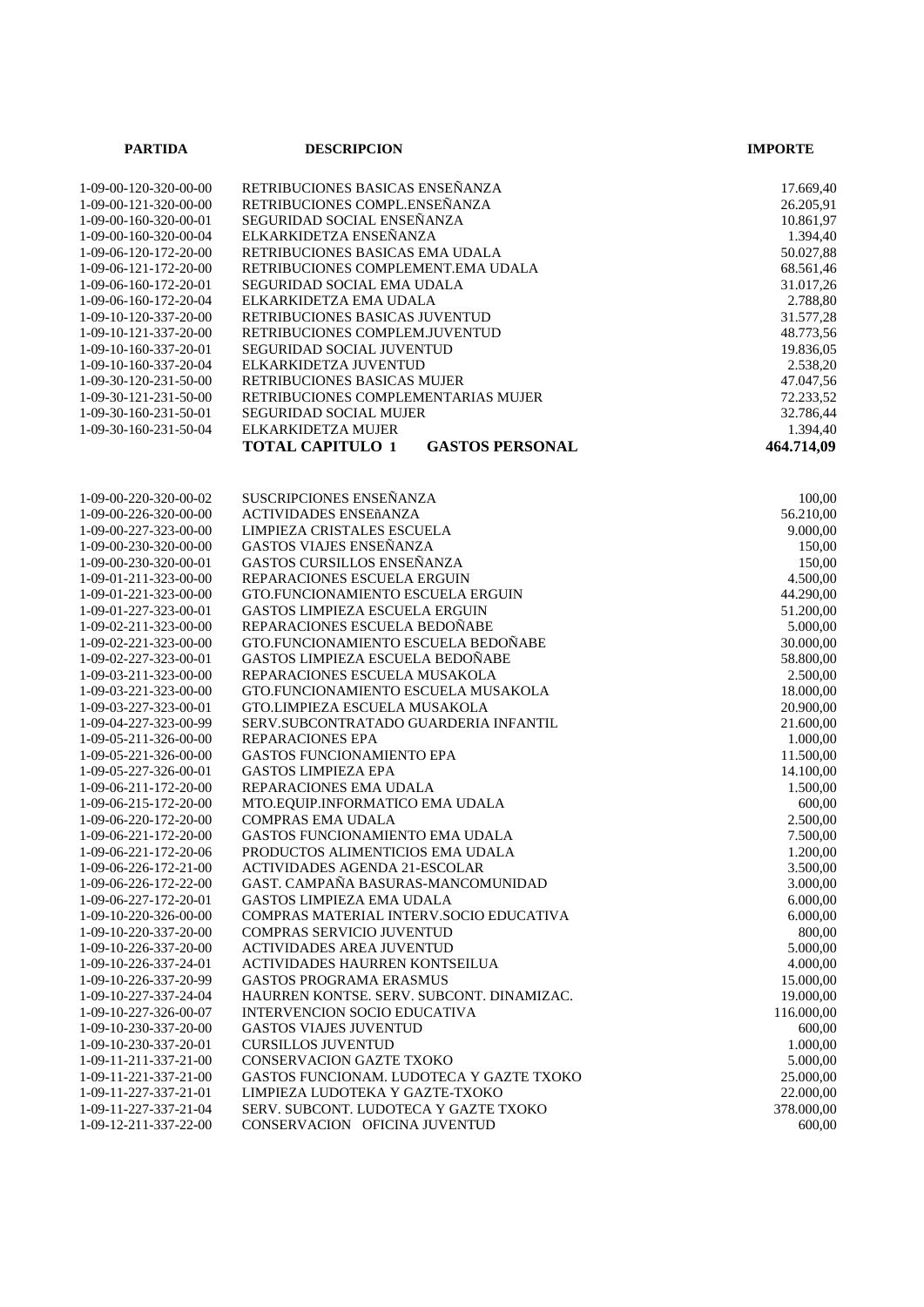| <b>PARTIDA</b>        | <b>DESCRIPCION</b>                                          | <b>IMPORTE</b> |
|-----------------------|-------------------------------------------------------------|----------------|
| 1-09-12-215-337-22-00 | MANT.EQUIPO INFORMATICO OFIC.JUVENTUD                       | 600,00         |
| 1-09-12-220-337-22-01 | COMPRAS OFICINA INFORMACION JUVENIL                         | 800,00         |
| 1-09-12-221-337-22-00 | <b>GASTOS FUNCIONAMIENTO OFIC.JUVENTUD</b>                  | 2.500,00       |
| 1-09-12-227-337-22-01 | <b>GASTOS LIMPIEZA OFICINA JUVENTUD</b>                     | 1.800,00       |
| 1-09-13-211-337-23-00 | GASTOS CONSERV.LOCAL ENSAYOS ROCK                           | 3.000,00       |
| 1-09-14-220-326-00-00 | COMPRAS MAT.SERV.INFORM.SEXUAL                              | 600,00         |
| 1-09-14-226-326-00-00 | <b>ACTIVIDADES SERV.SEXOLOGIA</b>                           | 7.000,00       |
| 1-09-14-227-326-00-07 | <b>SERVICIO DE INFORMACION SEXUAL</b>                       | 24.500,00      |
| 1-09-30-220-231-50-02 | <b>SUSCRIPCIONES MUJER</b>                                  | 300,00         |
| 1-09-30-226-231-50-00 | <b>ACTIVIDADES AREA MUJER</b>                               | 100.000,00     |
| 1-09-30-226-231-50-01 | FORMACION COMUNICACION EN IGUALDAD GENERO                   | 7.000,00       |
| 1-09-30-226-231-52-01 | GESTION PLAN CONTRA VIOLENCIA MACHISTA                      | 20.000,00      |
| 1-09-30-226-231-50-04 | PROCESO EMPODERAMIENTO MUJER INMIGRANTE                     | 5.500,00       |
| 1-09-30-230-231-50-00 | <b>GASTOS VIAJES AREA MUJER</b>                             | 600,00         |
| 1-09-30-230-231-50-01 | <b>CURSILLOS AREA MUJER</b>                                 | 400,00         |
| 1-09-31-211-231-51-00 | GTOS.CONSERVACION EMAKUMEAREN TXOKOA                        | 2.000,00       |
| 1-09-31-220-231-51-00 | MATERIAL OFICINA EMAKUMEAREN TXOKOA                         | 400,00         |
| 1-09-31-221-231-51-00 | GTOS.FUNCIONAMIENTO EMAKUMEAREN TXOKOA                      | 11.000,00      |
| 1-09-31-227-231-51-01 | GTOS.LIMPIEZA EMAKUMEAREN TXOKOA                            | 4.800,00       |
|                       | <b>TOTAL CAPITULO 2</b><br><b>COMPRAS DE BIENES Y</b>       | 1.165.600,00   |
|                       | <b>SERVICIOS</b>                                            |                |
|                       |                                                             |                |
| 1-09-00-480-323-00-00 | SUBVENCIONES ENSEñANZA                                      | 149.000,00     |
| 1-09-00-481-323-10-00 | SUBVENCIONES ENSEñANZA - DIRECTAS                           | 500,00         |
| 1-09-00-481-326-00-00 | SUBVENCION NAZIOAN KANPUSA                                  | 2.500,00       |
| 1-09-06-480-172-20-00 | SUBVENCION UTILIZ.INSTAL.EMA UDALA                          | 4.000,00       |
| 1-09-06-481-172-00-00 | <b>EMA CUOTA HABEA</b>                                      | 100,00         |
| 1-09-10-480-337-20-00 | SUBVENCIONES JUVENTUD                                       | 5.500,00       |
| 1-09-10-480-152-01-01 | SUBV.PROGRAMA ALQUILER VIVIENDAS JOVENES                    | 60.000,00      |
| 1-09-10-480-337-20-01 | SUBV. GRUPOS MUSICA GRABACION MAQUETA                       | 2.000,00       |
| 1-09-10-480-337-20-02 | SUBVENCION CUOTAS LUDOTEKA Y UDALEKU                        | 8.000,00       |
| 1-09-10-481-337-24-00 | TXATXILIPURDI-TXIKILANDIA                                   | 15.000,00      |
| 1-09-30-480-231-00-00 | PROGRAMA AYUDA MUJERES EN RIESGO                            | 8.000,00       |
| 1-09-30-480-231-50-00 | SUBVENCIONES AREA DE LA MUJER                               | 7.000,00       |
|                       | <b>TOTAL CAPITULO 4</b><br><b>TRANSFERENCIAS CORRIENTES</b> | 261.600,00     |
|                       |                                                             |                |
|                       |                                                             |                |
| 1-09-00-622-323-00-00 | <b>INVERSIONES ENSEÑANZA</b>                                | 100.000,00     |
| 1-09-10-601-337-24-01 | <b>INVERSIONES ACTUACION HAURREN KONTSEILUA</b>             | 5.000,00       |
| 1-09-11-625-337-21-00 | EQUIPAMIENTO LUDOTEKA Y GAZTE TXOKO                         | 3.000,00       |
|                       | <b>TOTAL CAPITULO 6</b><br><b>INVERSIONES</b>               | 108.000,00     |
|                       |                                                             |                |
|                       | <b>TOTAL ORGANO 09</b><br><b>IGUALDAD Y DESARROLLO</b>      | 1.999.914.09   |

**COMUNITARIO**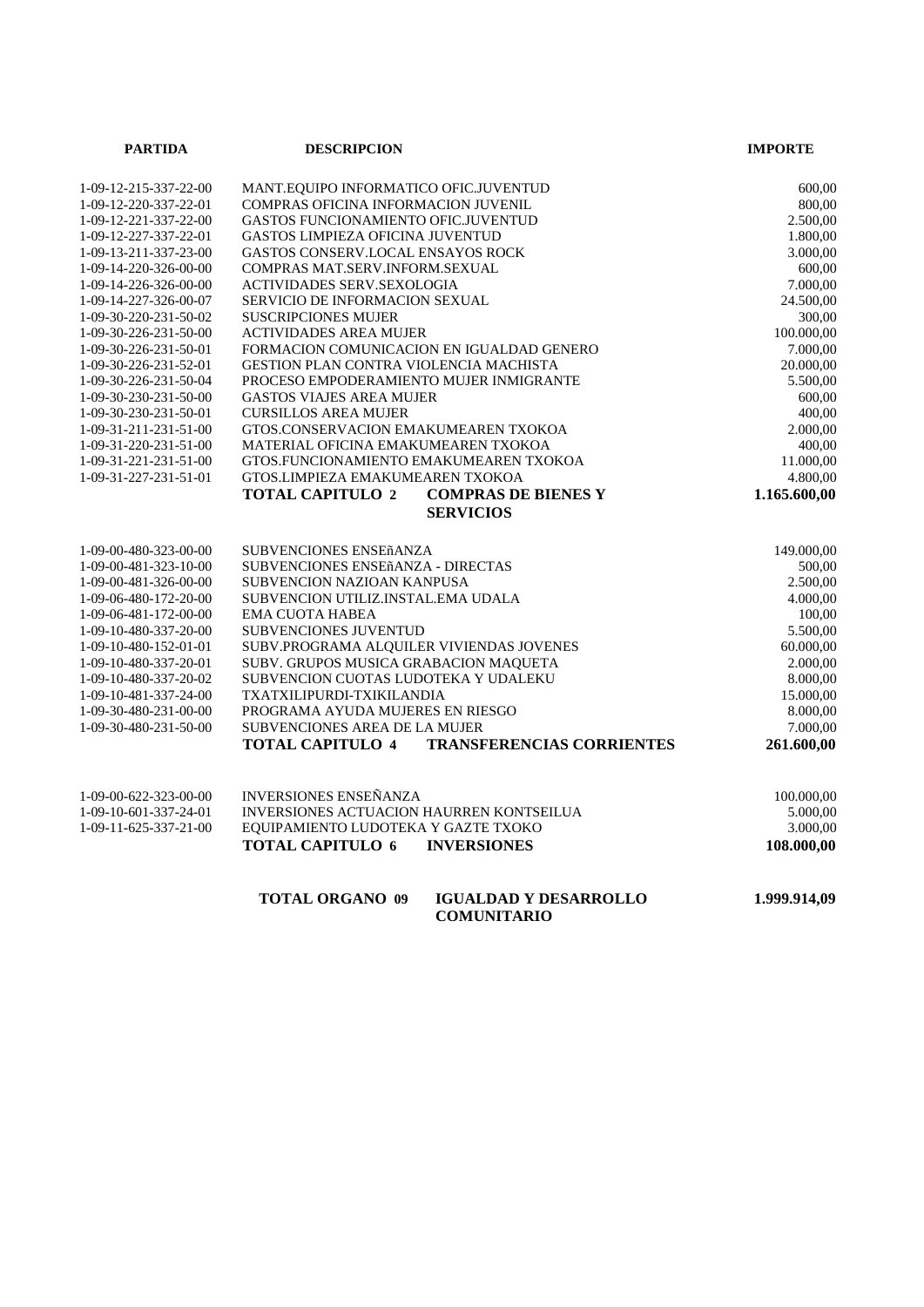| <b>PARTIDA</b>          | <b>DESCRIPCION</b>                                          | <b>IMPORTE</b> |
|-------------------------|-------------------------------------------------------------|----------------|
| 1-10-00-120-931-00-00   | RETRIBUC.BáSICAS AREA ECONOMICA                             | 189.171,63     |
| $1-10-00-121-931-00-00$ | RETRIBUC.COMPLEM.AREA ECONOMICA                             | 338.174,15     |
| 1-10-00-160-931-00-01   | SEGURIDAD SOCIAL AREA ECONOMICA                             | 118.230,51     |
| 1-10-00-160-931-00-04   | ELKARKIDETZA AREA ECONOMICA                                 | 15.856,68      |
|                         | <b>TOTAL CAPITULO 1</b><br><b>GASTOS PERSONAL</b>           | 661.432,97     |
|                         |                                                             |                |
| $1-10-00-224-920-00-00$ | <b>SEGUROS MUNICIPALES</b>                                  | 100.000,00     |
| 1-10-00-226-920-00-99   | INDEMNIZ.FRANQUICIAS POLIZAS SEGURO                         | 6.000,00       |
| 1-10-00-226-931-00-99   | GASTOS RESTO COMISIONES BANCARIAS                           | 1.000,00       |
| 1-10-00-227-920-00-07   | CONTRATO ASESORAMIENTO SEGUROS MPLES.                       | 4.100,00       |
| 1-10-00-227-931-00-07   | AUDITORIA CONTABLE                                          | 15.000,00      |
| 1-10-00-230-931-00-00   | <b>GASTOS VIAJE AREA ECONOMICA</b>                          | 1.000,00       |
| 1-10-00-230-931-00-01   | <b>GASTOS CURSILLO AREA ECONOMICA</b>                       | 1.000,00       |
|                         | <b>TOTAL CAPITULO 2</b><br><b>COMPRAS DE BIENES Y</b>       | 128.100,00     |
|                         | <b>SERVICIOS</b>                                            |                |
| 1-10-00-421-931-00-00   | MANCOMUNIDAD CUOTA SERV. ECONOMICOS                         | 49.000,00      |
|                         | <b>TOTAL CAPITULO 4</b><br><b>TRANSFERENCIAS CORRIENTES</b> | 49.000,00      |
|                         | <b>TOTAL ORGANO 10</b><br>HACIENDA, TESORERIA Y             | 838.532,97     |

**PATRIMONIO**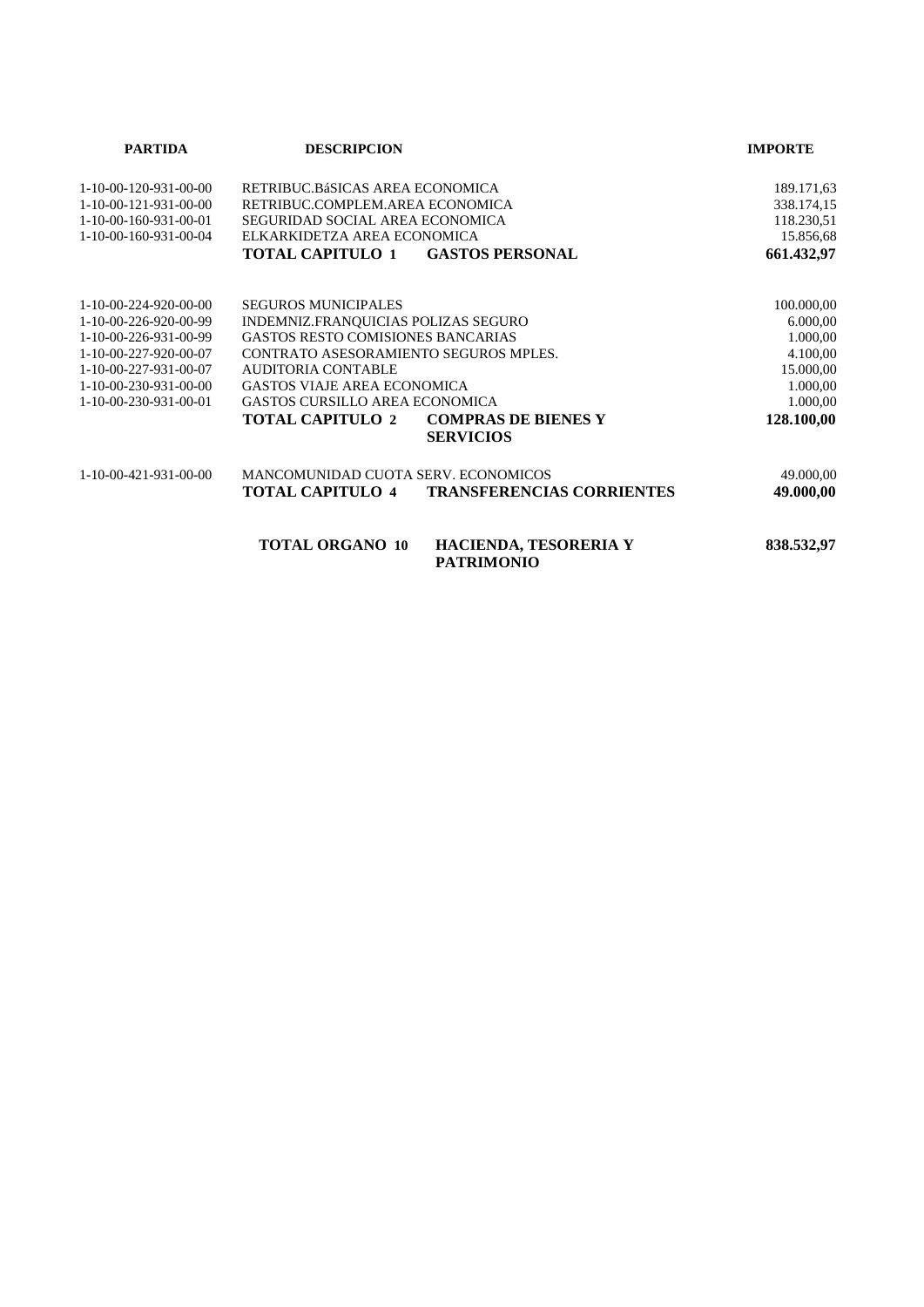| <b>PARTIDA</b>                      | <b>DESCRIPCION</b>                                                        | <b>IMPORTE</b> |
|-------------------------------------|---------------------------------------------------------------------------|----------------|
| 1-11-00-120-335-00-00               | RETRIBUCIONES BASICAS EUSKARA                                             | 42.977,41      |
| $1 - 11 - 00 - 121 - 335 - 00 - 00$ | RETRIBUCIONES COMPLEM. EUSKARA                                            | 60.880,95      |
| 1-11-00-160-335-00-01               | SEGURIDA SOCIAL EUSKARA                                                   | 26.610,85      |
| 1-11-00-160-335-00-04               | ELKARKIDETZA EUSKARA                                                      | 3.932,60       |
| $1-11-01-120-335-10-00$             | RETRIB.BASICAS PERSONAL EUSKALTEGI                                        | 200.578,84     |
| 1-11-01-121-335-10-00               | RETRIB.COMPL. PERSONAL EUSKALTEGI                                         | 270.756,29     |
| 1-11-01-160-335-10-01               | SEGURIDAD SOCIAL EUSKALTEGI                                               | 127.626,22     |
| 1-11-01-160-335-10-04               | ELKARKIDETZA EUSKALTEGI                                                   | 12.299,00      |
|                                     | <b>TOTAL CAPITULO 1</b><br><b>GASTOS PERSONAL</b>                         | 745.662,16     |
| 1-11-00-220-335-00-02               | <b>SUSCRIPCIONES EUSKARA</b>                                              | 500,00         |
| $1 - 11 - 00 - 226 - 335 - 00 - 00$ | <b>ACTIVIDADES EUSKARA</b>                                                | 25.000,00      |
| 1-11-00-226-335-00-99               | <b>ACTIVIDADES KLUSTER EUSKERA</b>                                        | 6.000,00       |
| 1-11-00-230-335-00-00               | <b>GASTOS VIAJE EUSKaRA</b>                                               | 250,00         |
| 1-11-00-230-335-00-01               | <b>GASTOS CURSILLOS EUSKARA</b>                                           | 500,00         |
| $1-11-01-211-335-10-00$             | <b>CONSERVACION EUSKALTEGI</b>                                            | 3.000,00       |
| 1-11-01-215-335-10-00               | MTO.EQUIPO INFORMATICO EUSKALTEGI                                         | 2.600,00       |
| 1-11-01-220-335-10-00               | <b>COMPRAS EUSKALTEGI</b>                                                 | 6.000,00       |
| 1-11-01-221-335-10-00               | <b>GASTOS FUNCIONAMIENTO EUSKALTEGI</b>                                   | 12.000,00      |
| 1-11-01-226-335-10-00               | ACTIVIDADES COMPLEMENT.EUSKALTEGI                                         | 500,00         |
| 1-11-01-226-335-10-03               | PUBLICIDAD EUSKALTEGI                                                     | 5.000,00       |
| 1-11-01-227-335-10-01               | <b>GASTOS LIMPIEZA EUSKALTEGI</b>                                         | 9.500,00       |
| 1-11-01-230-335-10-00               | <b>GASTOS VIAJE EUSKALTEGI</b>                                            | 800,00         |
| 1-11-01-230-335-10-01               | <b>GASTOS CURSILLO EUSKALTEGI</b>                                         | 1.500,00       |
|                                     | <b>TOTAL CAPITULO 2</b><br><b>COMPRAS DE BIENES Y</b><br><b>SERVICIOS</b> | 73.150,00      |
|                                     |                                                                           |                |
| 1-11-00-471-335-00-00               | <b>SUBVENCIONES EBPN-EUSKARA</b>                                          | 88.374,00      |
| 1-11-00-471-335-20-00               | <b>GOIENA SUBV. PRENSA Y TV</b>                                           | 165.703,00     |
| 1-11-00-471-335-30-00               | <b>GOIENA SUBV RADIO MUNICIPAL</b>                                        | 30.000,00      |
| 1-11-00-471-335-40-00               | <b>SUBVENCION ARKODI</b>                                                  | 30.000,00      |
| 1-11-00-480-335-10-01               | <b>BECAS EUSKARA</b>                                                      | 8.200,00       |
| 1-11-00-481-335-50-00               | <b>AED SUBVENCION</b>                                                     | 44.345,00      |
|                                     | <b>TOTAL CAPITULO 4</b><br><b>TRANSFERENCIAS CORRIENTES</b>               | 366.622,00     |
|                                     |                                                                           |                |

| <b>TOTAL ORGANO 11</b> | <b>CULTURA Y EUSKARA -</b> | 1.185.434,16 |
|------------------------|----------------------------|--------------|
|                        | <b>EUSKARA</b>             |              |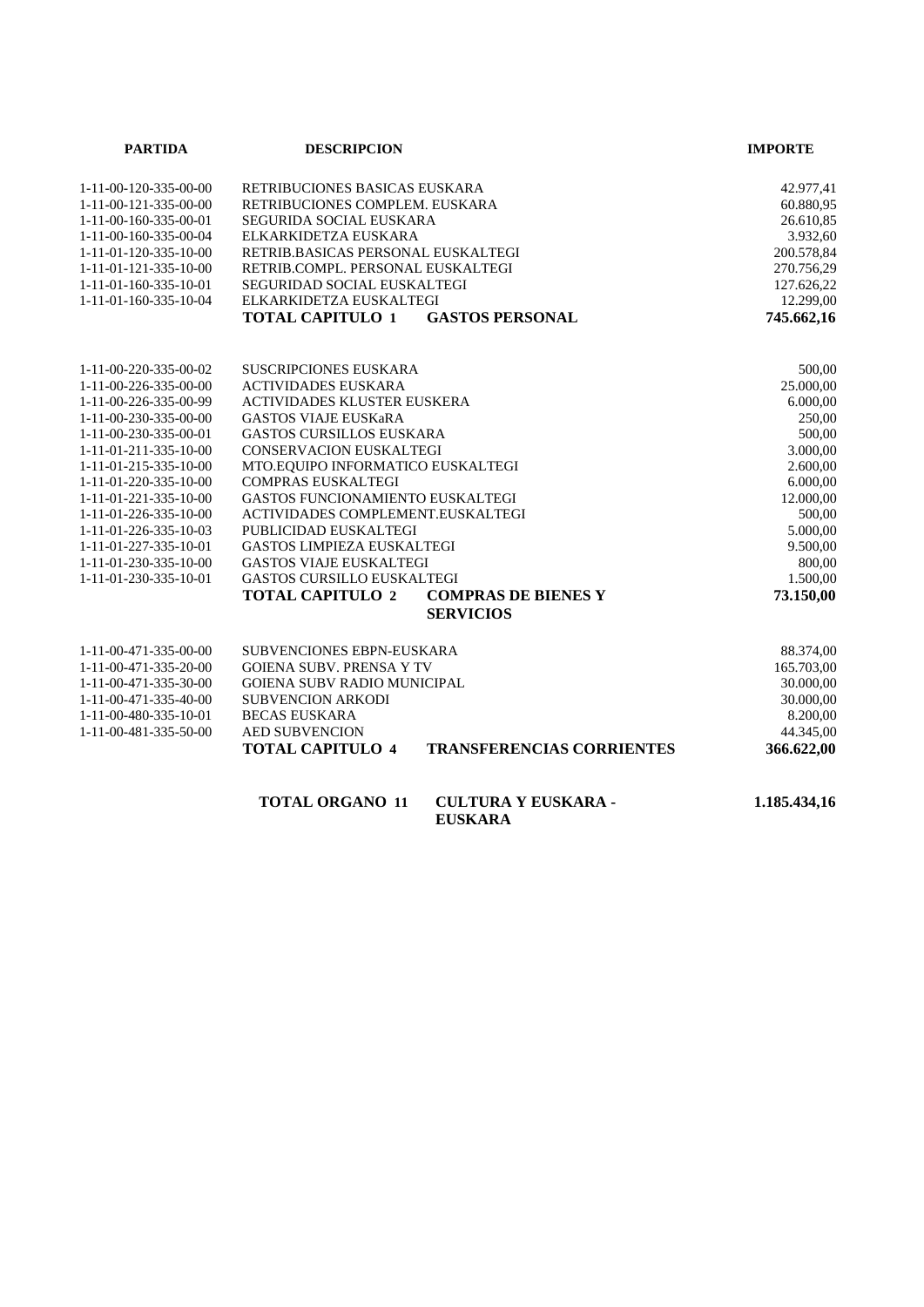| <b>PARTIDA</b>                                 | <b>DESCRIPCION</b>                                                        | <b>IMPORTE</b>          |
|------------------------------------------------|---------------------------------------------------------------------------|-------------------------|
|                                                |                                                                           |                         |
| 1-12-00-120-340-00-00                          | RETRIBUCIONES BASICAS DEPORTES                                            | 153.731,23              |
| 1-12-00-121-340-00-00                          | RETRIBUCIONES COMPLEMENTARIAS DEPORTES                                    | 306.867,37              |
| 1-12-00-130-340-00-00                          | PERSONAL LABORAL DEPORTES                                                 | 57.860,02               |
| 1-12-00-131-340-00-00                          | PERSONAL TEMPORAL DEPORTES                                                | 5.996,54                |
| 1-12-00-131-342-10-00                          | PERSONAL TEMPORAL MONITORES PISTA HIELO                                   | 3.946,44                |
| 1-12-00-160-340-00-01                          | <b>SEGURIDAD SOCIAL DEPORTES</b>                                          | 154.956,90              |
| 1-12-00-160-342-10-01                          | SEGURIDAD SOCIAL PISTA DE HIELO                                           | 1.408,19                |
| 1-12-00-160-340-00-04                          | ELKARKIDETZA DEPORTES                                                     | 9.160,62                |
|                                                | <b>TOTAL CAPITULO 1</b><br><b>GASTOS PERSONAL</b>                         | 693.927,31              |
|                                                |                                                                           |                         |
| 1-12-00-202-342-10-01                          | ALQUILER PISTA DE HIELO                                                   | 26.000,00               |
| 1-12-00-211-342-10-00                          | REPARACIONES MUSAKOLA                                                     | 35.000,00               |
| 1-12-00-211-342-10-01                          | REPARACIONES CON CARGO A SEGUROS                                          | 1.000,00                |
| 1-12-00-211-342-20-01                          | REPARACIONES UARKAPE                                                      | 3.500,00                |
| 1-12-00-211-342-30-01                          | <b>ITURRIPE - REPARACIONES</b>                                            | 1.000,00                |
| 1-12-00-212-342-10-00                          | CONTRATO MANTENIMIENTO MAQUINARIA                                         | 12.000,00               |
| 1-12-00-212-342-20-01                          | UARKAPE - CONTRATO MANTENIMIENTO                                          | 3.500,00                |
| 1-12-00-212-342-30-01<br>1-12-00-220-340-00-00 | ITURRIPE - CONTRATO MANTENIMIENTO<br>DEPORTES-MATERIAL DE OFICINA         | 1.000,00                |
|                                                |                                                                           | 2.500,00                |
| 1-12-00-220-342-10-99<br>1-12-00-221-342-10-01 | MATERIAL DEPORTIVO A FACTURAR                                             | 1.500,00                |
| 1-12-00-221-342-20-01                          | ENERGIA ELECTRICA MUSAKOLA<br>UARKAPE - ENERGIA ELECTRICA                 | 135.000,00<br>43.000,00 |
| 1-12-00-221-342-30-01                          | <b>ITURRIPE - ENERGIA ELECTRICA</b>                                       | 16.500,00               |
| 1-12-00-221-342-10-02                          | AGUA Y BASURAS MUSAKOLA                                                   | 98.000,00               |
| 1-12-00-221-342-20-02                          | <b>UARKAPE - AGUA</b>                                                     | 3.500,00                |
| 1-12-00-221-342-30-02                          | <b>ITURRIPE - AGUA</b>                                                    | 4.600,00                |
| 1-12-00-221-342-10-03                          | <b>GAS MUSAKOLA</b>                                                       | 110.000,00              |
| 1-12-00-221-342-20-03                          | <b>UARKAPE - GAS</b>                                                      | 19.000,00               |
| 1-12-00-221-342-30-03                          | <b>ITURRIPE - GAS</b>                                                     | 10.000,00               |
| 1-12-00-221-342-10-05                          | <b>VESTUARIO PERSONAL DEPORTES</b>                                        | 2.000,00                |
| 1-12-00-221-342-10-08                          | DEPORTES-BOTIQUIN                                                         | 500,00                  |
| 1-12-00-221-342-10-09                          | DEPORTES-PRODUCTOS LIMPIEZA                                               | 4.000,00                |
| 1-12-00-221-342-10-12                          | CLORO, ALQUICIDAS Y MAT. PISCINA Y VESTUARIOS                             | 12.700,00               |
| 1-12-00-221-342-10-99                          | MATERIAL DEPORTIVO                                                        | 2.000,00                |
| 1-12-00-222-340-00-01                          | DEPORTES-GASTOS COMUNICACIONES Y PORTES                                   | 3.000,00                |
| 1-12-00-226-342-10-01                          | OTRAS ACTIV.COMISION DEPORTES                                             | 5.000,00                |
| 1-12-00-226-342-10-06                          | CAMPAÑA VERANO Y ACTIVIDADES DEPORTIVAS                                   | 1.000,00                |
| 1-12-00-226-340-00-99                          | <b>COMISIONES BANCARIAS DEPORTES</b>                                      | 200,00                  |
| 1-12-00-226-342-20-99                          | <b>UARKAPE - OTROS GASTOS</b>                                             | 6.000,00                |
| 1-12-00-226-342-30-99                          | <b>ITURRIPE - OTROS GASTOS</b>                                            | 1.000,00                |
| 1-12-00-227-342-10-01                          | MUSAKOLAKO KIROLD.-SERVICIO LIMPIEZA                                      | 233.000,00              |
| 1-12-00-227-342-30-01                          | <b>ITURRIPE - LIMPIEZA</b>                                                | 12.500,00               |
| 1-12-00-227-342-00-04                          | SERVICIOS ACTIVIDADES DEPORTIVAS                                          | 100.000,00              |
| 1-12-00-227-342-10-99                          | PRESTACION OTROS SERVICIOS DEPORTIVOS                                     | 18.000.00               |
| 1-12-00-227-342-20-99                          | <b>UARKAPE - GESTION INTEGRAL</b>                                         | 94.500.00               |
| 1-12-00-230-340-00-00<br>1-12-00-230-340-00-01 | <b>GASTOS VIAJES DEPORTES</b>                                             | 400,00                  |
|                                                | <b>CURSILLOS DEPORTES</b>                                                 | 300,00                  |
|                                                | <b>TOTAL CAPITULO 2</b><br><b>COMPRAS DE BIENES Y</b><br><b>SERVICIOS</b> | 1.022.700,00            |
|                                                |                                                                           |                         |
| 1-12-00-421-341-00-00                          | MANCOMUNIDAD-SERV.DEPORTES                                                | 6.400,00                |
| 1-12-00-480-326-00-01                          | LEK- SUBVENCION DEPORTE ESCOLAR                                           | 39.000,00               |
| 1-12-00-480-341-00-01                          | SUBV. ENT.DEPORTIVAS CONCURRENCIA CAMPETITIVA                             | 100.000,00              |
| 1-12-00-480-341-10-01                          | SUBV. DIRECTAS ACTIVID. EXTRAORDINARIAS DEPORTES                          | 6.500,00                |
| 1-12-00-480-341-20-01                          | MONDRAITZ SUBV.SUBIDA UDALAITZ                                            | 3.500,00                |
|                                                | <b>TOTAL CAPITULO 4</b><br><b>TRANSFERENCIAS CORRIENTES</b>               | 155.400,00              |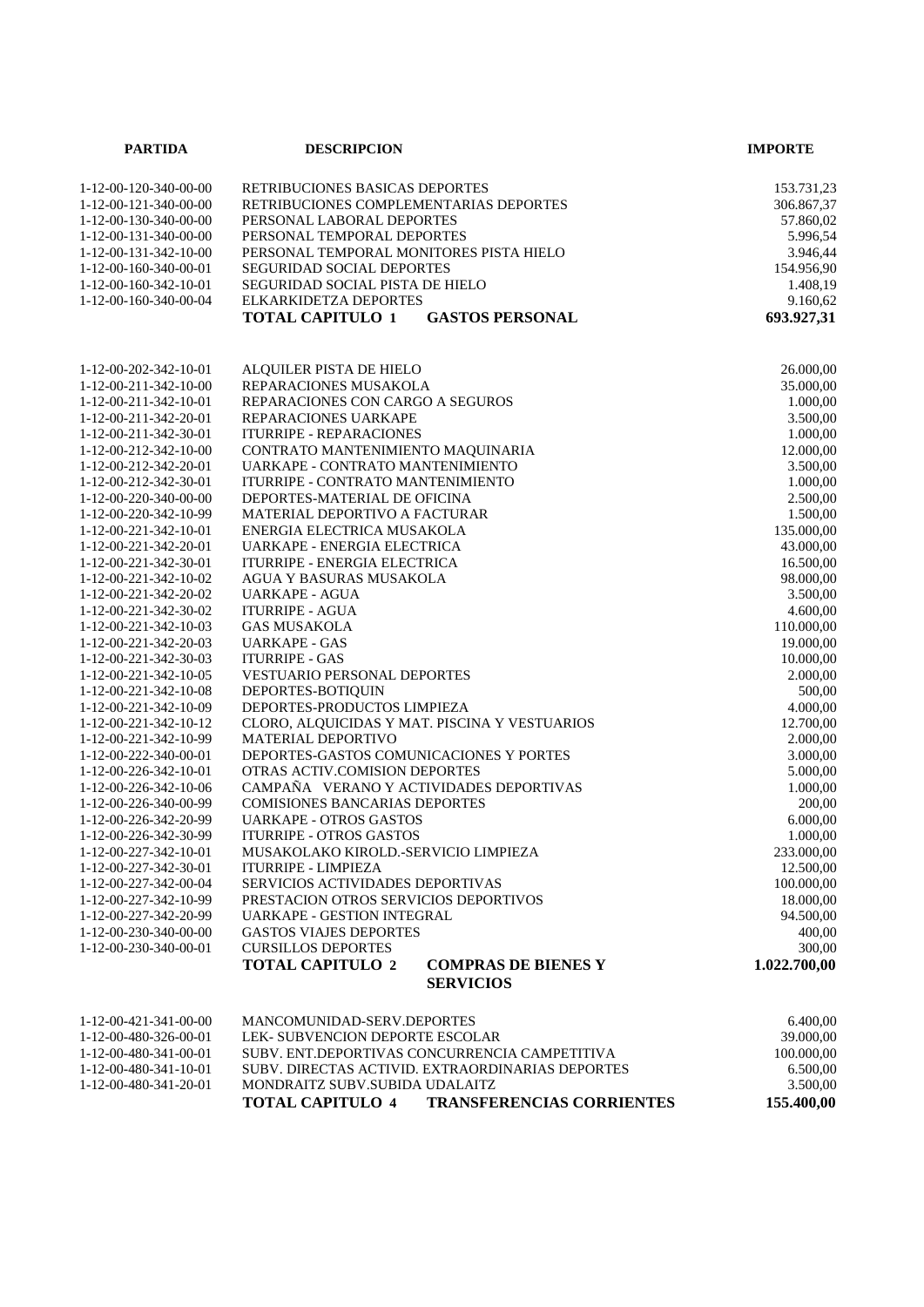| <b>PARTIDA</b>                      | <b>DESCRIPCION</b>                            | <b>IMPORTE</b> |
|-------------------------------------|-----------------------------------------------|----------------|
| $1 - 12 - 00 - 622 - 340 - 00 - 00$ | <b>INVERSIONES AREA DEPORTES</b>              | 200.000,00     |
| 1-12-00-642-340-00-01               | PROYECTO NUEVO POLIDEPORTIVO                  | 25,000,00      |
|                                     | <b>TOTAL CAPITULO 6</b><br><b>INVERSIONES</b> | 225.000.00     |
|                                     |                                               |                |

**TOTAL ORGANO 12 DEPORTES 2.097.027,31**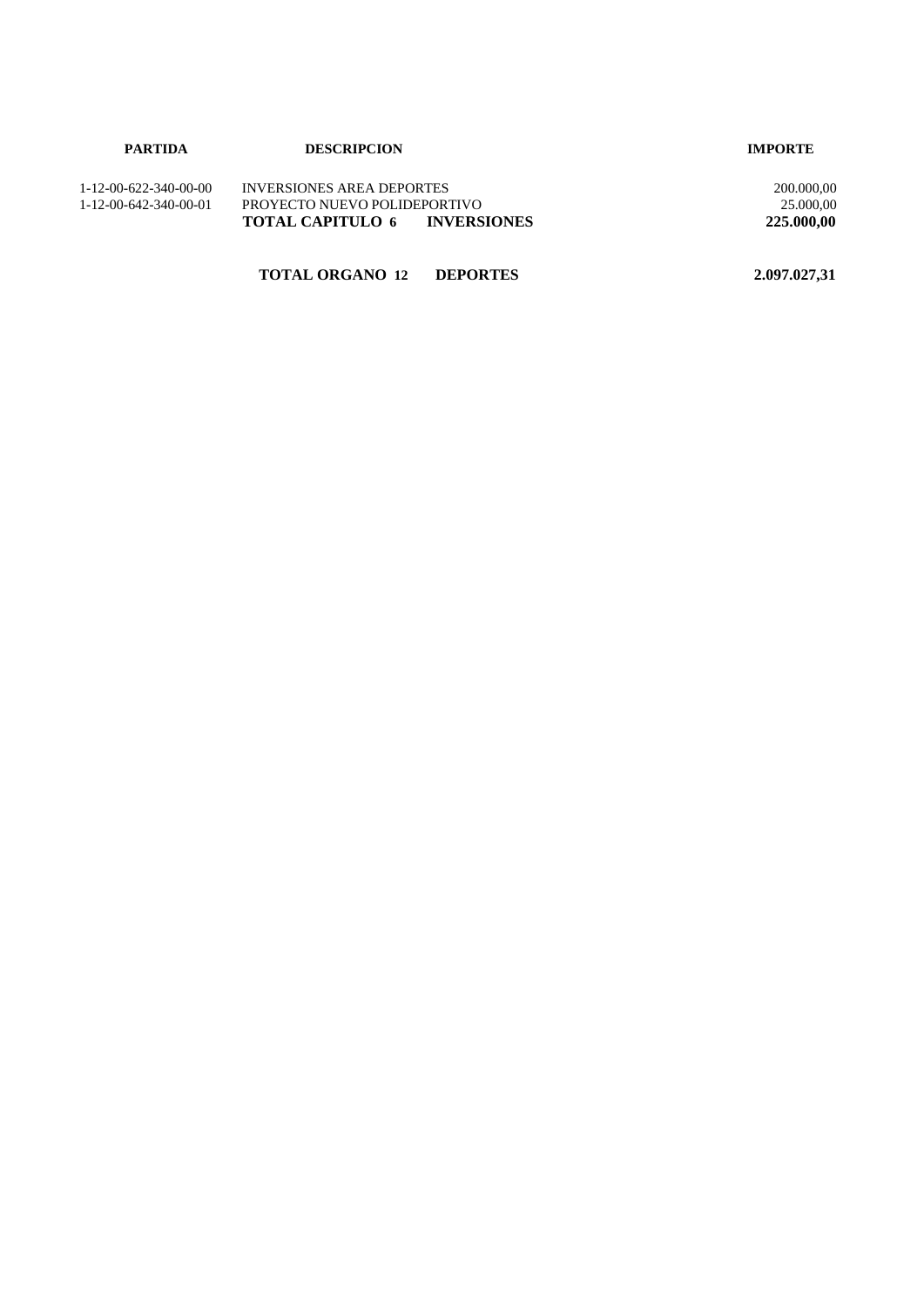**PARTIDA DESCRIPCION IMPORTE**

**TOTAL GASTO 32.247.058,18**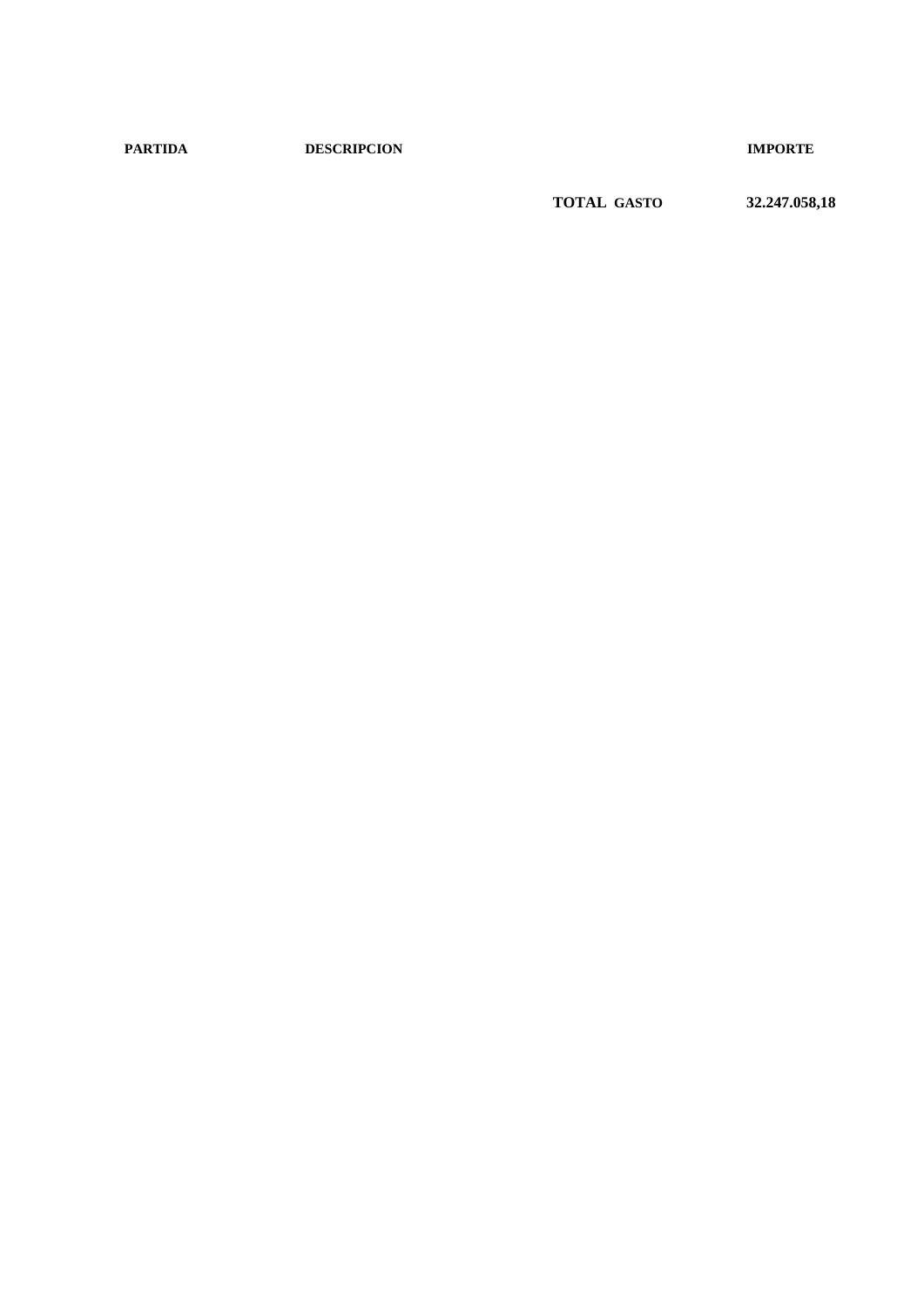| <b>PARTIDA</b>                      | <b>DESCRIPCION</b>                                    | <b>IMPORTE</b> |
|-------------------------------------|-------------------------------------------------------|----------------|
| 2-01-04-310-000-00-04               | EXPEDICION INFORMES POLICIA MUNICIPAL                 | 3.000,00       |
| $2 - 01 - 04 - 310 - 000 - 00 - 05$ | RECOGIDA Y RETIRADA DE VEHICULOS                      | 20.000,00      |
| 2-01-04-310-000-00-06               | INGRESOS OTA-TARJETAS RESIDENTES                      | 4.000,00       |
| $2 - 01 - 04 - 391 - 000 - 00 - 01$ | MULTAS POLICIA MUNICIPAL                              | 120.000,00     |
| $2 - 01 - 04 - 391 - 000 - 01 - 01$ | MULTAS OTA                                            | 40.000,00      |
|                                     | <b>TASAS</b><br><b>TOTAL CAPITULO 3</b>               | 187.000,00     |
| 2-01-00-420-000-00-01               | DIPUTACION SUBV. PROC. PARTICIPATIVO                  | 5.000,00       |
|                                     | <b>TRANSFERENCIAS CORRIENTES</b><br>ТОТАІ. САРІТШ.О 4 | 5.000,00       |
|                                     | <b>TOTAL ORGANO 01</b><br><b>ORGANOS DE GOBIERNO</b>  | 192.000.00     |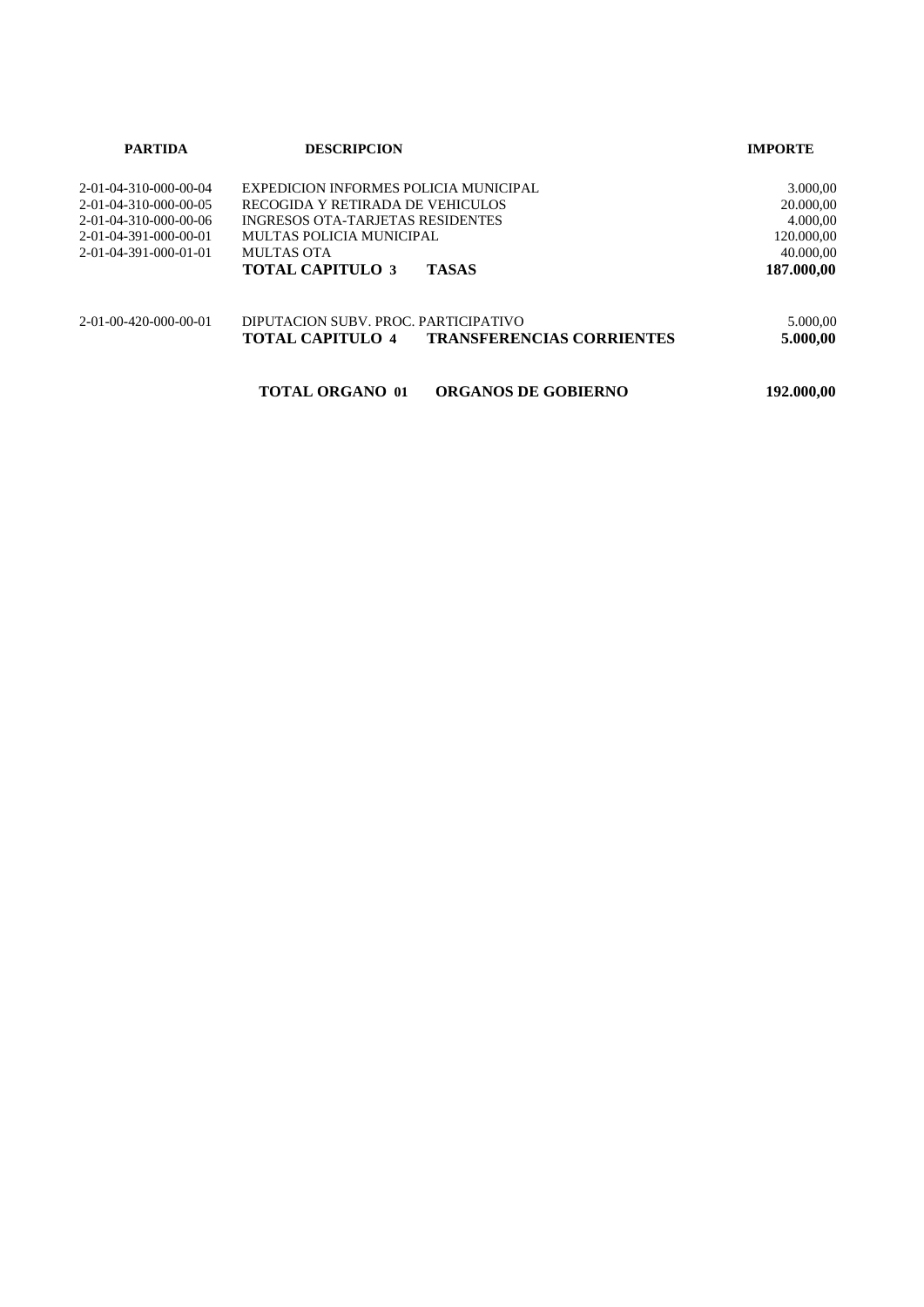| <b>PARTIDA</b>                      | <b>DESCRIPCION</b>                                       | <b>IMPORTE</b> |
|-------------------------------------|----------------------------------------------------------|----------------|
| 2-02-00-300-000-00-01               | <b>VENTA PUBLICACIONES</b>                               | 1.000,00       |
| $2 - 02 - 00 - 310 - 000 - 00 - 16$ | APORTACION PARTIC. ACTIV.CULTURA                         | 125.000,00     |
| $2 - 02 - 00 - 310 - 000 - 01 - 16$ | INGRESO POR ACTIVIDADES FESTEJO                          | 18.000,00      |
| 2-02-00-321-000-00-05               | BARRACAS Y PUESTOS VENTA AMBULANTE                       | 20.000,00      |
| 2-02-01-310-000-00-04               | INGRESOS FOTOKOPIADORA KULTURATE                         | 2.500,00       |
| 2-02-04-340-000-00-01               | PRECIO PUBLICO CESION AMAIA Y KULTURATE                  | 30.000,00      |
|                                     | <b>TOTAL CAPITULO 3</b><br><b>TASAS</b>                  | 196.500,00     |
| $2 - 02 - 00 - 410 - 000 - 01 - 01$ | <b>G.VASCO:SUB. ACTIVIDADES CULTURALES</b>               | 5.000,00       |
| 2-02-00-420-000-00-04               | SUBVENCIONES ACTIVIDADES KULTURA                         | 18.000,00      |
| 2-02-00-471-000-00-01               | APORTACION ACTIVID FIESTAS                               | 350,00         |
| 2-02-00-471-000-01-02               | SUBVENCION ZINE-EUSKADI!                                 | 1.000,00       |
| 2-02-01-410-000-00-09               | <b>SUBV.ADOUISICION LIBROS KULTURATE</b>                 | 11.000,00      |
| 2-02-01-410-000-00-10               | SUBV.DINAMIZACION BIBLIOTECA                             | 3.000,00       |
|                                     | <b>TOTAL CAPITULO 4 TRANSFERENCIAS CORRIENTES</b>        | 38.350,00      |
| 2-02-00-710-000-00-01               | G.V SUBV-PROYECTO "KULTUROLA"                            | 200.000,00     |
| 2-02-01-710-000-00-01               | G.VASCO-SUBV.EQUIP.KULTURATE                             | 5.000,00       |
|                                     | <b>TOTAL CAPITULO 7</b><br><b>TRANSFERENCIAS CAPITAL</b> | 205.000,00     |
|                                     | <b>CULTURA Y EUSKERA -</b><br><b>TOTAL ORGANO 02</b>     | 439.850,00     |

**CULTURA**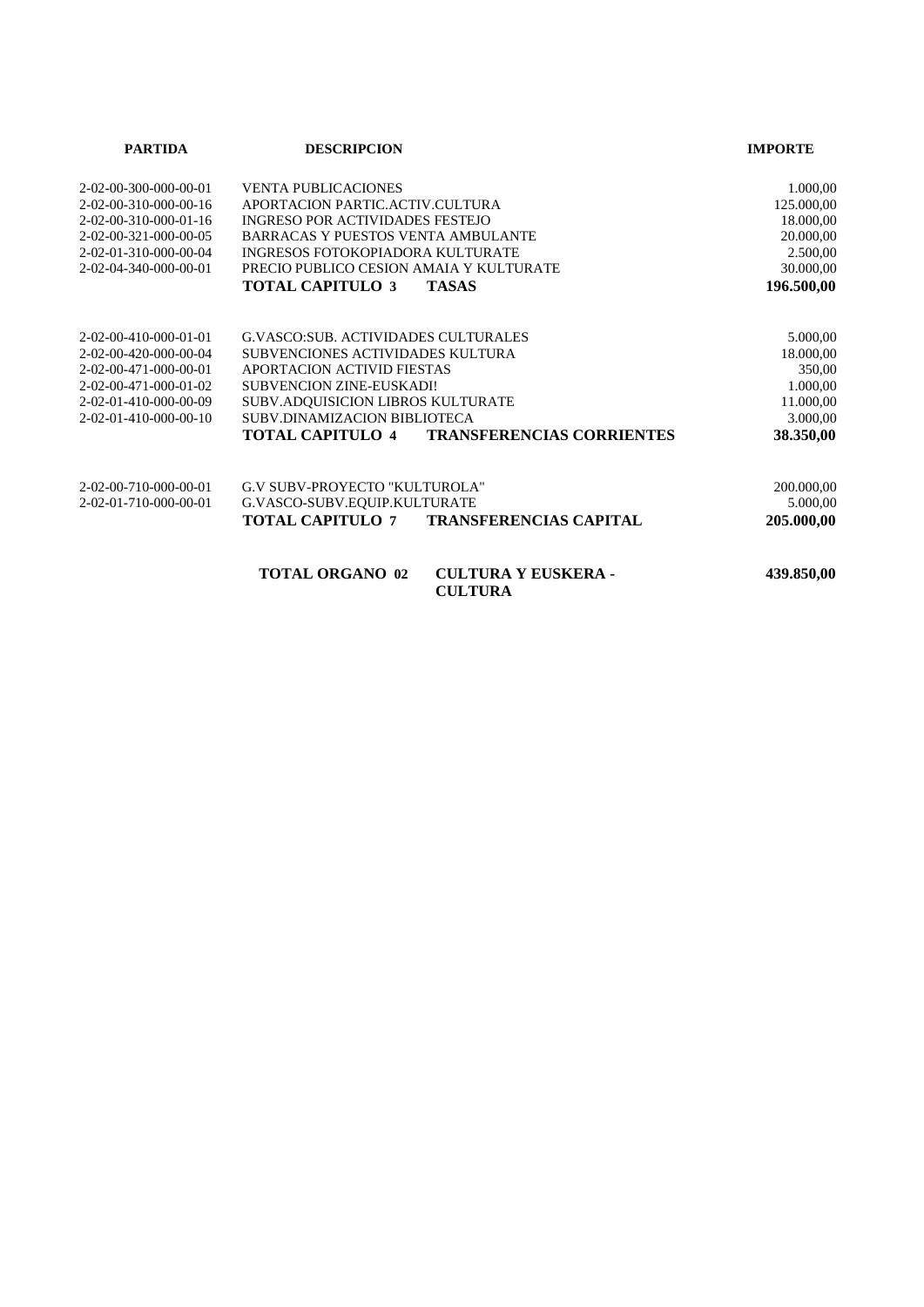| <b>PARTIDA</b>        | <b>DESCRIPCION</b>                          |                         | <b>IMPORTE</b>           |
|-----------------------|---------------------------------------------|-------------------------|--------------------------|
| 2-03-00-933-000-00-01 | <b>PRESTAMOS</b><br><b>TOTAL CAPITULO 9</b> | <b>PRESTAMOS</b>        | 347.891,18<br>347.891,18 |
|                       | <b>TOTAL ORGANO 03</b>                      | <b>DEUDA FINANCIERA</b> | 347.891,18               |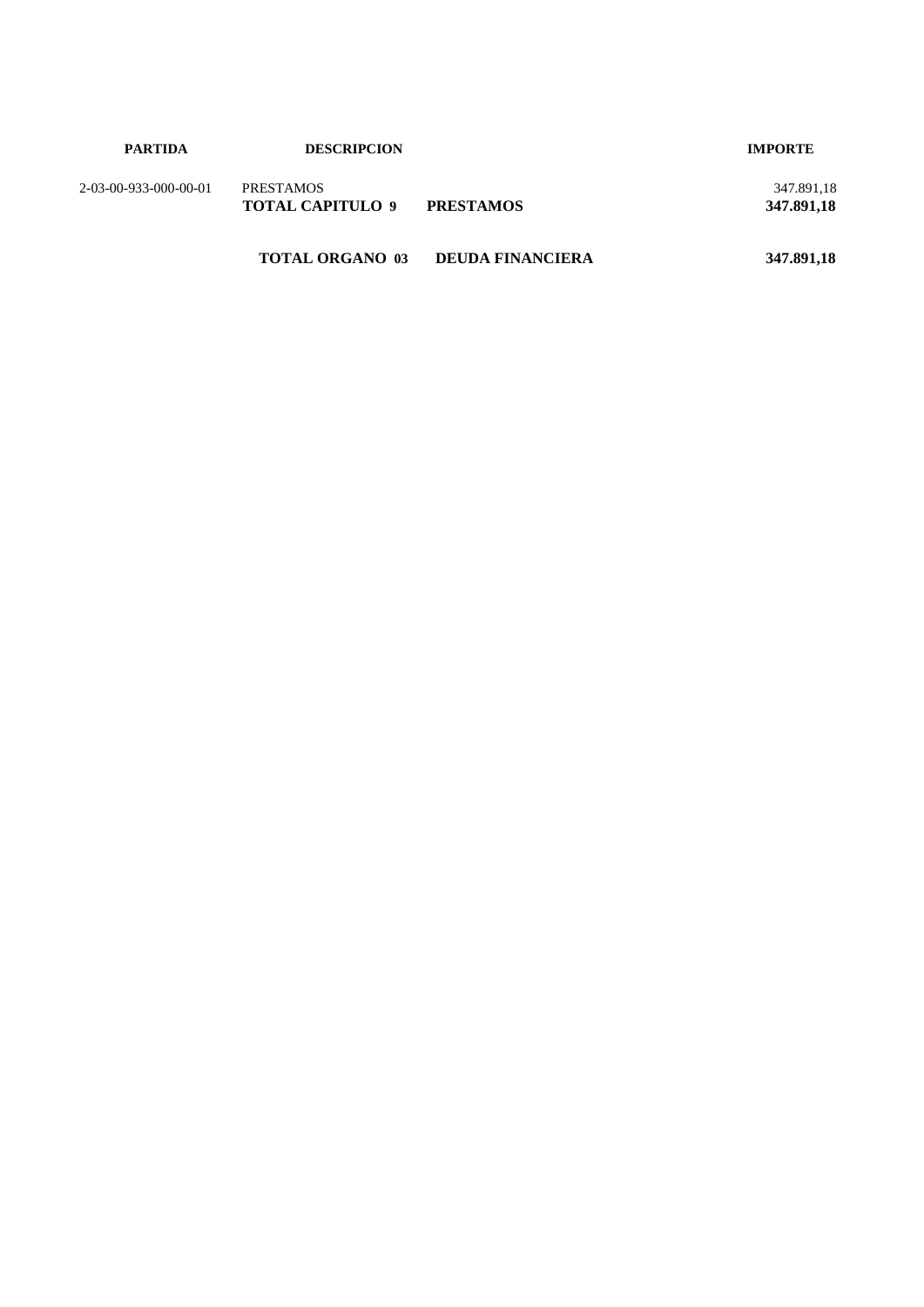| <b>PARTIDA</b>                      | <b>DESCRIPCION</b>                                          | <b>IMPORTE</b> |
|-------------------------------------|-------------------------------------------------------------|----------------|
| 2-04-00-310-000-00-14               | REINTEGRO AYUDAS URGENCIA-C.BIENESTAR                       | 5.000,00       |
| 2-04-00-340-000-00-01               | TASA PRESTACION AYUDA TECNICA                               | 400,00         |
| 2-04-00-391-000-00-01               | SANCIONES BIENESTAR SOCIAL                                  | 100,00         |
| 2-04-03-310-000-00-15               | APORTACION PARTICULARES AYUDA A DOMICILI                    | 65.000,00      |
| 2-04-05-310-000-00-15               | APORTACION PARTICULARES VIV.TUTELADA                        | 61.000,00      |
|                                     | <b>TOTAL CAPITULO 3</b><br><b>TASAS</b>                     | 131.500,00     |
| $2 - 04 - 00 - 410 - 000 - 00 - 01$ | G.VASCO-SUBV.PERS.SERV.SOCIALES                             | 25.000,00      |
| 2-04-00-410-000-01-01               | GOBIERNO VASCO SUBV.LAGUNTZA PROGRAMA HARRERA               | 7.500,00       |
| 2-04-00-410-000-00-02               | E.J. SUBV.DESPLIEGE MAPA SERV.SOCIALES                      | 115.000,00     |
| 2-04-02-410-000-00-03               | G.VASCO-CONVENIO DROGODEPENDENCIA                           | 35.000,00      |
| 2-04-03-420-000-00-06               | PLAN ASISTENCIA DOMICILIARIA                                | 130.000,00     |
| 2-04-09-410-000-00-05               | PLAN DE POBREZA                                             | 240.000,00     |
|                                     | <b>TRANSFERENCIAS CORRIENTES</b><br><b>TOTAL CAPITULO 4</b> | 552.500,00     |
| 2-04-00-540-000-00-01               | ALQUILERES ONGIZATE                                         | 100,00         |
|                                     | <b>TOTAL CAPITULO 5</b><br><b>INGRESOS PATRIMONIALES</b>    | 100,00         |
|                                     | <b>TOTAL ORGANO 04</b><br><b>BIENESTAR SOCIAL</b>           | 684.100,00     |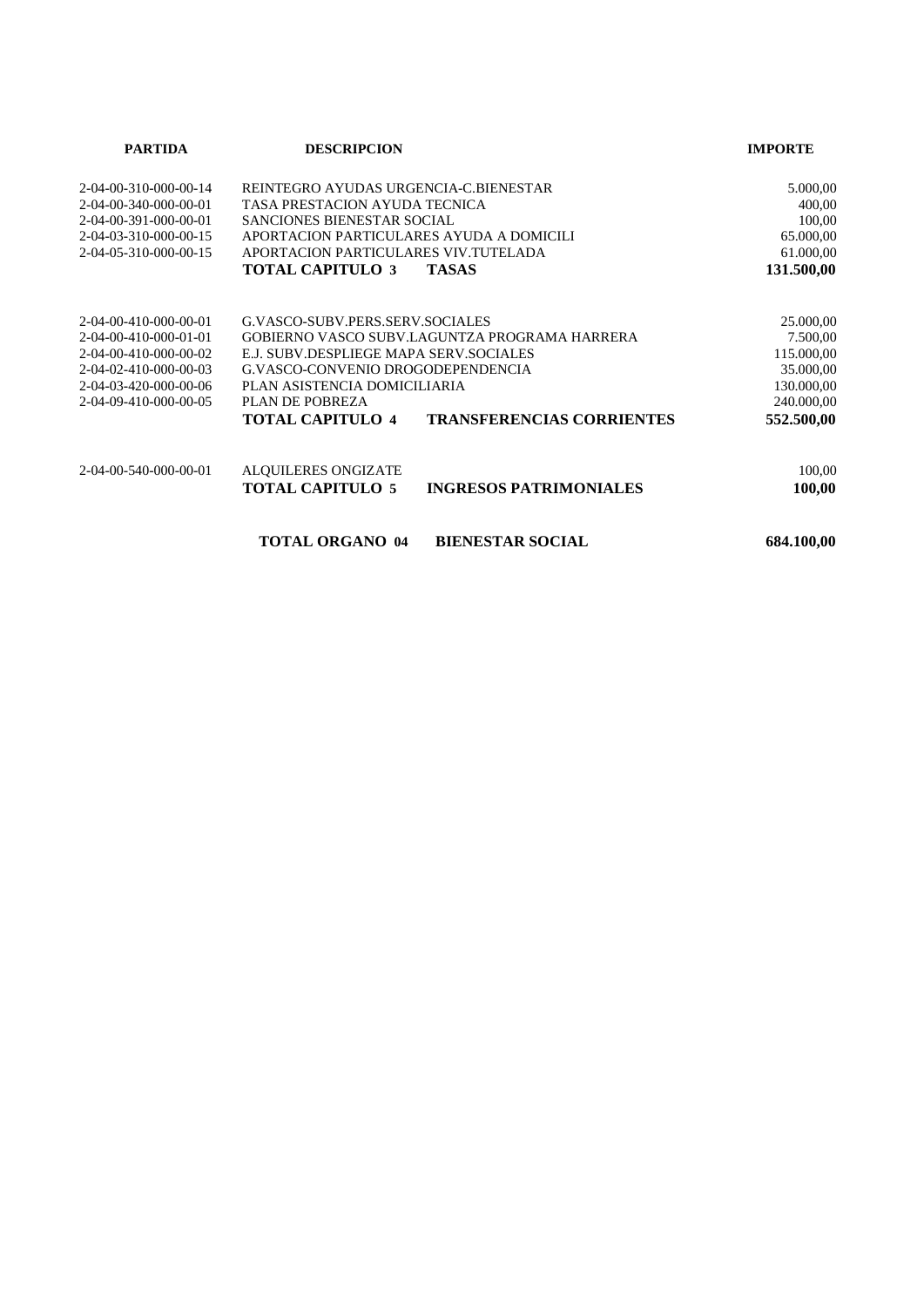| <b>PARTIDA</b>                                                                                                                                                                                                                                                                                                                    | <b>DESCRIPCION</b>                                                                                                                                                                                                                                                                                                                                                                                                                                                  | <b>IMPORTE</b>                                                                                                                                                             |
|-----------------------------------------------------------------------------------------------------------------------------------------------------------------------------------------------------------------------------------------------------------------------------------------------------------------------------------|---------------------------------------------------------------------------------------------------------------------------------------------------------------------------------------------------------------------------------------------------------------------------------------------------------------------------------------------------------------------------------------------------------------------------------------------------------------------|----------------------------------------------------------------------------------------------------------------------------------------------------------------------------|
| 2-05-00-282-000-00-01<br>2-05-00-282-000-01-01<br>2-05-00-282-000-02-01                                                                                                                                                                                                                                                           | <b>IMPUESTO DE CONSTRUCCIONES</b><br><b>ICIO POLIG.GARAIA</b><br><b>ICIO INSPECCION</b><br><b>TOTAL CAPITULO 2</b><br><b>IMPUESTOS INDIRECTOS</b>                                                                                                                                                                                                                                                                                                                   | 500.000,00<br>1,00<br>10.000,00<br>510.001,00                                                                                                                              |
| 2-05-00-310-000-00-01<br>2-05-00-311-000-00-01<br>2-05-00-312-000-00-01<br>2-05-00-321-000-00-03<br>2-05-00-321-000-00-04<br>2-05-00-322-000-00-01<br>2-05-00-380-000-00-01<br>2-05-00-380-000-01-01<br>2-05-00-391-000-00-01<br>2-05-14-310-000-00-15<br>2-05-15-340-000-00-01<br>2-05-20-310-000-00-01<br>2-05-21-341-000-00-01 | <b>TASA TERMITAS</b><br>LICENCIAS DE APERTURA<br>LICENCIAS URBANISTICAS<br>OCUP.VIA PUBLICA-ESCOMBROS Y MAT.OBRA<br><b>MESAS Y VELADORES</b><br>VADOS Y RESERVAS ESPACIOS<br>REINTEGRO EJEC.SUBSIDIARIA<br>PRECIO PUBLICO ANUNCIOS<br>SANCIONES URBANISTICAS<br>APORT.PARTICULARES HUERTAS GARAGARTZA<br>PRECIO PUBLICO CESION VAJILLAS REUTILIZABLES<br>TASA PASTOS KURTZETXIKI<br><b>IBERDROLA-FRAS.PLACAS SOLARES</b><br><b>TOTAL CAPITULO 3</b><br><b>TASAS</b> | 24.000,00<br>30.000,00<br>80.000,00<br>50.000,00<br>38.000,00<br>48.000,00<br>1.000,00<br>1.000,00<br>60.000,00<br>3.000,00<br>500,00<br>500,00<br>20.000,00<br>356.000,00 |
| 2-05-12-421-000-00-01<br>2-05-15-410-000-00-01                                                                                                                                                                                                                                                                                    | MANC.APORT.SER.MANTENIMIENTO AKEI<br>DIPUTACION-SUBV.TRABAJOS LIMPIEZA MONTES<br><b>TOTAL CAPITULO 4</b><br><b>TRANSFERENCIAS CORRIENTES</b>                                                                                                                                                                                                                                                                                                                        | 12.000,00<br>500,00<br>12.500,00                                                                                                                                           |
| 2-05-00-551-000-00-01<br>2-05-01-550-000-00-01<br>2-05-10-549-000-00-01                                                                                                                                                                                                                                                           | INGRESOS POR APROVECHAMIENTO FORESTAL<br><b>CONCESIONES PARKING BITERI</b><br>INGRESOS PATENTE-CONVENIO RECOGIDA ACEITE<br><b>TOTAL CAPITULO 5</b><br><b>INGRESOS PATRIMONIALES</b>                                                                                                                                                                                                                                                                                 | 2.300,00<br>16.000,00<br>9.250,00<br>27.550,00                                                                                                                             |
| 2-05-00-601-000-01-00<br>2-05-00-612-000-00-01<br>2-05-00-650-000-00-01<br>2-05-00-651-000-00-01                                                                                                                                                                                                                                  | <b>ENAJENACION TERRENOS RUSTICOS</b><br><b>ENAJENACION LOCALES</b><br><b>CARGAS URBANISTICAS</b><br>INGRESOS APROVECHAMIENTOS URBANISTICOS<br><b>TOTAL CAPITULO 6</b><br><b>ENEJENACION INVERSIONES</b>                                                                                                                                                                                                                                                             | 1.000,00<br>50.000,00<br>150.000,00<br>50.000,00<br>251.000,00                                                                                                             |
| 2-05-01-710-000-01-02<br>2-05-12-710-000-00-01<br>2-05-21-711-000-00-01                                                                                                                                                                                                                                                           | G.VASCO-SUBV.PROGRAMA ACCESIBILIDAD<br>G.VASCO-SUBV.TRABAJOS SUELOS CONTAMINADOS<br>EVE-SUBV.OBRAS MEJORA EFIC.ENERG<br><b>TOTAL CAPITULO 7</b><br><b>TRANSFERENCIAS CAPITAL</b>                                                                                                                                                                                                                                                                                    | 20.000,00<br>20.000,00<br>10.000,00<br>50.000,00                                                                                                                           |
|                                                                                                                                                                                                                                                                                                                                   | <b>TOTAL ORGANO 05</b><br>URBANISMO, MEDIO AMBIENTE<br>Y MOVILIDAD                                                                                                                                                                                                                                                                                                                                                                                                  | 1.207.051,00                                                                                                                                                               |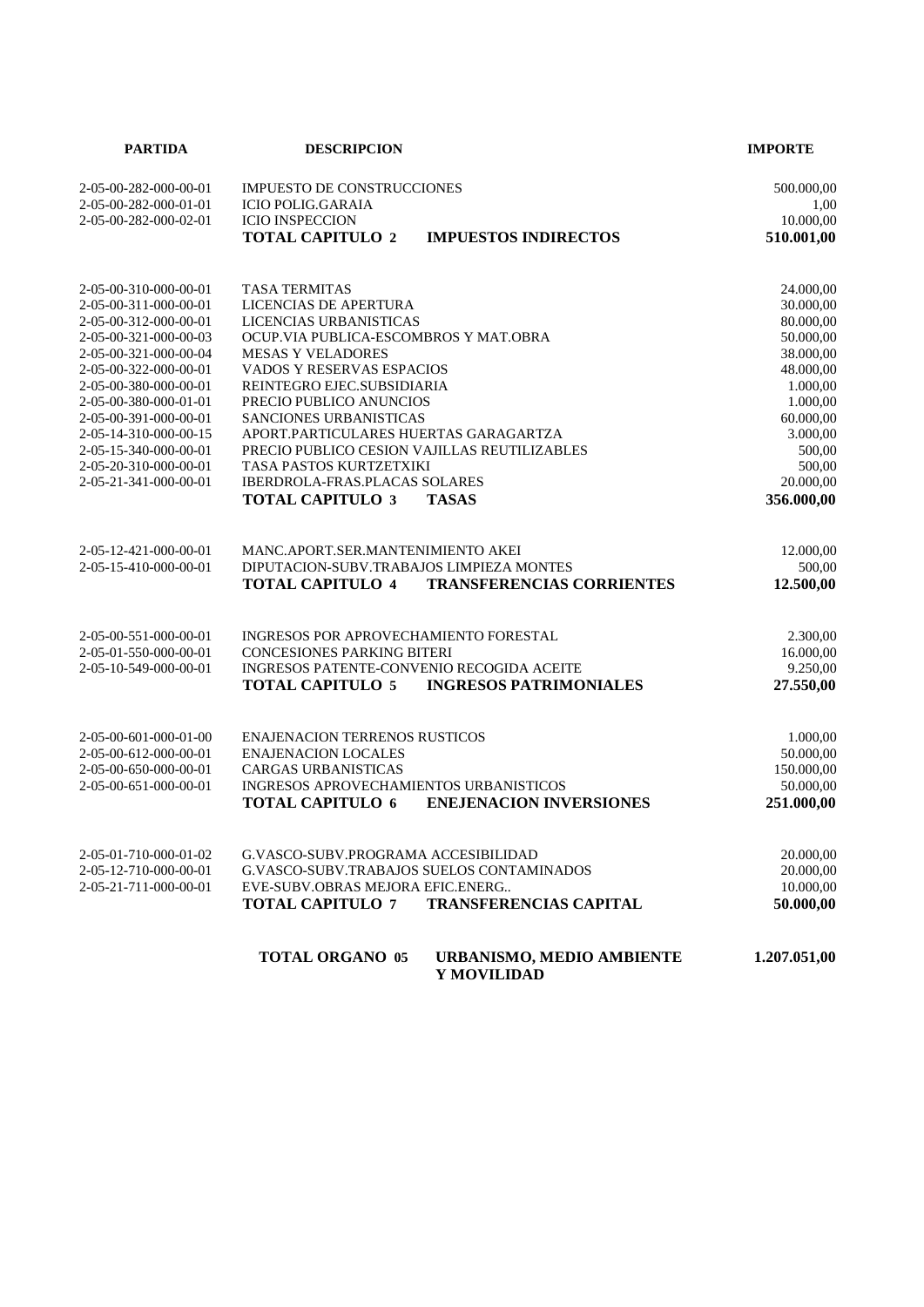| <b>PARTIDA</b>                      | <b>DESCRIPCION</b>                                              | <b>IMPORTE</b> |  |
|-------------------------------------|-----------------------------------------------------------------|----------------|--|
| $2 - 06 - 00 - 411 - 000 - 00 - 01$ | <b>IVAP-SUBV.FORMACION PERSONAL</b>                             | 10.000,00      |  |
| 2-06-02-400-000-00-01               | INE-APORT. TRABAJOS ACTUALIZ.CENSO                              | 300,00         |  |
| $2 - 06 - 11 - 401 - 000 - 00 - 01$ | LANBIDE-ACTIVIDADES AREA EMPLEO                                 | 125,000,00     |  |
|                                     | <b>TRANSFERENCIAS CORRIENTES</b><br><b>TOTAL CAPITULO 4</b>     | 135.300,00     |  |
| 2-06-00-833-000-00-01               | REINTEGRO ANTICIPOS PERSONAL                                    | 90.000,00      |  |
|                                     | <b>VARIACION ACTIVOS FINANCIEROS</b><br><b>TOTAL CAPITULO 8</b> | 90.000,00      |  |
|                                     | <b>TOTAL ORGANO 06</b><br>PERSONAL Y EMPLEO                     | 225.300,00     |  |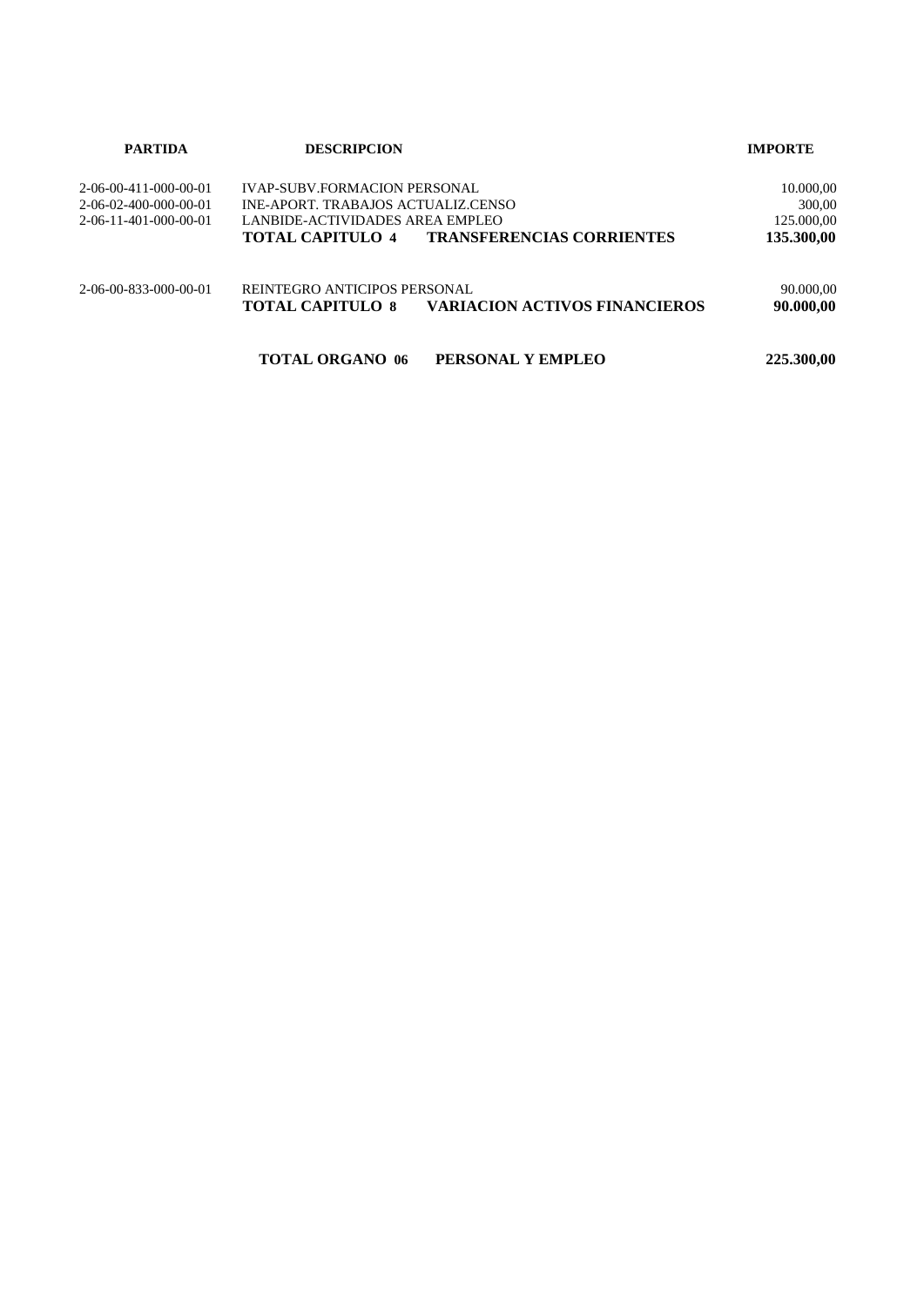| <b>PARTIDA</b>                      | <b>DESCRIPCION</b>                                                                   | <b>IMPORTE</b> |  |
|-------------------------------------|--------------------------------------------------------------------------------------|----------------|--|
| 2-08-00-310-000-00-01               | TASA RECOGIDA E INCINERACION R.S.U.                                                  | 1.750.000,00   |  |
| 2-08-00-310-000-01-01               | <b>BASURAS INSPECCION</b>                                                            | 3.000,00       |  |
| 2-08-00-310-000-00-14               | TASA RECOGIDA Y CUSTODIA ANIMALES                                                    | 500,00         |  |
| $2 - 08 - 00 - 310 - 000 - 00 - 19$ | FACTURACIONES SERV.TRANSPORTE PUBLICO                                                | 59.000,00      |  |
| 2-08-00-311-000-00-02               | LICENCIAS DE TAXI                                                                    | 500,00         |  |
| 2-08-00-340-000-00-14               | PRECIO SERVICIO PERSONAL Y MATERIAL                                                  | 6.000,00       |  |
| 2-08-00-391-000-00-01               | <b>MULTAS COMISION DE SERVICIOS</b>                                                  | 10.000,00      |  |
| 2-08-01-311-000-00-03               | <b>MERCADO</b>                                                                       | 92.000,00      |  |
| 2-08-05-310-000-00-09               | TASA SUMINISTRO MUNICIPAL DE AGUA                                                    | 2.750.000,00   |  |
| 2-08-10-310-000-00-03               | <b>TASA CEMENTERIO</b>                                                               | 105.000,00     |  |
| 2-08-12-321-000-00-99               | PRECIO PUBLICO UTILIZAC.CAMINOS RURALES                                              | 1.000,00       |  |
|                                     | <b>TOTAL CAPITULO 3</b><br><b>TASAS</b>                                              | 4.777.000,00   |  |
| 2-08-05-471-000-00-01               | GARAIA-APORT.GASTOS CONTROL SANITARIO AGUA                                           | 600,00         |  |
| 2-08-06-410-000-00-06               | <b>G.VASCO-SUBVENCION JUZGADO DE PAZ</b>                                             | 4.700,00       |  |
|                                     | <b>TOTAL CAPITULO 4</b><br><b>TRANSFERENCIAS CORRIENTES</b>                          | 5.300,00       |  |
| 2-08-10-550-000-00-02               | CONCESIONES CEMENTERIO S. KRISTOBAL                                                  | 500,00         |  |
|                                     | <b>TOTAL CAPITULO 5</b><br><b>INGRESOS PATRIMONIALES</b>                             | 500,00         |  |
|                                     | <b>TOTAL ORGANO 08</b><br><b>OBRAS, SERVICIOS,</b><br><b>MANTENIMIENTO Y BARRIOS</b> | 4.782.800,00   |  |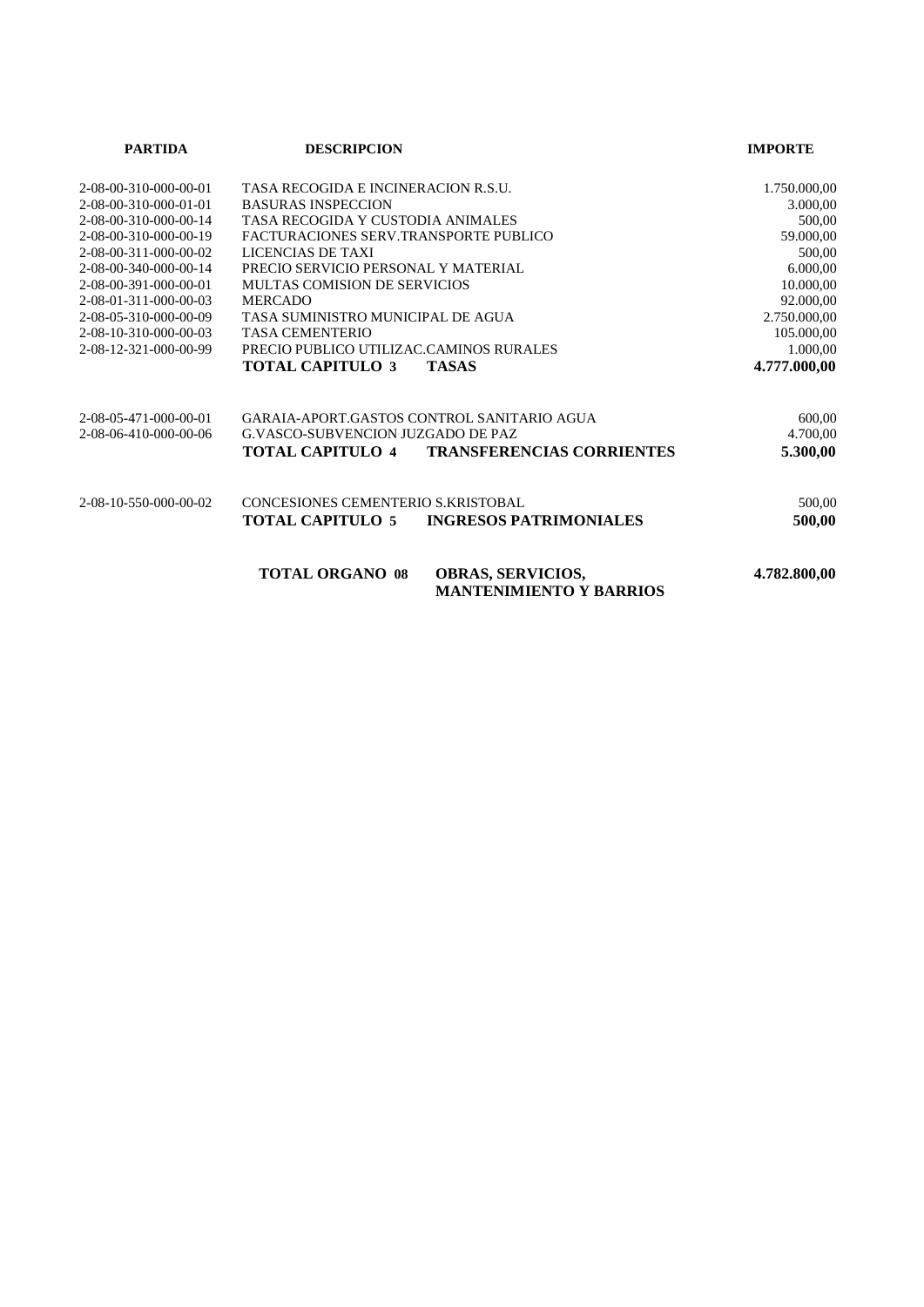| <b>PARTIDA</b>                      | <b>DESCRIPCION</b>                                     | <b>IMPORTE</b> |
|-------------------------------------|--------------------------------------------------------|----------------|
| $2-09-06-310-000-00-11$             | PRECIO EMA UDALA                                       | 7.000,00       |
| $2 - 09 - 10 - 310 - 000 - 00 - 99$ | APORT. PARTIC. ACTIV. JUVENTUD                         | 500,00         |
| 2-09-11-310-000-00-16               | CUOTA SERVICIOS LUDOTEKA                               | 10.000,00      |
| 2-09-30-310-000-00-99               | INGRESOS ACTIVIDADES AREA MUJER                        | 7.000,00       |
|                                     | <b>TOTAL CAPITULO 3</b><br><b>TASAS</b>                | 24.500,00      |
| 2-09-00-471-000-00-02               | KUTXA-SUBVENCION ESKOLA AGENDA 21                      | 400,00         |
| 2-09-06-421-000-00-01               | MANCOMUNIDAD-COLABORACION EMA                          | 8.000,00       |
| 2-09-10-420-000-00-09               | SUBVENCION ACTIVIDADES JUVENTUD                        | 15.000,00      |
| 2-09-30-420-000-00-01               | DIPUTACION -SUBV.AREA MUJER                            | 5.000,00       |
|                                     | <b>TRANSFERENCIAS CORRIENTES</b><br>TOTAL CAPITULO 4   | 28.400.00      |
|                                     | <b>TOTAL ORGANO 09</b><br><b>IGUALDAD Y DESARROLLO</b> | 52.900,00      |

**COMUNITARIO**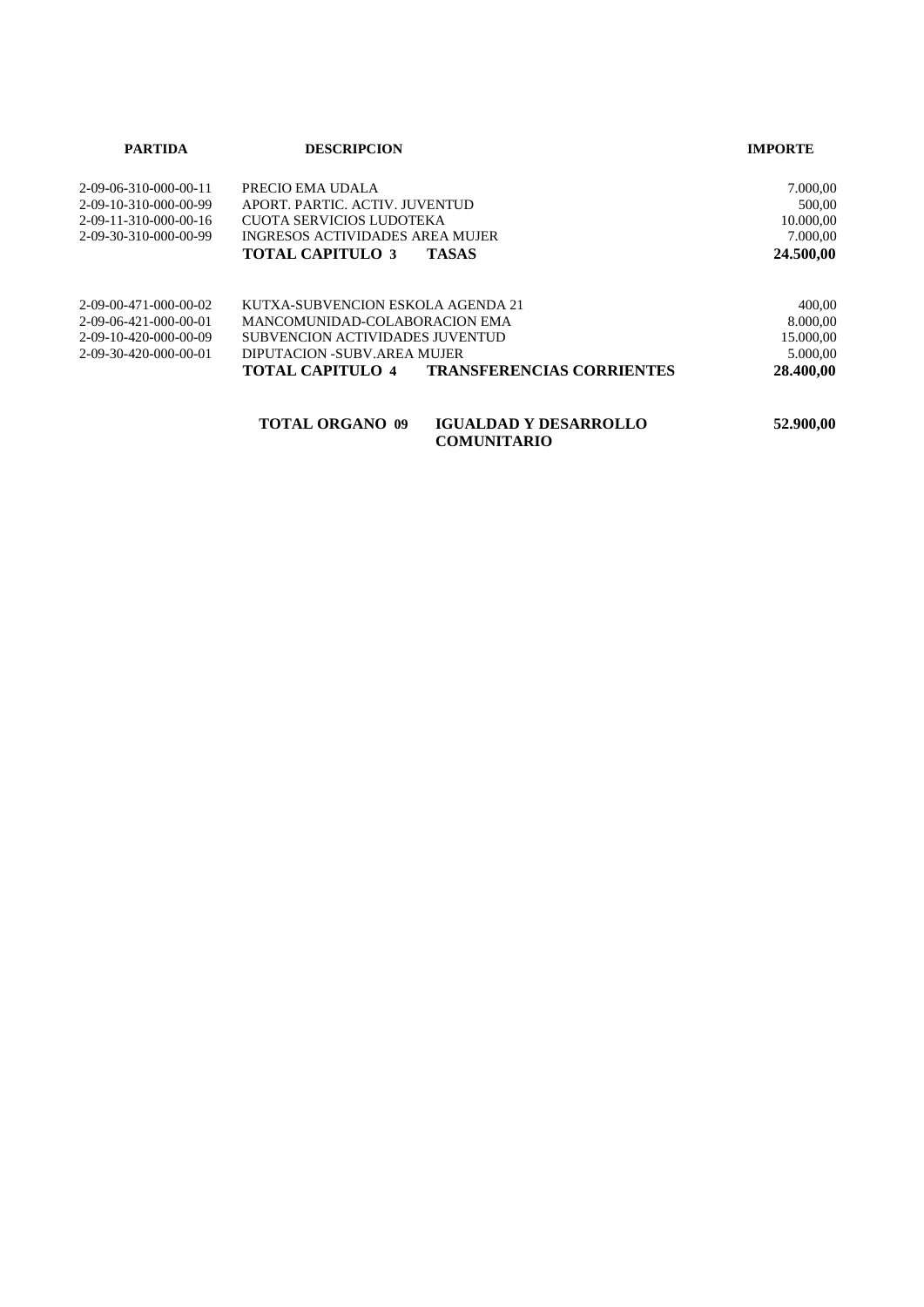| <b>PARTIDA</b>                                 | <b>DESCRIPCION</b>                                                            | <b>IMPORTE</b>     |
|------------------------------------------------|-------------------------------------------------------------------------------|--------------------|
| 2-10-00-112-000-00-01                          | <b>IBI RUSTICA</b>                                                            | 23.500,00          |
| 2-10-00-112-000-00-02                          | <b>IBI NATURALEZA URBANA</b>                                                  | 4.050.000,00       |
| 2-10-00-113-000-00-01                          | IMPTO.SOBRE VEHICULOS TRACC.MECANICA                                          | 1.580.000,00       |
| 2-10-00-114-000-00-01                          | <b>IMPTO.INCREMENTO VALOR TERRENOS</b>                                        | 350.000,00         |
| 2-10-00-130-000-00-01                          | <b>IMPUESTO ACTIVIDADES ECONOMICAS</b>                                        | 1.400.000,00       |
| 2-10-00-130-000-01-01                          | <b>IAE INSPECCION</b>                                                         | 50.000,00          |
|                                                | <b>TOTAL CAPITULO 1</b><br><b>IMPUESTOS DIRECTOS</b>                          | 7.453.500,00       |
| 2-10-00-310-000-00-04                          | <b>EXPEDICION DE DOCUMENTOS</b>                                               | 15.000,00          |
| 2-10-00-321-000-00-02                          | <b>OUIOSCOS</b>                                                               | 10.000,00          |
| 2-10-00-321-000-00-09                          | EMPRESAS DE SUMINIST., APROV. VIA PUBLICA                                     | 600.000,00         |
| 2-10-00-380-000-00-01                          | REINTEGROS EJERCICIOS CERRADOS                                                | 20.000,00          |
| 2-10-00-380-000-01-01                          | REINTEGRO SOBRANTES MANCOMUNIDAD 2017                                         | 60.000,00          |
| 2-10-00-380-000-00-02                          | DAÑOS EN BIENES MUNICIPALES                                                   | 25.000,00          |
| 2-10-00-391-000-00-01                          | MULTAS AREA ECONOMICA                                                         | 1.000,00           |
| 2-10-00-391-000-01-01                          | MULTAS INSPECCION                                                             | 10.000,00          |
| 2-10-00-392-000-00-01                          | <b>RECARGOS APREMIOS</b>                                                      | 100.000,00         |
| 2-10-00-393-000-00-01                          | <b>INTERESES DE DEMORA</b>                                                    | 5.000,00           |
| 2-10-00-393-000-01-01                          | <b>INTERESES DEMORA INSPECCION</b>                                            | 10.000,00          |
| 2-10-00-399-000-00-01                          | PARTIC.RECAUDACION CANON AGUA                                                 | 2.000,00           |
| 2-10-00-399-000-00-02                          | <b>INGRESOS EJECUCION FIANZAS</b>                                             | 1.000,00           |
| 2-10-00-399-000-00-03<br>2-10-00-399-000-00-04 | <b>INGRESOS POR COSTAS PROCED.EJECUTIVO</b><br><b>OTROS INGRESOS DIVERSOS</b> | 5.000,00<br>500,00 |
|                                                |                                                                               |                    |
|                                                | <b>TOTAL CAPITULO 3</b><br><b>TASAS</b>                                       | 864.500,00         |
| 2-10-00-400-000-00-01                          | <b>IMPUESTOS NO CONCERTADOS</b>                                               | 28.000,00          |
| 2-10-00-420-000-00-01                          | <b>FONDO FORAL</b>                                                            | 14.497.166,00      |
|                                                | <b>TOTAL CAPITULO 4</b><br><b>TRANSFERENCIAS CORRIENTES</b>                   | 14.525.166,00      |
| 2-10-00-540-000-00-01                          | <b>RENTAS LOCALES</b>                                                         | 120.000,00         |
| 2-10-00-560-000-00-01                          | <b>INTERESES DE DEPOSITOS</b>                                                 | 6.000,00           |
| 2-10-00-590-000-00-01                          | DESCUENTOS PRONTO PAGO                                                        | 100,00             |
|                                                | <b>TOTAL CAPITULO 5</b><br><b>INGRESOS PATRIMONIALES</b>                      | 126.100,00         |
| 2-10-00-780-000-00-01                          | REINT.SOBRANTE MANCOMUNIDAD OP CAPITAL                                        | 30.000,00          |
|                                                | <b>TOTAL CAPITULO 7</b><br><b>TRANSFERENCIAS CAPITAL</b>                      | 30.000,00          |
|                                                | <b>TOTAL ORGANO 10</b><br>HACIENDA, TESORERIA Y<br><b>PATRIMONIO</b>          | 22.999.266,00      |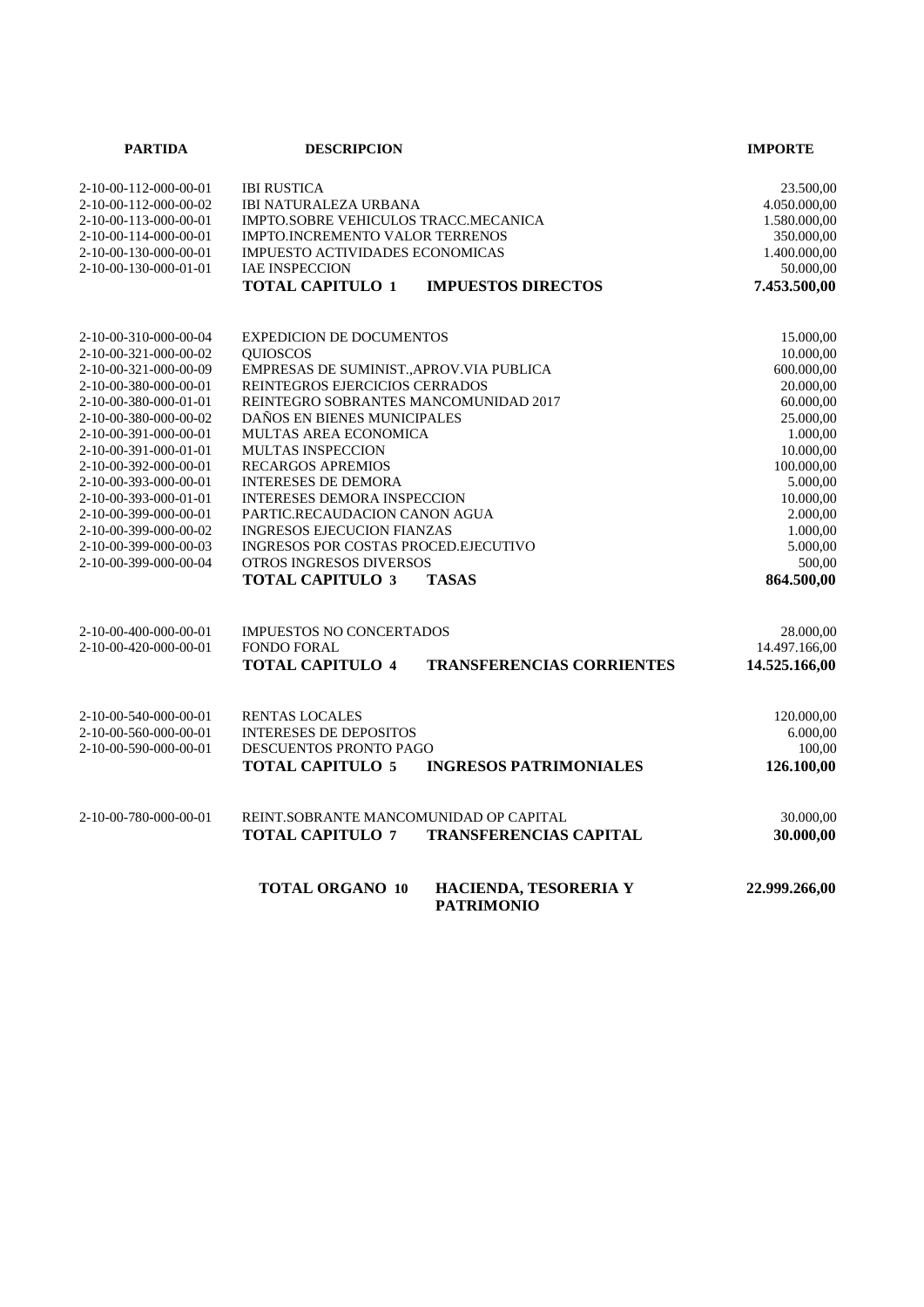| <b>PARTIDA</b>        | <b>DESCRIPCION</b>        |                                       | <b>IMPORTE</b> |  |
|-----------------------|---------------------------|---------------------------------------|----------------|--|
| 2-11-01-310-000-00-11 | PRECIO PUBLIKO EUSKALTEGI |                                       | 60.000,00      |  |
|                       | <b>TOTAL CAPITULO 3</b>   | <b>TASAS</b>                          | 60.000,00      |  |
| 2-11-00-410-000-00-01 | <b>SUBVENCION EBPN</b>    |                                       | 32.000,00      |  |
| 2-11-00-420-000-00-01 | DIPUTACION-SUBV.EUSKARA   |                                       | 21.000,00      |  |
| 2-11-01-411-000-00-02 | HABE-CONVENIO EUSKALTEGI  |                                       | 390.000,00     |  |
|                       | <b>TOTAL CAPITULO 4</b>   | <b>TRANSFERENCIAS CORRIENTES</b>      | 443.000,00     |  |
|                       | <b>TOTAL ORGANO 11</b>    | CULTURA Y EUSKARA -<br><b>EUSKARA</b> | 503.000,00     |  |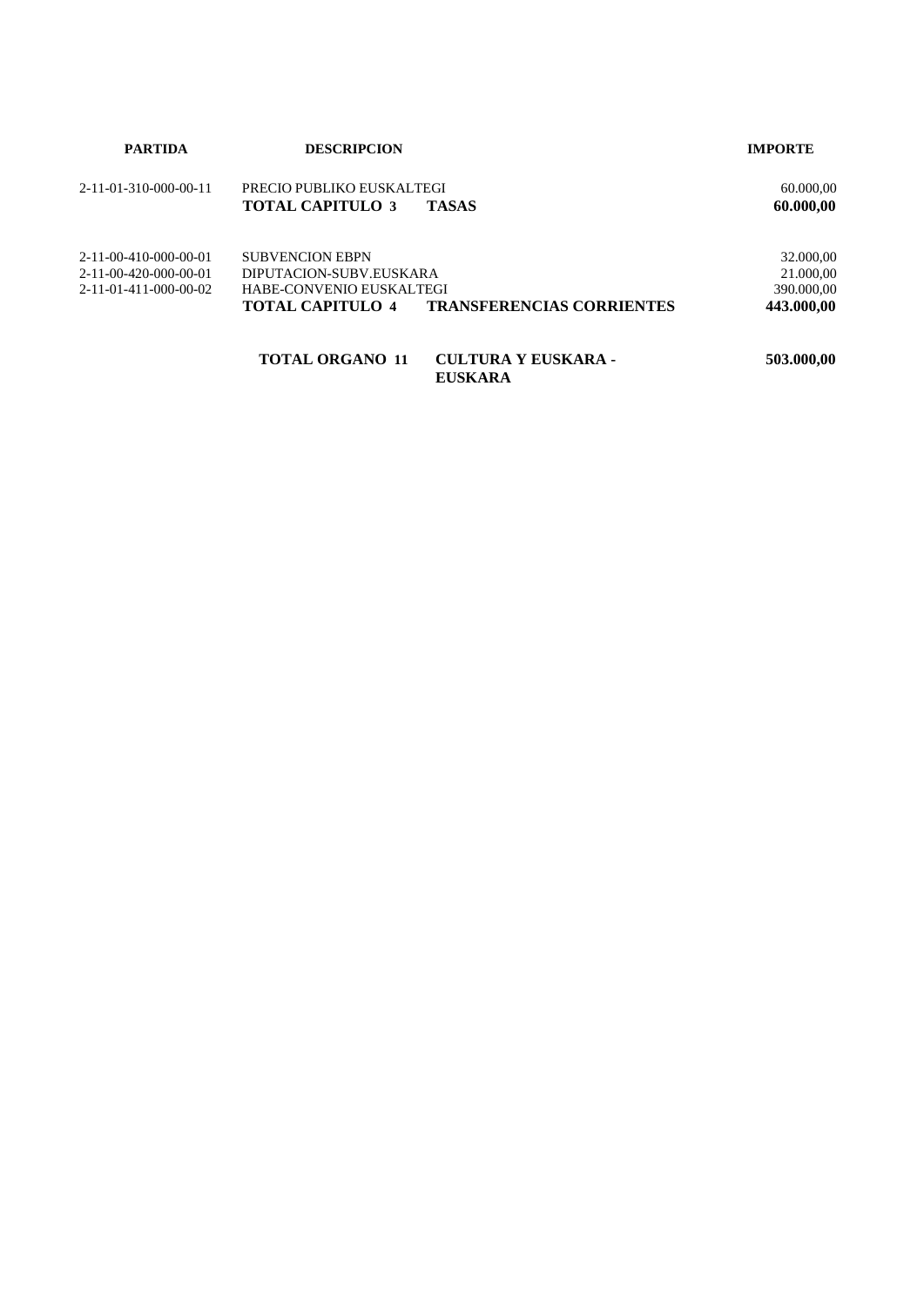| <b>PARTIDA</b>                      | <b>DESCRIPCION</b>                                   | <b>IMPORTE</b> |
|-------------------------------------|------------------------------------------------------|----------------|
| $2 - 12 - 00 - 310 - 000 - 00 - 10$ | CUOTAS ABONADOS INST. DEPORTIVAS                     | 535.000,00     |
| 2-12-00-310-000-01-10               | ENTRADAS DIARIO INST. DEPORTIVAS                     | 46.000,00      |
| $2 - 12 - 00 - 310 - 000 - 02 - 10$ | UTILIZACION INST. DEPORTIVAS CENTROS ESCOLARES       | 13.000,00      |
| $2 - 12 - 00 - 310 - 000 - 03 - 10$ | <b>INGRESOS INST.PISTA HIELO</b>                     | 8.000,00       |
| 2-12-00-340-000-00-01               | <b>CURSILLOS DEPORTIVOS</b>                          | 140.000,00     |
| 2-12-00-340-000-01-01               | <b>CURSILLOS NATACION</b>                            | 55.000,00      |
| 2-12-00-340-000-02-01               | CAMPAÑA VERANO                                       | 500,00         |
| 2-12-00-340-000-03-01               | OTRAS INICIATIVAS DEPORTIVAS                         | 500,00         |
| 2-12-00-340-000-00-14               | REPOSICION TARJETAS MAGNETICAS                       | 500,00         |
| 2-12-00-340-000-01-14               | VENTA MATERIAL DEPORTIVO                             | 1.500,00       |
| 2-12-00-399-000-00-04               | OTROS INGRESOS INST. DEPORTIVAS                      | 500,00         |
|                                     | <b>TOTAL CAPITULO 3</b><br><b>TASAS</b>              | 800.500,00     |
| 2-12-00-410-000-00-01               | DIPUTACION - CAMPAÑA VERANO, NATACION Y ACT.DISCAP   | 10.000,00      |
|                                     | TOTAL CAPITULO 4<br><b>TRANSFERENCIAS CORRIENTES</b> | 10.000,00      |
| 2-12-00-553-000-00-01               | CANON MAQUINAS Y TABERNA VERANO                      | 2.400,00       |
|                                     | TOTAL CAPITULO 5<br><b>INGRESOS PATRIMONIALES</b>    | 2.400,00       |
|                                     | <b>TOTAL ORGANO 12</b><br><b>DEPORTES</b>            | 812.900,00     |